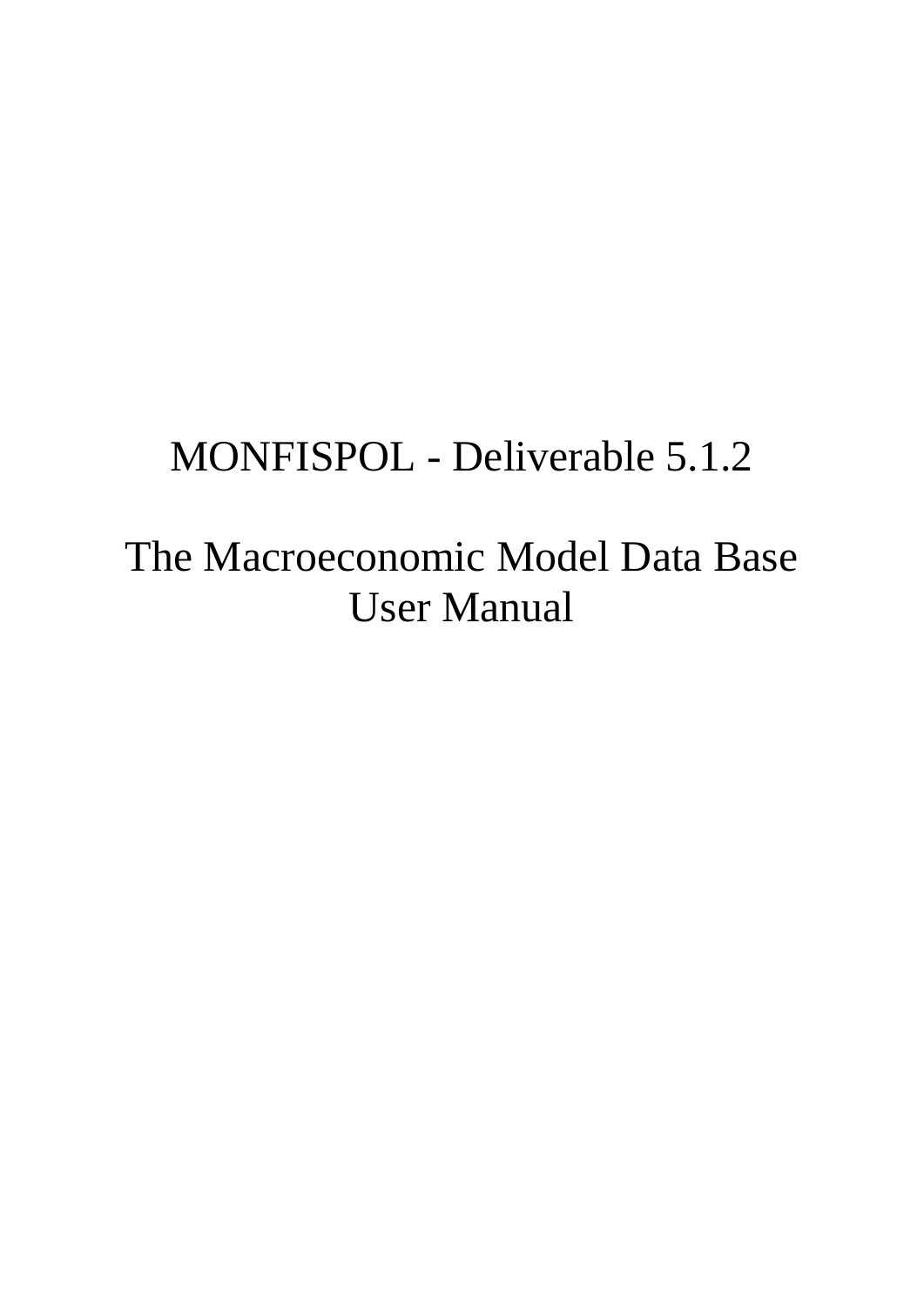# The Macroeconomic Model Data Base 1.2 User Manual <sup>∗</sup>

Volker Wieland, Tobias Cwik, Gernot J. Müller, Sebastian Schmidt and Maik Wolters †

September 28, 2011

<sup>∗</sup>Wieland acknowledges funding support from European Community grant MONFISPOL under grant agreement SSH-CT-2009-225149.

<sup>†</sup>Corresponding Author: Volker Wieland; Mailing address: Goethe University of Frankfurt, Grueneburgplatz 1, Goethe Universitaet, House of Finance, 60323 Frankfurt am Main, Germany, E-mail: wieland@wiwi.uni-frankfurt.de. Other Authors: Tobias Cwik, Sebastian Schmidt and Maik Wolters; Mailing address: Grueneburgplatz 1, House of Finance, 60323 Frankfurt am Main, Germany; Gernot J. Müller; Mailing address: University of Bonn, Bonn, Germany.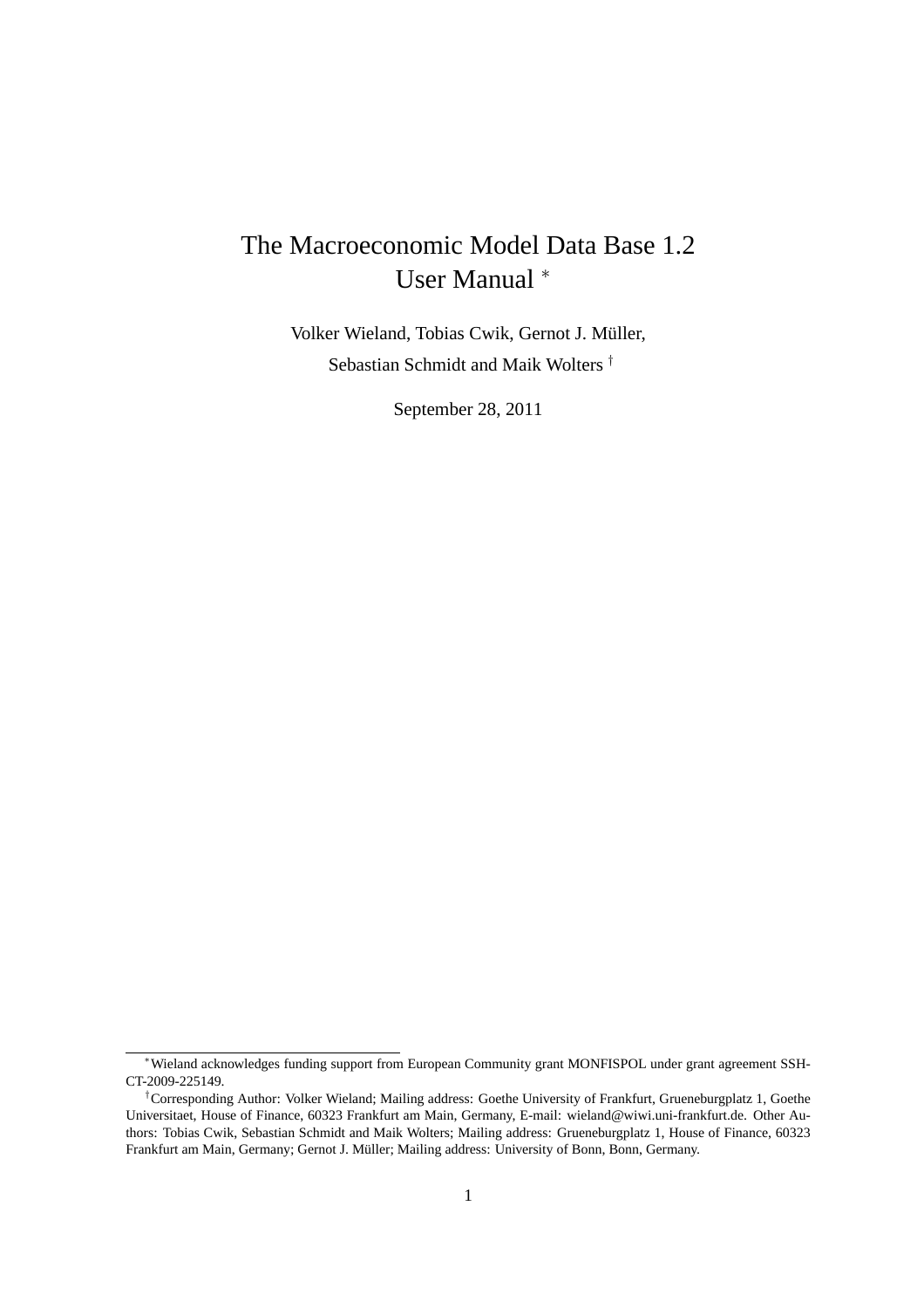# **Contents**

| $\mathbf{1}$   |     |                                         | How to use the model comparison software                                                                     | $\overline{\mathbf{4}}$ |
|----------------|-----|-----------------------------------------|--------------------------------------------------------------------------------------------------------------|-------------------------|
|                | 1.1 |                                         |                                                                                                              | $\overline{4}$          |
|                | 1.2 |                                         | Using the macro model data base $\dots \dots \dots \dots \dots \dots \dots \dots \dots \dots \dots \dots$    | 5                       |
|                | 1.3 |                                         | Structure of the $MMB.m$ file $\ldots \ldots \ldots \ldots \ldots \ldots \ldots \ldots \ldots \ldots \ldots$ | 8                       |
|                | 1.4 |                                         |                                                                                                              | 12                      |
|                | 1.5 |                                         |                                                                                                              | 17                      |
| $\overline{2}$ |     | A detailed overview of available models |                                                                                                              |                         |
|                | 2.1 |                                         |                                                                                                              | 21                      |
|                |     | 2.1.1                                   | NK_RW97: Rotemberg and Woodford (1997)                                                                       | 21                      |
|                |     | 2.1.2                                   | $NK_LWW03$ : Levin, Wieland, and Williams (2003) $\ldots \ldots \ldots \ldots$                               | 22                      |
|                |     | 2.1.3                                   | NK_CGG99: Clarida, Gali, and Gertler (1999), hybrid model                                                    | 22                      |
|                |     | 2.1.4                                   | NK_CGG02: Clarida, Gali, and Gertler (2002), 2-country model                                                 | 22                      |
|                |     | 2.1.5                                   |                                                                                                              | 23                      |
|                |     | 2.1.6                                   |                                                                                                              | 24                      |
|                |     | 2.1.7                                   | NK BGG99: Bernanke, Gertler, and Gilchrist (1999)                                                            | 25                      |
|                |     | 2.1.8                                   |                                                                                                              | 25                      |
|                | 2.2 |                                         |                                                                                                              | 26                      |
|                |     | 2.2.1                                   |                                                                                                              | 26                      |
|                |     | 2.2.2                                   | US_OW98: FRB Monetary Studies, Orphanides and Wieland (1998)                                                 | 27                      |
|                |     | 2.2.3                                   |                                                                                                              | 28                      |
|                |     | 2.2.4                                   |                                                                                                              | 29                      |
|                |     | 2.2.5                                   | US_ACEL: CEE/ACEL by Altig, Christiano, Eichenbaum, and Linde (2005)                                         | 30                      |
|                |     | 2.2.6                                   | US_NFED08: Edge, Kiley, and Laforte (2008)                                                                   | 31                      |
|                |     | 2.2.7                                   |                                                                                                              | 32                      |
|                |     | 2.2.8                                   |                                                                                                              | 33                      |
|                |     | 2.2.9                                   | US_PM08 and US_PM08fl: Carabenciov, Ermolaev, Freedman, Juillard, Ka-                                        |                         |
|                |     |                                         |                                                                                                              | 33                      |
|                |     | 2.2.10                                  |                                                                                                              | 34                      |
|                |     | 2.2.11                                  |                                                                                                              | 35                      |
|                |     | 2.2.12                                  |                                                                                                              | 36                      |
|                |     |                                         |                                                                                                              | 37                      |
|                | 2.3 |                                         |                                                                                                              | 38                      |
|                |     | 2.3.1                                   |                                                                                                              | 38                      |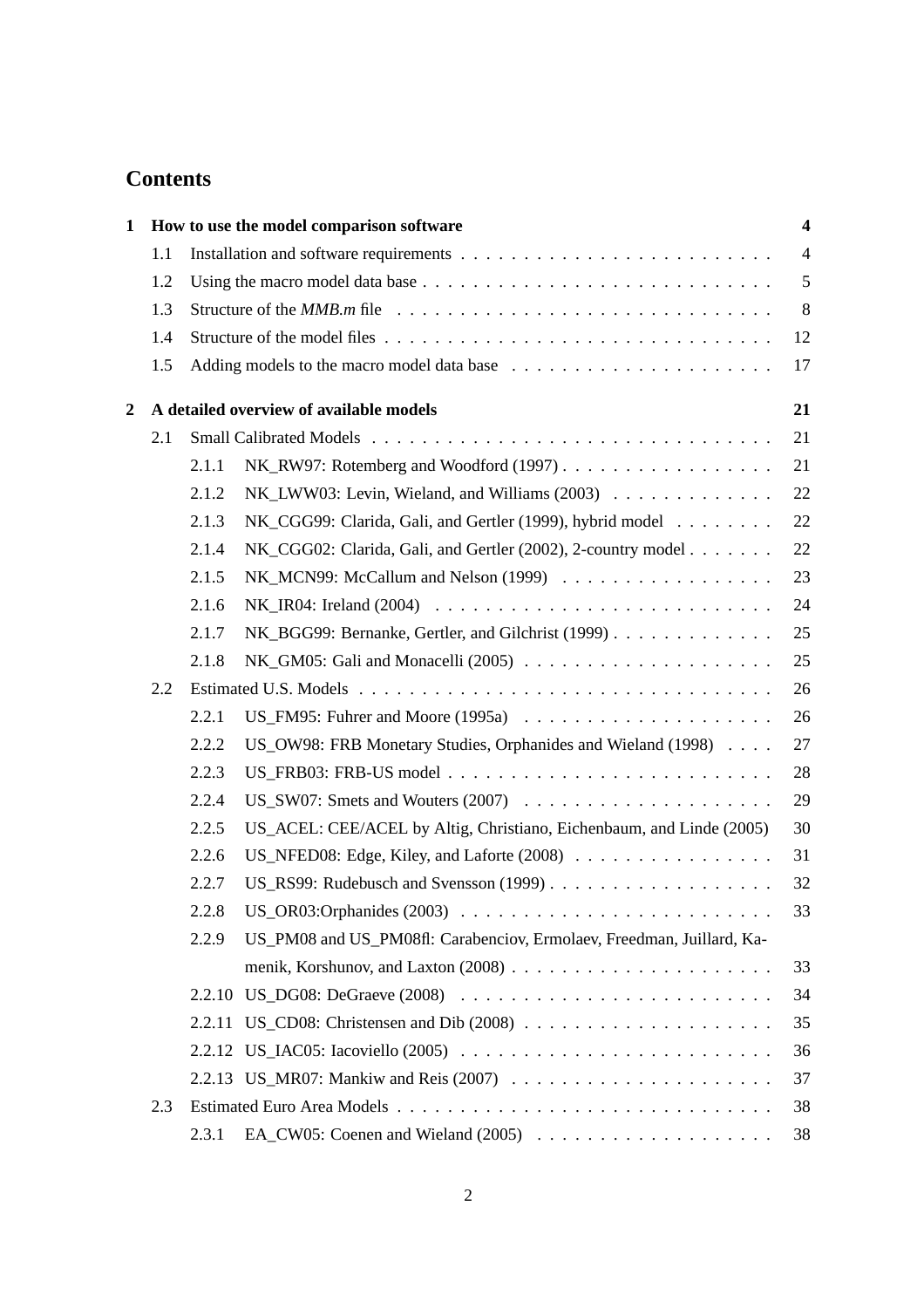|     | 2.3.2 | EA_AWM05: Area Wide model linearized by Dieppe, Kuester and McAdam                                   |    |
|-----|-------|------------------------------------------------------------------------------------------------------|----|
|     |       |                                                                                                      | 39 |
|     | 2.3.3 |                                                                                                      | 40 |
|     | 2.3.4 | EA_SR07: Euro Area Model of Sveriges Riksbank, Adolfson, Laseen, Linde,                              |    |
|     |       |                                                                                                      | 41 |
|     | 2.3.5 |                                                                                                      | 42 |
| 2.4 |       |                                                                                                      | 44 |
|     | 2.4.1 |                                                                                                      | 44 |
|     | 2.4.2 | G3_CW03: Coenen, Wieland (2002, 2003) G3 countries                                                   | 45 |
|     | 2.4.3 | EACZ_GEM03: IMF model of Euro Area and Czech Republic, Laxton and                                    |    |
|     |       | Pesenti (2003) $\ldots \ldots \ldots \ldots \ldots \ldots \ldots \ldots \ldots \ldots \ldots \ldots$ | 46 |
|     | 2.4.4 | G2_SIGMA08: FRB-SIGMA by Erceg, Guerrieri, and Gust (2008)                                           | 48 |
|     | 2.4.5 | EAUS_NAWM08: Coenen, McAdam, and Straub (2008)                                                       | 49 |
| 2.5 |       |                                                                                                      | 51 |
|     | 2.5.1 |                                                                                                      | 51 |
|     | 2.5.2 |                                                                                                      | 52 |
|     | 2.5.3 | BRA_SAMBA08: Gouvea, Minella, Santos, and Souza-Sobrinho (2008).                                     | 54 |
|     |       |                                                                                                      |    |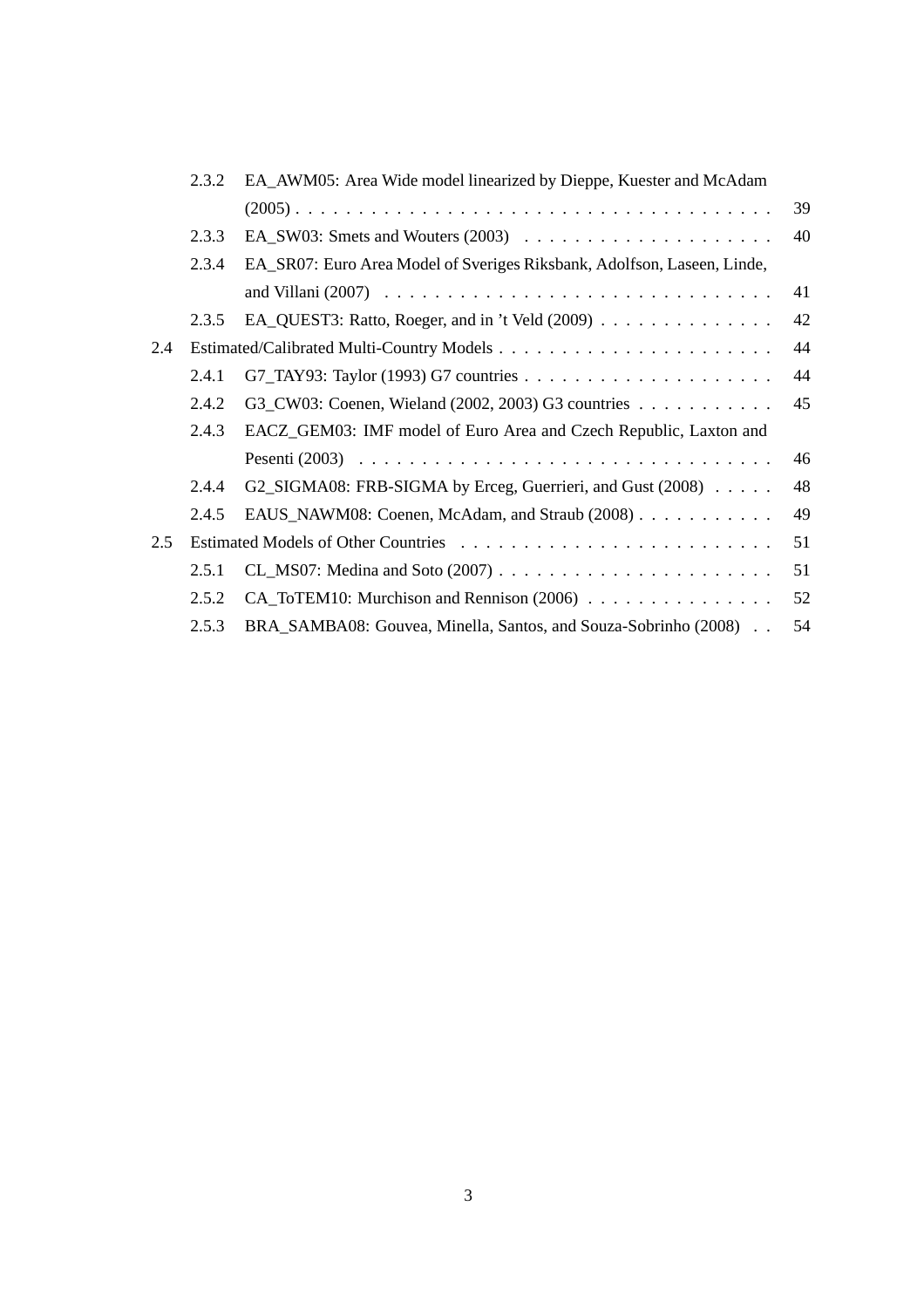## **1 How to use the model comparison software**

This section gives a thorough description of how to install and use the macro model data base (MMB Version 1.2). After reading subsections 1.1 and 1.2 you should be able to run the program and do your own comparison exercises employing the models and options contained in the data base. Subsections 1.3 and 1.4 explain the structure of the macro model data base files in more detail. Finally, subsection 1.5 discusses how one can add additional models to the data base.

#### **1.1 Installation and software requirements**

The complete macro model data base is contained in a zip file called *MMB.zip* which you may store to any place on your computer. In order to use the model data base, you have to extract the zip file to retrieve the folder *MMB*. This folder contains the file *MMB.m*, a set of subfolders, one for each model included in the model data base, and a few additional MATLAB function files. Figure 1 illustrates the structure of the model data base. Each model subfolder contains a single Dynare mod-file in which the particular model is specified.

Since the program is written in MATLAB, you need a version of it installed on your computer. For model solution the program utilizes DYNARE, which can be downloaded freely from the web.<sup>1</sup> Double-clicking on the downloaded DYNARE exe-file opens a setup which guides you through the installation. After completion, one has to add the DYNARE path to MATLAB. In order to do so, open Matlab and choose *Set path* from the *File* menu. Use the option *Add folder* and browse to the directory where you have installed DYNARE. The DYNARE subfolder that has to be added is called *matlab*. We have created two versions of the Modelbase software. The first one utilizes DYNARE version 3.065, the second one is compatible with DYNARE version 4.2.1.

<sup>1</sup>The URL of the DYNARE website is *http://www.dynare.org*.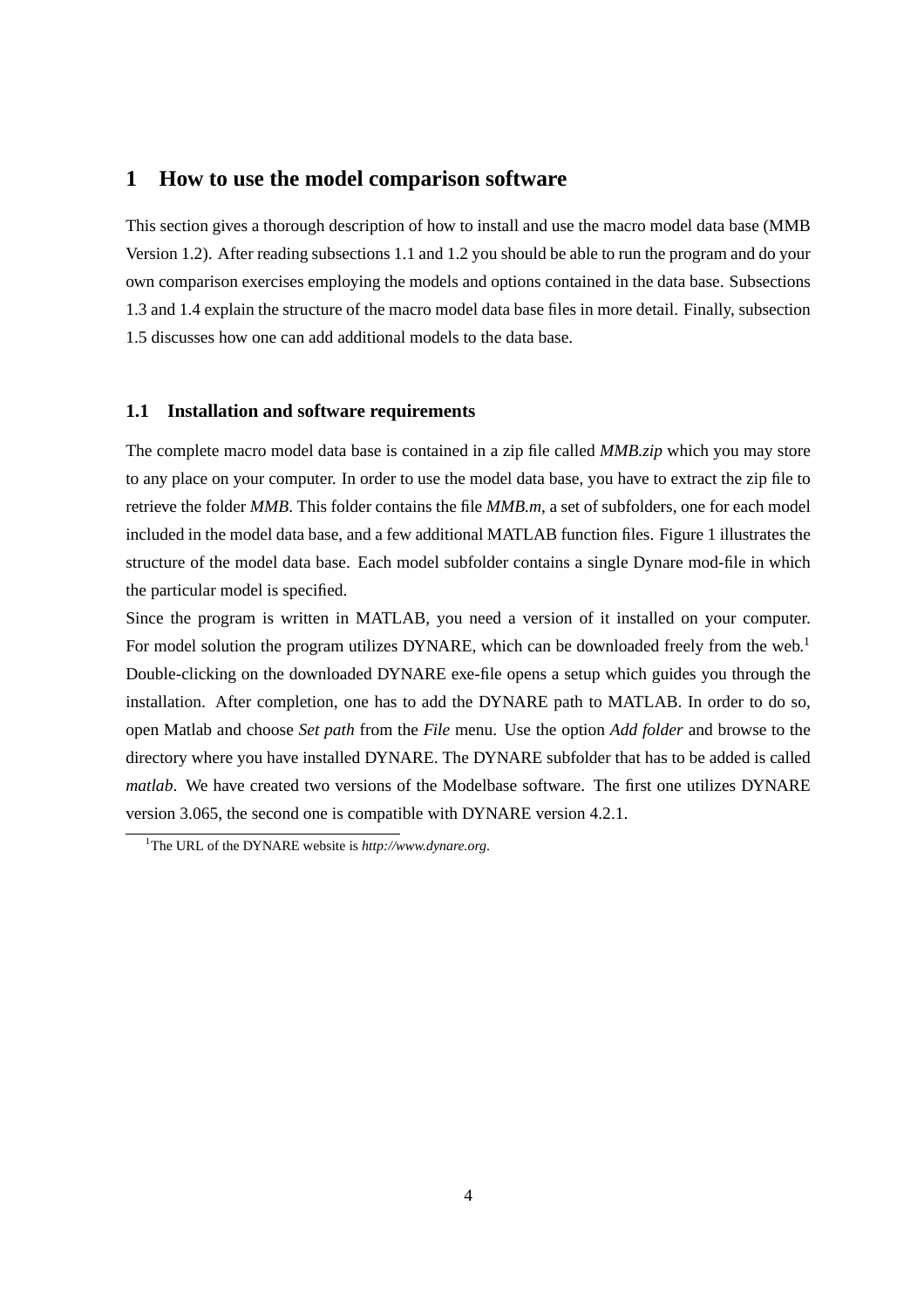

Figure 1: STRUCTURE OF THE MACRO MODEL DATA BASE

#### **1.2 Using the macro model data base**

*MMB.m* represents the main file which has to be called when using the model data base. In order to run *MMB.m*, you can either open the file in MATLAB, which automatically adjusts the current directory of MATLAB to the correct path, and click the *run* button or you only open MATLAB and adjust the current directory to the path for the *MMB* folder manually. In the latter case you afterwards type *MMB* into the MATLAB command window and press the *Enter* button. In both cases a user interface opens that will guide you through a menu of options from which you can choose. These options include the choice of models you want to use, the selection of a common monetary policy rule used for the analysis as well as the choice of the statistics and visual output that you want to be displayed. By default the output generated by the program will be stored in an excel sheet called *results.xls* in the *MMB* folder. This can be customized by the individual user in the first lines of the *MMB.m* file. Once the file is executed, a list of the models included in the data base and its references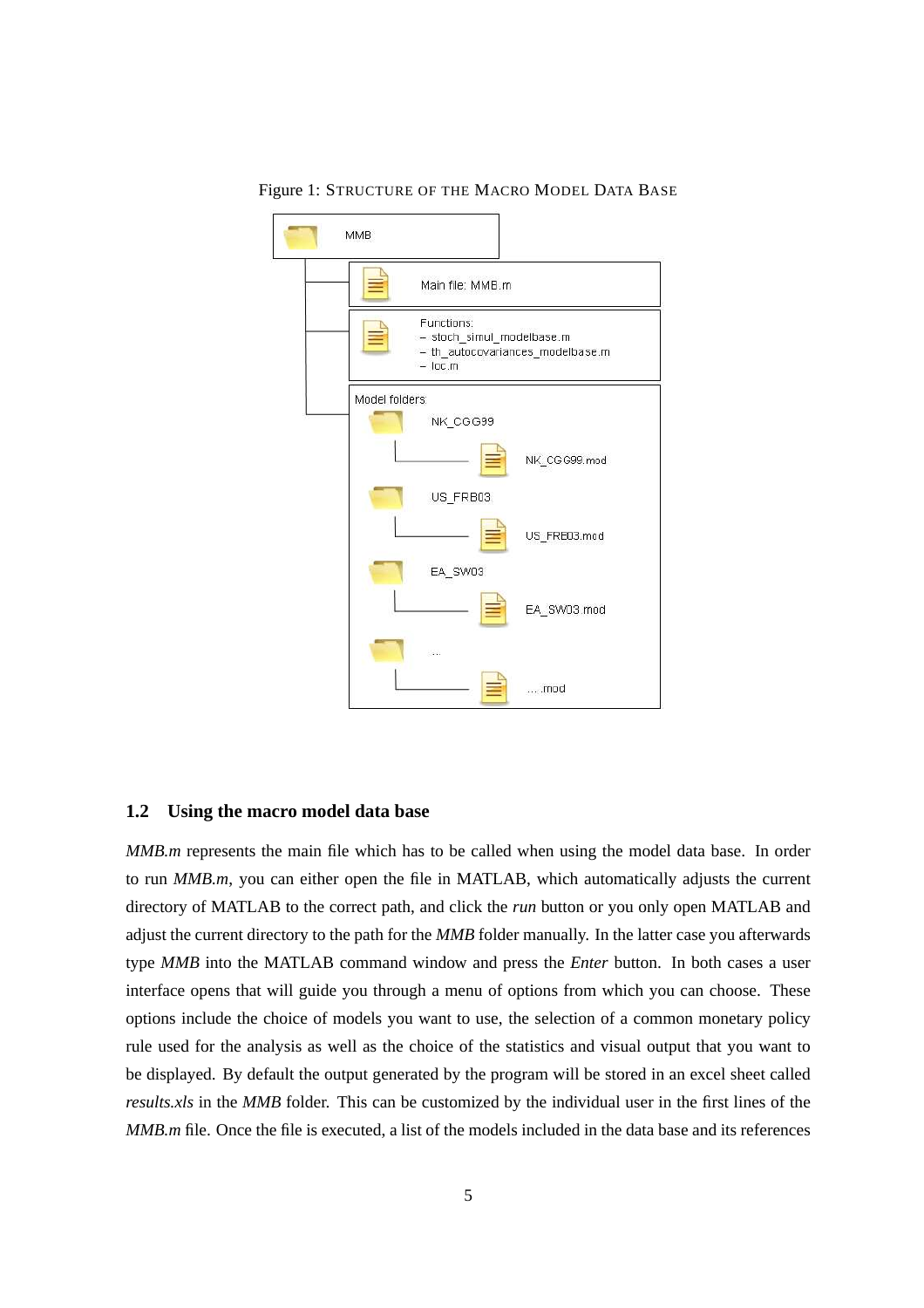is displayed in the MATLAB command window. The menu structure is illustrated in figure 2. In the following, each menu option is described step by step.

|                       | Choose a Policy Rule                                                                 |
|-----------------------|--------------------------------------------------------------------------------------|
|                       |                                                                                      |
|                       | Taylor (1993)                                                                        |
|                       | Gerdesmeier and Roffia (2003)                                                        |
|                       | Levin, Wieland, Williams (2003)                                                      |
|                       | Smets and Wouters US (2007)                                                          |
|                       | Christiano, Eichenbaum, Evans (2005)                                                 |
|                       | Choose the models you would like to pick. Press the button "continue" when finished. |
|                       |                                                                                      |
| All Models<br>NK_RW97 | G7_TAY93<br>G3_CW03                                                                  |
| NK_LWW03              | EACZ_GEM03                                                                           |
| NK_CGG99              | G2_SIGMA08                                                                           |
| NK_CGG02              | Continue                                                                             |
| NK_MCN99cr            |                                                                                      |
| NK_MCN99pb            |                                                                                      |
| US_FM95               |                                                                                      |
| US_OW98               |                                                                                      |

Figure 2: MACRO MODEL DATA BASE MENU: CHOICE OF POLICY RULE AND MODELS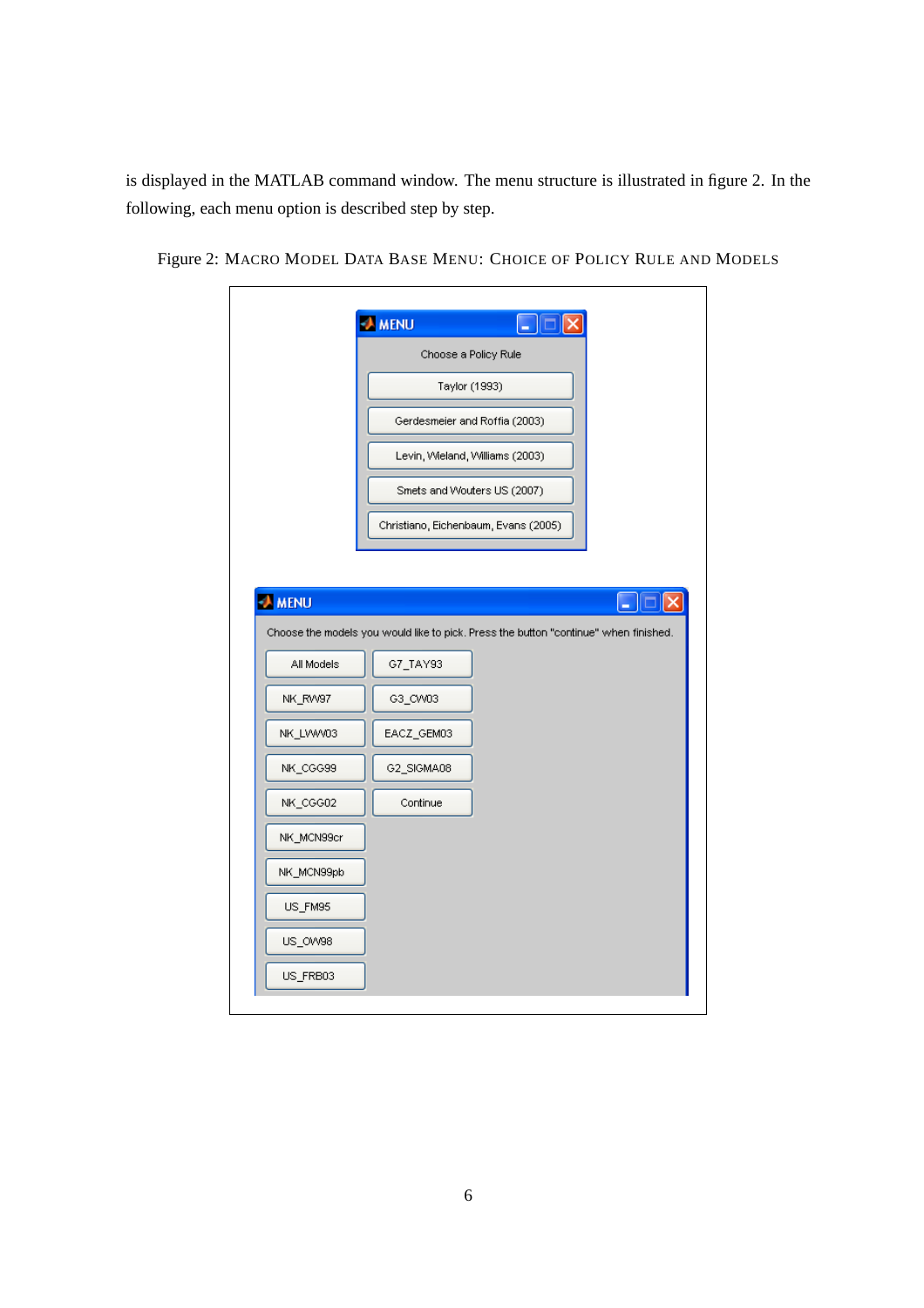| Do you want to plot autocorrelation functions?<br>Yes.<br>No. | Do you want to plot impulse response functions?<br>Yes<br>No                                            |  |
|---------------------------------------------------------------|---------------------------------------------------------------------------------------------------------|--|
|                                                               | <b>AMENU</b><br>×<br>Choose a Shock:<br>Monetary Policy Shock<br><b>Fiscal Policy Shock</b><br>Continue |  |
| <b>AMENU</b><br>Yes                                           | r.<br>Do you want to print out the unconditional variances of the variables?                            |  |

Figure 3: MACRO MODEL DATA BASE MENU: CHOICE OF STATISTICS

#### *Choosing a monetary policy rule*

Once the *MMB.m* file is executed a menu appears that allows you to select a particular interest rate rule. The original interest rate rules of the models in the data base have been replaced with a fairly general monetary policy rule that allows many possible parameterizations. In the MMB Version 1.2 it is possible to choose among the five parameterizations discussed in Wieland et al. (2011). A particular rule is chosen by clicking on the respective button in the menu. Only one rule may be selected. The name of the chosen rule will be displayed in the MATLAB command window.

#### *Selecting the models*

Next, a menu with a list of all models included in the data base appears. One can select as many models as desired by clicking on the respective model button. The name of each selected model will be listed in the command window. In order to proceed to the next menu you have to click on the continue button. You can also choose to use all models by clicking on the corresponding button. Be aware that in this case it might take quite some time until all models are solved.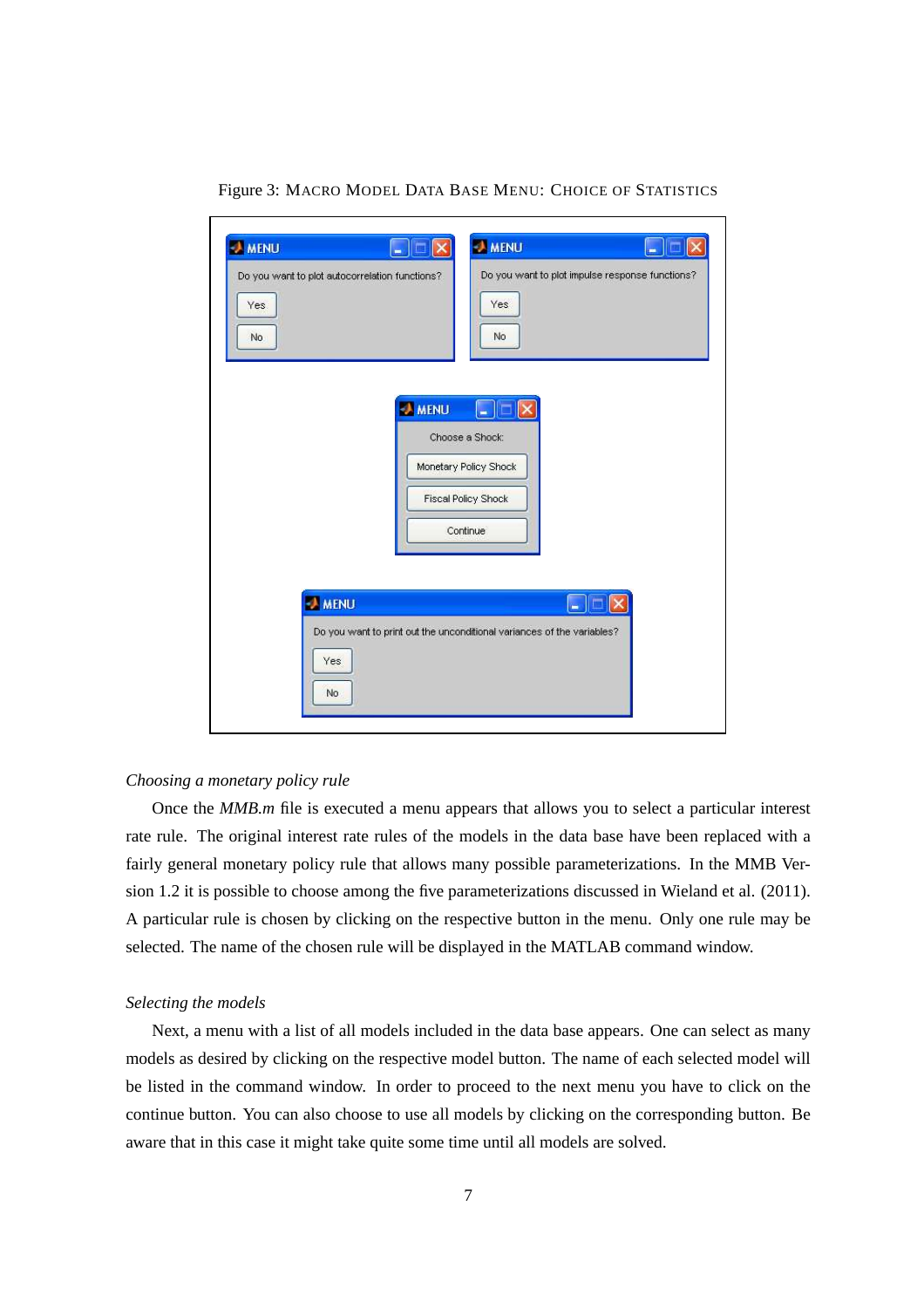#### *Choosing statistics and graphical output*

Having chosen the models and a policy rule, the user can make some choices regarding the output to be displayed. First, a menu pops up where the user can decide whether to plot autocorrelation functions of the common variables. Afterwards, one can decide whether to plot impulse response functions. In case only one model is selected, one has the option to shock several innovations contemporaneously. Impulse responses can be plotted for a unit monetary policy shock and a unit fiscal policy shock. In case only one model is selected, one can also choose among the original shocks of the model. Finally, the user can choose to display the unconditional variances of the common variables for each of the selected models. The choices will again be documented in the command window. The numerical results for the selected options will be stored in an excel sheet called *results.xls* in the *MMB* folder.

#### **1.3 Structure of the** *MMB.m* **file**

*MMB.m*, the main file of the model data base, is divided into three parts: An initialization part, where the macroeconomic models are listed, some basic functions of the model data base are described and choices of models, policy rules, shocks and computations are made. In the second part of the file the models are solved using Dynare and impulse response functions and autocorrelation functions are computed. The third part is devoted to the presentation of the results, i.e. setting up graphs of the chosen statistics. As we use cell mode one can easily see where each block starts and ends.<sup>2</sup> The structure of the *MMB.m* file is illustrated in figure 4. All variables used and generated in this file are saved in a structure variable called *modelbase*. For example the number of periods to be plotted can be found by typing *modelbase.horizon*. Table 1 lists the most important variables in the structure variable *modelbase*. In the following, the three separated parts of *MMB.m* are explained in more detail.

<sup>&</sup>lt;sup>2</sup>A cell starts with two comment sign, i.e. with %%. When setting the cursor in a cell, the background colour of this cell turns to yellow and can thus easily be spotted.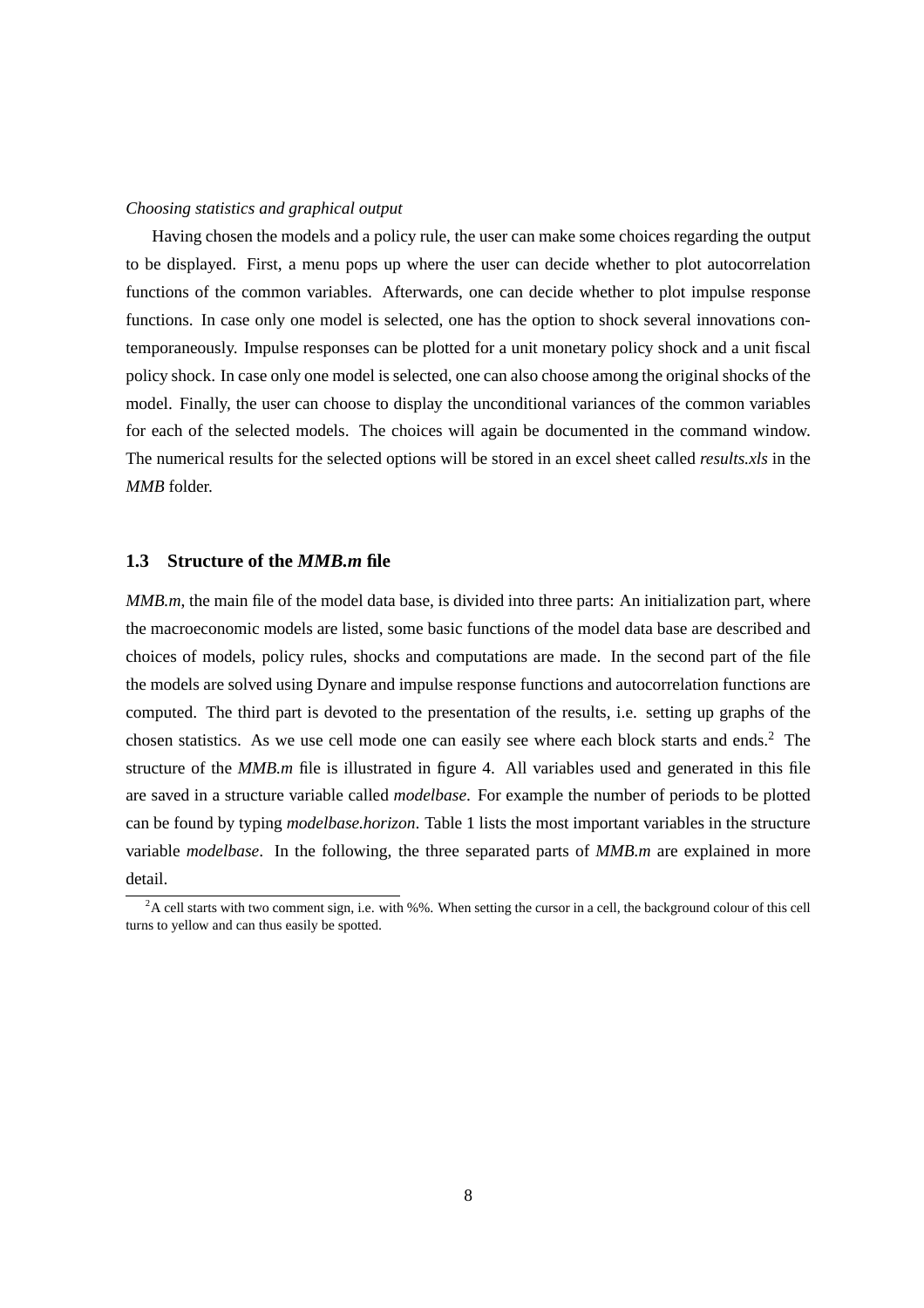# Figure 4: STRUCTURE OF THE *MMB.m* FILE

| 1. Initialization                             |  |  |
|-----------------------------------------------|--|--|
| Introductory textblock                        |  |  |
| Defining vectors of models                    |  |  |
| Specification of general policy rule          |  |  |
| Initializing a choice set of policy rules     |  |  |
| Programming user menus                        |  |  |
| 2. Solving the model and computing statistics |  |  |
| Storing user choices                          |  |  |
| Initializing a loop over selected models      |  |  |
| Stepwise model solution                       |  |  |
| Storing model solutions and statistics        |  |  |
| 3. Plotting the results                       |  |  |
| Extracting statistics for common variables    |  |  |
| Plotting results as chosen by the user        |  |  |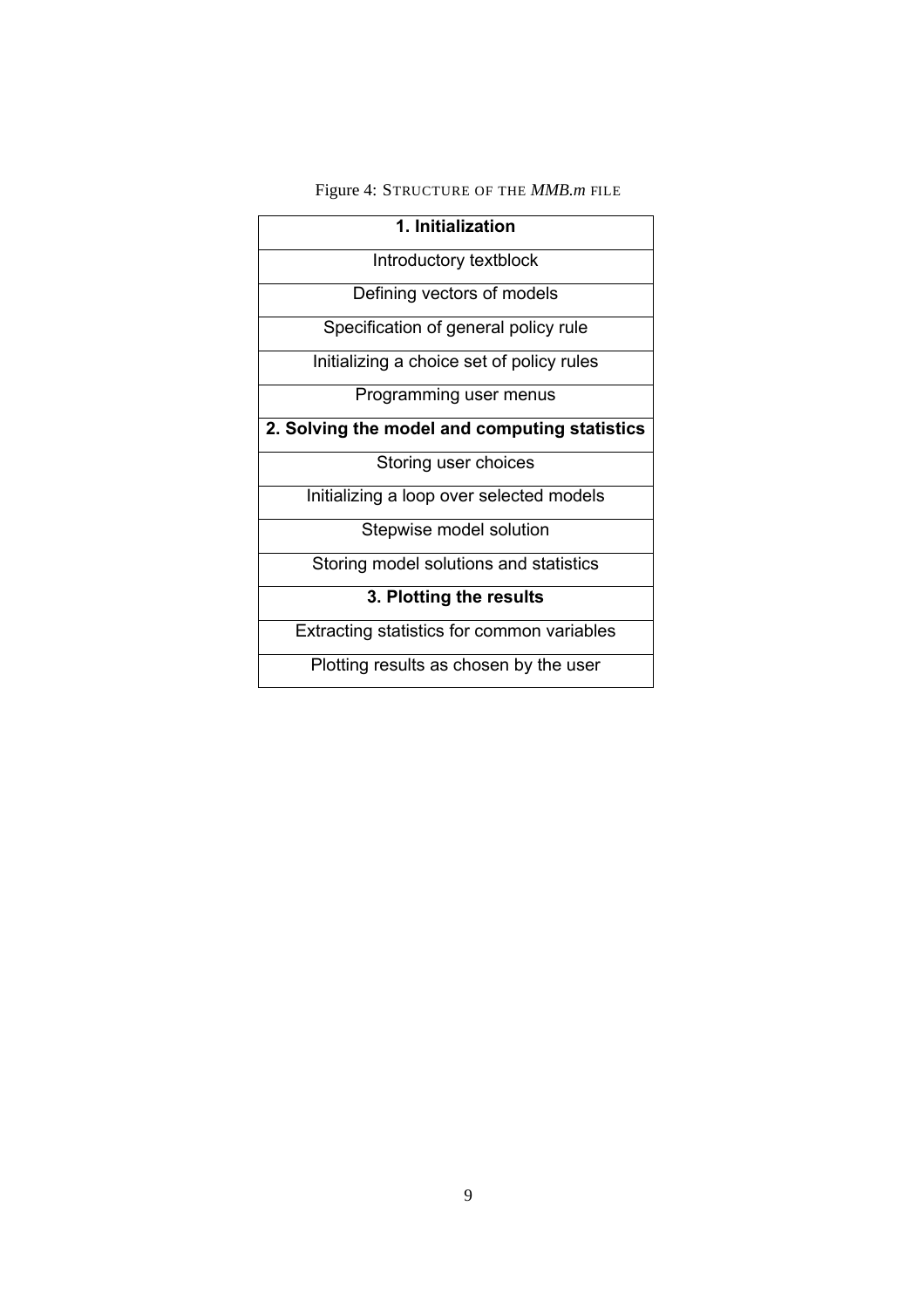| modelbase.totaltime   | total CPU time (in seconds) used by the modelbase                        |
|-----------------------|--------------------------------------------------------------------------|
| modelbase.savepath    | path for the excel file that contains the output                         |
| modelbase.names       | names of all models                                                      |
| modelbase.variabledim | dimension of model-specific shocks                                       |
| modelbase.horizon     | number of periods to be plotted                                          |
| modelbase.mycolor     | color vector for the graphs                                              |
| modelbase.rule        | chosen rule                                                              |
| modelbase.models      | chosen models                                                            |
| modelbase.option(1)   | autocorrelation functions                                                |
| modelbase.option(2)   | impulse response functions                                               |
| modelbase.option(3)   | shock several innovations contemporaneously                              |
| modelbase.option(4)   | plot impulse responses for original model variables                      |
| modelbase.option(5)   | unconditional variances of common variables                              |
| modelbase.homepath    | path of the modelbase folder                                             |
| modelbase.namesshock  | names of shocks contained in the modelbase                               |
| modelbase.innos       | chosen shocks                                                            |
| modelbase.modeltime   | CPU time (in seconds) used for solving each model                        |
| modelbase.setpath     | paths of the modelfolders of chosen models                               |
| modelbase.epsilon     | counts the number of loops                                               |
| modelbase.info        | equals 1 if a model has no determinate solution; otherwise 0             |
| modelbase.AUTR        | contains the autocorrelation functions                                   |
| modelbase.AUTlgy_     | contains variable names that correspond to the autocorrelation functions |
| modelbase.IRF         | contains the impulse response functions                                  |
| modelbase.IRFlgy_     | contains variable names that correspond to the impulse response func-    |
|                       | tions                                                                    |
|                       |                                                                          |

#### *Part 1 of MMB.m: Initialization*

This first block of the *MMB.m* file is the only part where the user has to make changes when adding a model. First the most important instructions on how to use the macro model data base and how to add models to it are repeated within a text block of comment lines. Detailed instructions on adding models to the data base can be found in subsection 1.5. Afterwards some namevectors for the models are set up. A variable of interest for the user is *modelbase.horizon*. If you want to change the number of periods that are plotted, you need to modify this entry. The vector *names* contains the names of the models. These are used later on to produce proper legends of the graphs. The vector *mycolors* contains a line specification for each model for the graphs that are plotted in part 3 of the file. When adding new models to the data base the number of models might exceed the entries in *mycolors* at some time. In this case the user needs to add some entries to this vector.

A text block follows that describes a very general monetary policy rule that is used for each model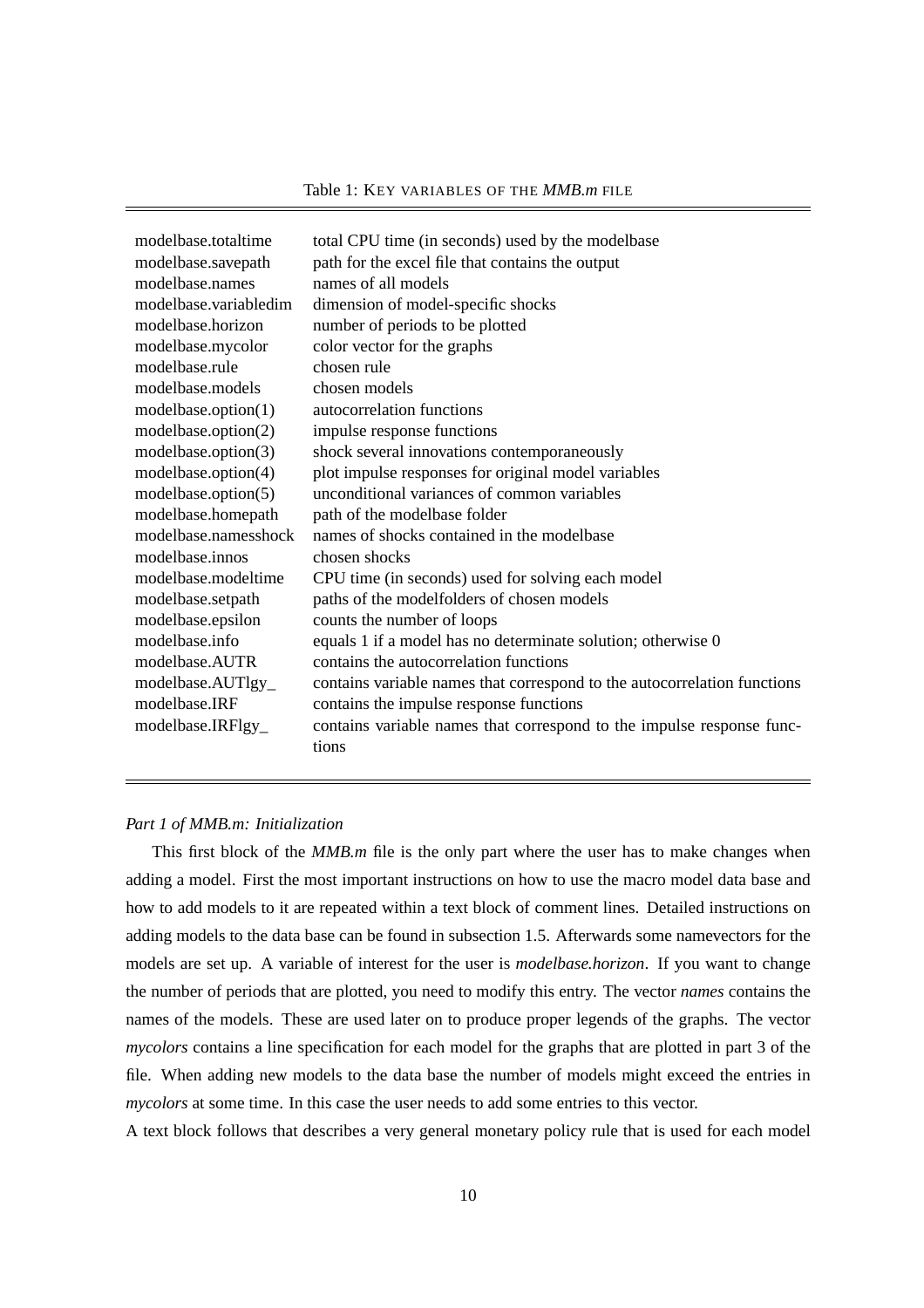and that nests the set of policy rules from which the user can choose. For each rule it is shown how the original representation is transformed into the respective general rule representation. The parameters in the general policy rule are denoted according to the following scheme: The first three letters are *cof* to indicate a coefficient rather than a variable. The next three letters are *int*, which are the first three letters of *interest* as in this equation the interest rate is pinned down. The next three letters are the first three letters of the variable the coefficient corresponds to, c.f. *cofintout* for the output gap coefficient in the interest rate equation. The next letter is either *f* for coefficients of forward looking variables, *b* for coefficients of backward looking variables and the letter is just left out for contemporaneous variables. A number follows that indicates the number of leads or lags. An example is the coefficient on expected inflation next period: *cofintinff1*.

Below the general policy rule a menu with the name *rule* to choose among the policy rules is programmed. Afterwards, the parameters of the general policy rule are specified according to the specific policy rule chosen and stored in the file *policy\_param.mat*. The parameters are loaded later on in the specific model files to initialize the chosen policy function. If one wants to add an additional policy rule to the macro model data base, one can easily extend the policy rule menu and add an additional specification of the parameters of the general policy rule. It is not necessary to change the model files.

A second menu with the name *model* is set up where the user can choose a subset of the models contained in the model database. The identification numbers of the chosen models are saved in the vector *models*. Menus that let us choose whether to plot autocorrelation functions, impulse response functions and whether to shock monetary or fiscal policy follow. As in the model files the monetary policy shock has the name *interest\_* and the fiscal policy shock has the name *fiscal\_*. This convention is important to address the shocks of the right equations after having solved the model.

#### *Part 2 of MMB.m: Solving the model and computing statistics*

Before solving the models using Dynare all choices made so far have to be saved in the file *Modelbase* as Dynare clears the workspace before solving a model. A loop over all models that are saved in the vector *modelbase.models* is initialized. For every cycle of the loop the current directory is changed according to the entries of the vector *modelbase.names* to the subfolder of the specific model that is used during the current cycle. Using the command *dynare* followed by the model abbreviation, c.f. *dynare NK\_CGG99* to solve the model of Clarida et al. (1999), calls the software Dynare to translate the Dynare syntax in a convenient way.

Afterwards the function *stoch\_simul\_modelbase.m* is called to solve the model and compute autocorrelation functions, impulse response functions and unconditional variances. The results are appended to the file *Modelbase* before we return to the beginning of the loop to solve the next model.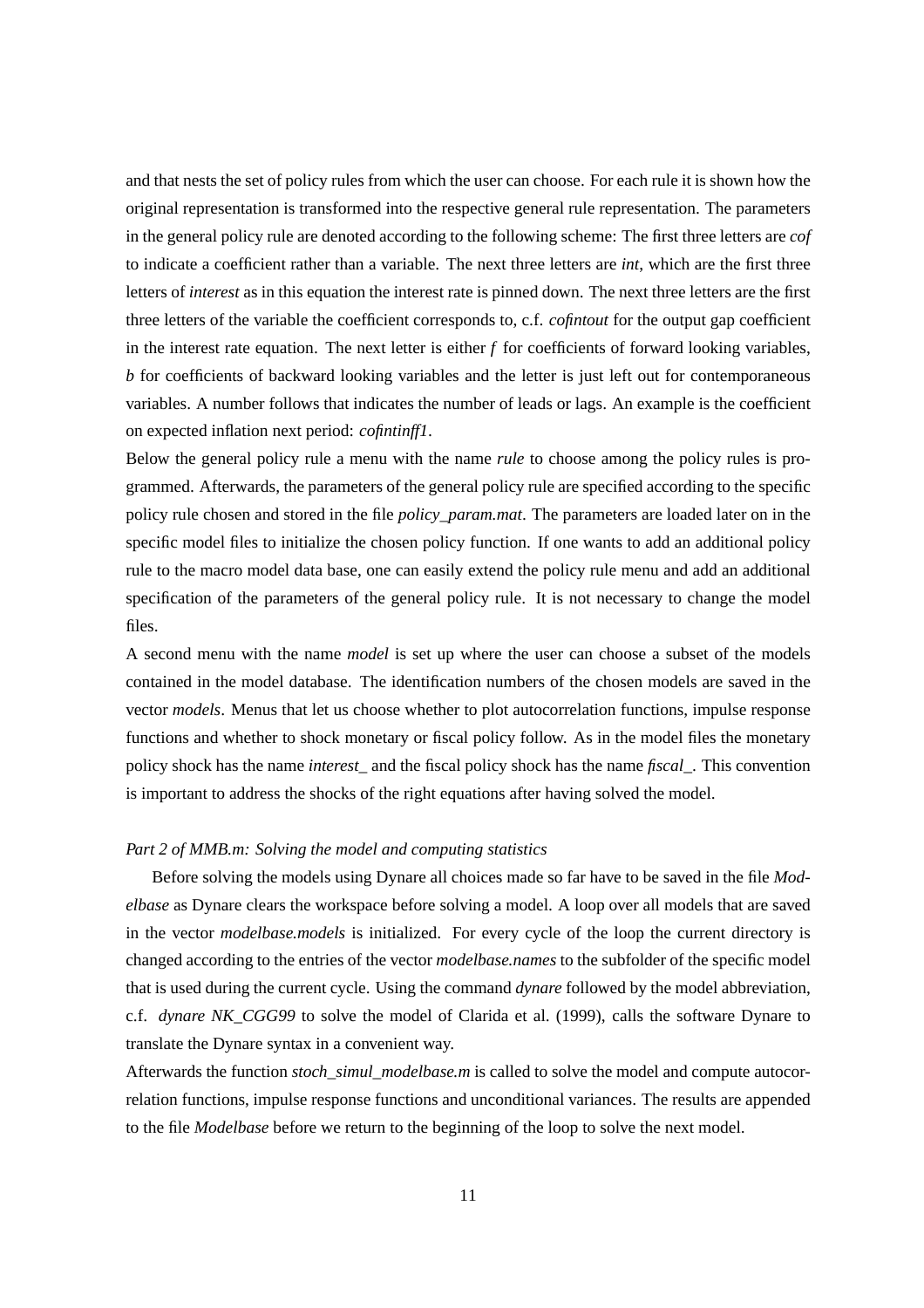#### *Part 3 of MMB.m: Plotting the results*

Having solved the models the last part of the *MMB.m* file is devoted to processing and presenting the results. Therefore, figures for impulse response functions of the common variables to each shock and autocorrelation functions are set up and plotted for each model. The common variables can be easily identified within the whole output of each model using the function loc that searches for positions of string variables in vectors like *modelbase.IRFlgy\_*.

#### **1.4 Structure of the model files**

The model files are written in the syntax Dynare and have a common structure. As an example we take the simple New-Keynesian model by Rotemberg and Woodford (1997) to explain the structure of the mod-files, its model specific parts and the common model data base blocks. The current example is based on the Dynare 3 version of the database but we will point out any differences in the corresponding Dynare 4 mod-file. The mod-file is shown in figures 5 and 6. However, the explanations apply to all models. In the following, the two main parts of a mod-file, the preamble and the model block, are described step by step.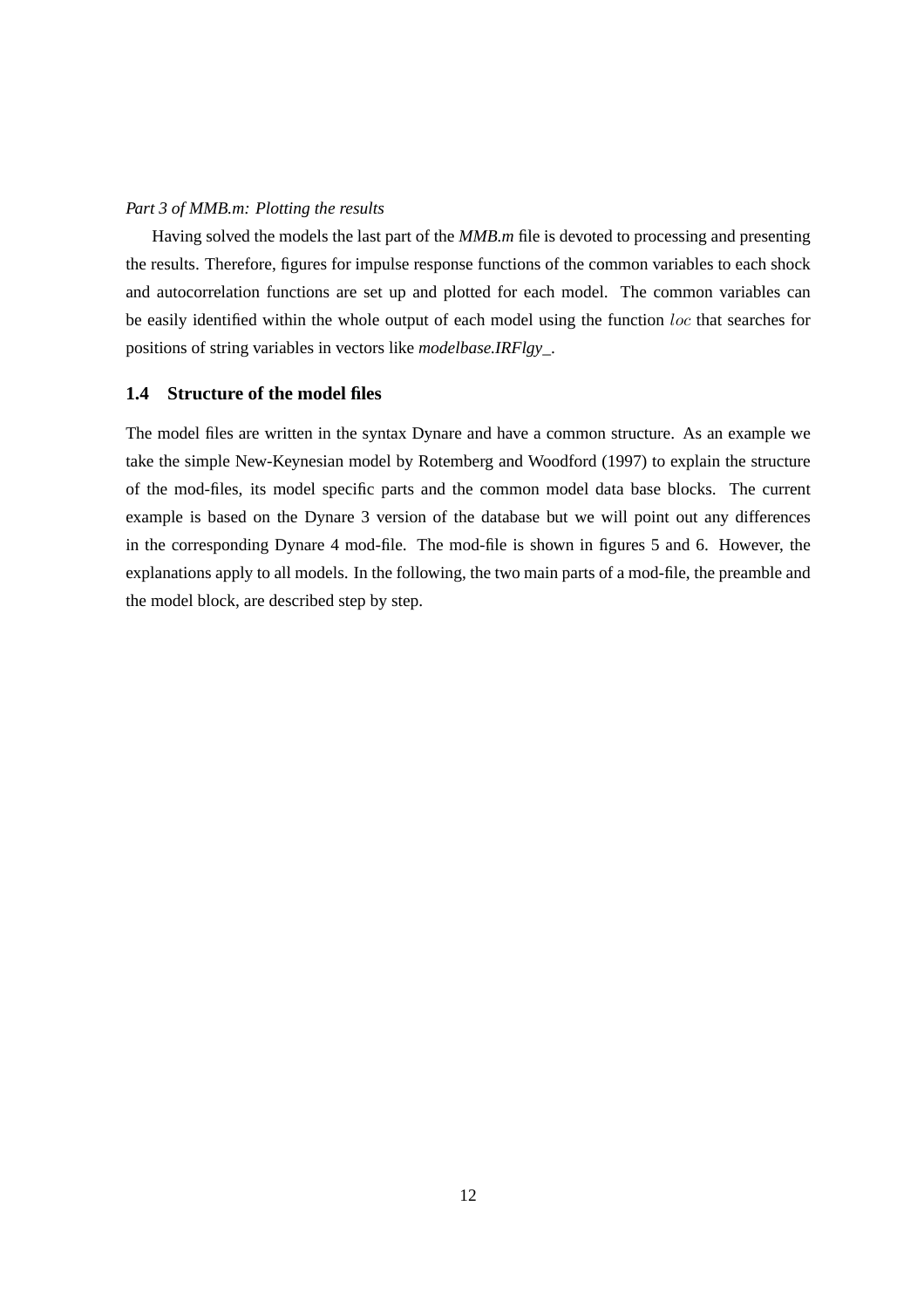Figure 5: STRUCTURE OF THE MODEL FILES: THE PREAMBLE

```
\mathbf{1}// Model: NK RW97
\overline{a}\overline{3}var pi y ynat rnat i x u g g
 \overline{4}\frac{1}{1} , \frac{1}{1} , \frac{1}{1} , \frac{1}{1} , \frac{1}{1} , \frac{1}{1} , \frac{1}{1} , \frac{1}{1} , \frac{1}{1} , \frac{1}{1} , \frac{1}{1} , \frac{1}{1} , \frac{1}{1} , \frac{1}{1} , \frac{1}{1} , \frac{1}{1} , \frac{1}{1} , \frac{1}{1} , \frac{1\overline{5}77*6\overline{6}// Modelbase Variables
 \overline{7}77*interest inflation inflationq outputgap output fispol;
    \mathbf{a}\overline{q}10<sup>1</sup>varexo u
11\frac{1}{\sqrt{5}} , \frac{1}{2} , \frac{1}{2} , \frac{1}{2} , \frac{1}{2} , \frac{1}{2} , \frac{1}{2} , \frac{1}{2} , \frac{1}{2} , \frac{1}{2} , \frac{1}{2} , \frac{1}{2} , \frac{1}{2} , \frac{1}{2} , \frac{1}{2} , \frac{1}{2} , \frac{1}{2} , \frac{1}{2} , \1213<sup>°</sup>// Modelbase Shocks
                                                                                         77*14interest fiscal ;
                                                                                         77*151617
    parameters beta sigma alpha theta omega kappa rhou rhog stdinflation stdfiscal
18\frac{1}{\sqrt{5}} , \frac{1}{2} , \frac{1}{2} , \frac{1}{2} , \frac{1}{2} , \frac{1}{2} , \frac{1}{2} , \frac{1}{2} , \frac{1}{2} , \frac{1}{2} , \frac{1}{2} , \frac{1}{2} , \frac{1}{2} , \frac{1}{2} , \frac{1}{2} , \frac{1}{2} , \frac{1}{2} , \frac{1}{2} , \19
                                                                                          77 \star20<sub>2</sub>// Modelbase Parameters
                                                                                          7/721\,77*cofintintb1 cofintintb2 ... coffispol;
22
    23
2425 beta = 1/(1+0.035/4);
    sigma= 6.25;
26
    alpha= 0.66;
27
28 theta= 7.66;
29 omega= 0.47:
30 kappa= ((1-a1pha)*(1-a1pha*beta))/a1pha)*(((1/sigma)+omega)+(1+omegaa*theta));
31 rhou=0;
32 stdinflation = 0.154;
33 rhog= 0.8;
34 stdfiscal =1.524;
35
37 // Specification of Modelbase Parameters
                                                                                          77*38
                                                                                          7/|t|77*39
    // Load Modelbase Monetary Policy Parameters
40<sub>1</sub>thispath = cd;1/\tau7/|t|41cd('...') ;
42
                                                                                          1/\tauload policy param.mat;
43
                                                                                          1/\taucd(thispath);
                                                                                          77 \star4445 // Definition of Discretionary Fiscal Policy Parameter
                                                                                          77*46 coffispol = 1;
                                                                                          77*47
```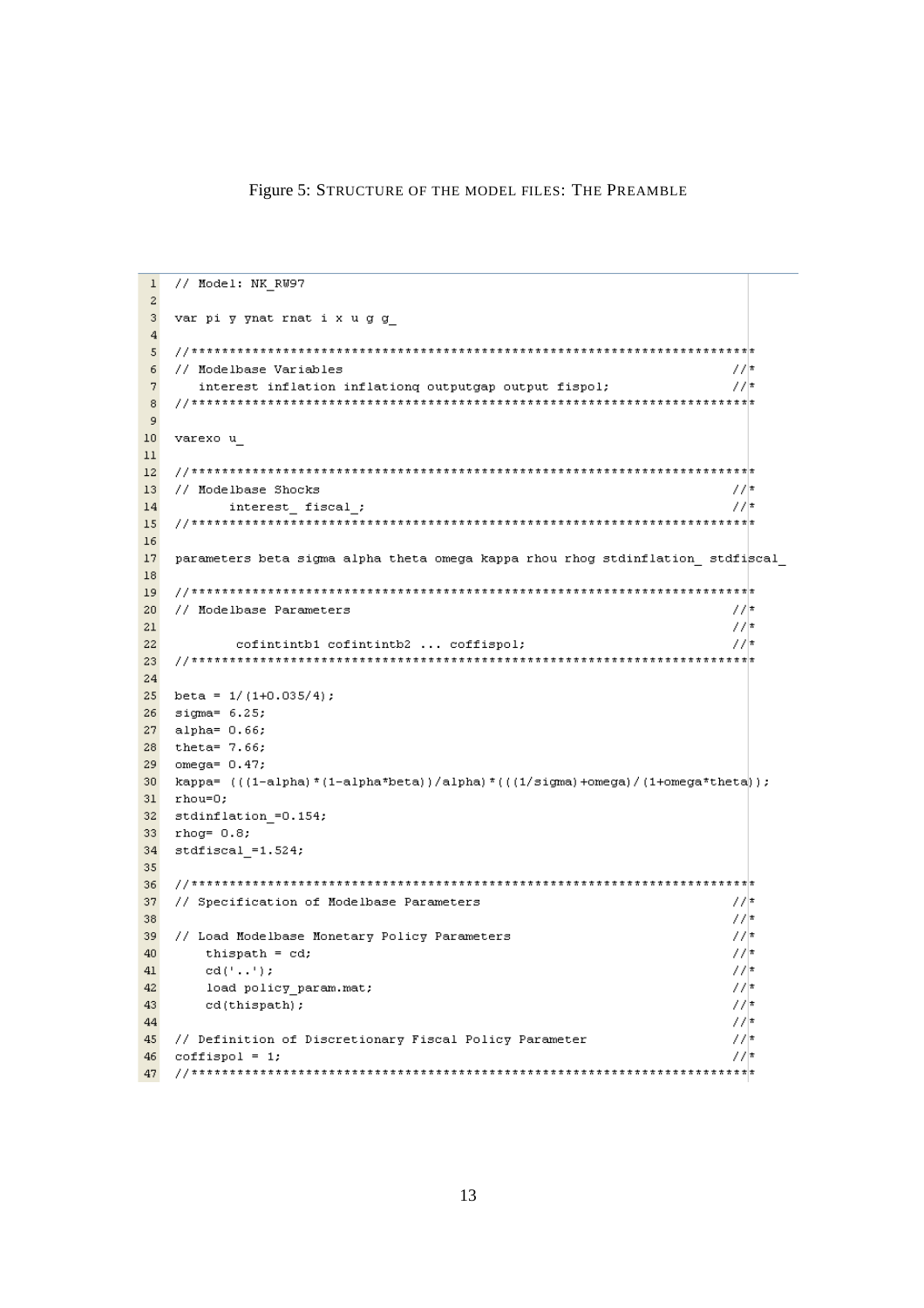Figure 6: STRUCTURE OF THE MODEL FILES: THE MODEL BLOCK

```
49
  model(linear);50
5152
  // Definition of Modelbase Variables in Terms of Original Model Variables /\sqrt{\ast}53
  \text{interest} = \texttt{i*4};77*54
55
  inflation = (1/4) * (4*pi+4*pi(-1) +4*pi(-2) +4*pi(-3));
                                                              1/\tau1/\tau56.
  inflationq = pi*4;1/\tau57.
  outputgap = x;7/758
  output = y;
                                                              77*59
  fispol = g ;
   60
61
62
  63
64
  // Policy Rule
                                                              77*77 \star65
  // Monetary Policy
                                                              7/|t|66
                                                              7/\tau67
                                                              7/\tau68
  interest = cofintintb1*interest(-1)69
           + cofintintb2*interest(-2)
                                                              1/t70<sub>1</sub>7/|t|\cdots77*71\,+ cofintoutf4*outputgap(+4)
                                                              7/|t|72
            + std_r_ *interest_;
73
                                                              77*{\bf 74}// Discretionary Government Spending
                                                              77*75
                                                              7/776
  fispol = coffispol*fised;
                                                              7/777
  78
79
  // Original Model Code:
80
81 pi = beta * pi(+1) + kappa*x+ u;
82
  u=rhou*u(-1)+u_;
  x = x (+1) - sigma^* (i - pi (+1) - rnat);
83
84 rnat = sigma^(-1) * ((g-ynat) - (g(+1) -ynat(+1))) ;
85
  ynat = sigma^(-1)*g /(sigma^(-1)+omega);
86
  x = y - ynat;
87
  g = rhog*g(-1) + g;
88
  end;
89
90
  shocks;
  var fiscal = 1.524^2;
91var u = 0.154^2;
92
93
  end;
94
95 //stoch simul (irf = 0, ar=100, noprint);
```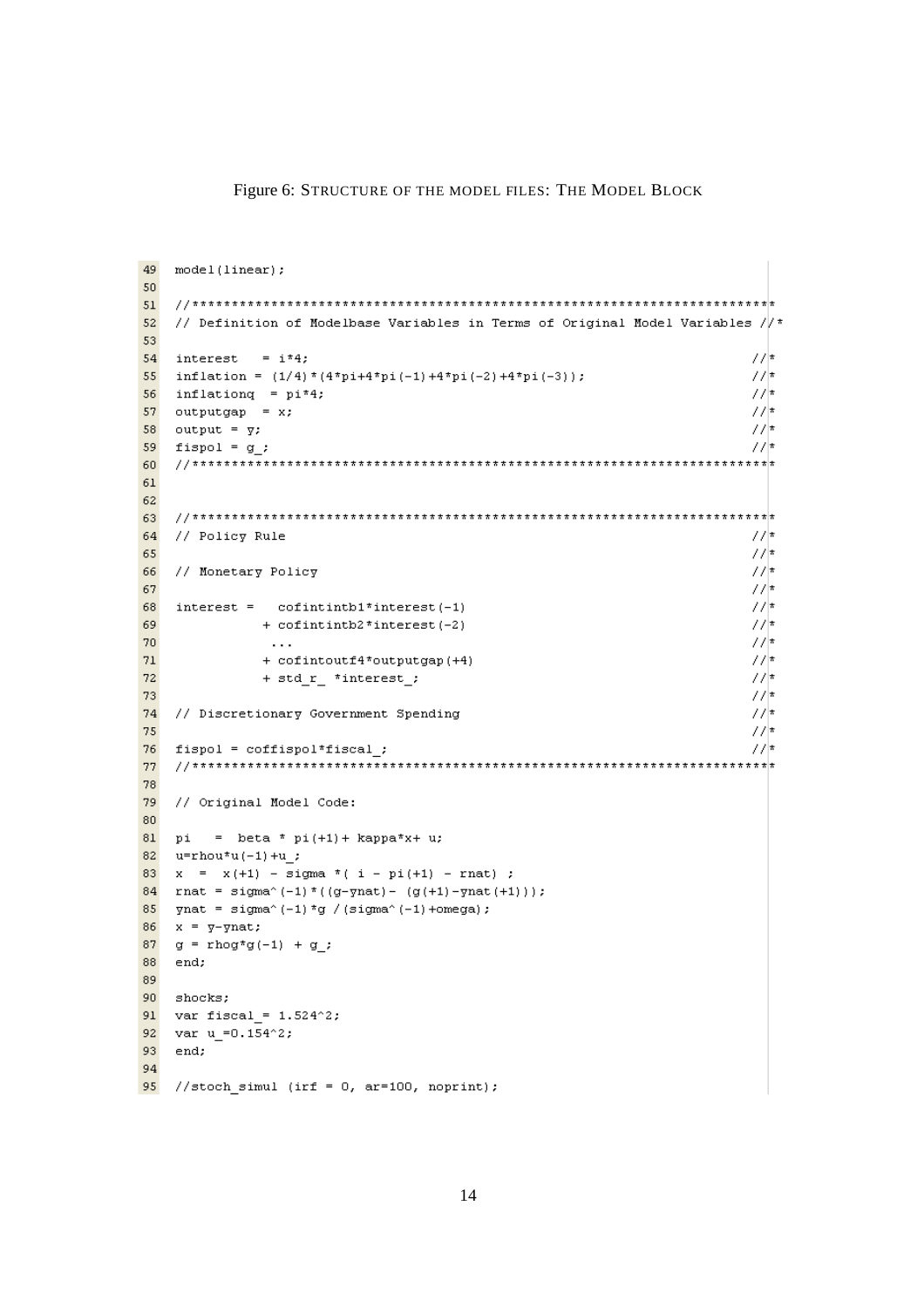#### *Part 1: The preamble*

- Each model file begins with some information about the model. This should include the title, the authors, the publication etc. In front of this description you will find the symbols *//*, which denote a comment in Dynare.
- The file then starts with the initialization of the model variables. In our example given in figure 5 the model-specific endogenous variables are listed in line 3 after the keyword *var*: *pi*, *y*, *ynat*, *rnat*, *i*, *x*, *u*, *g* and *g*. The latter in fact represents an exogenous government spending shock, however it has to be initialized as endogenous variable for reasons that will be explained below. It follows a Modelbase block in lines 5 to 8 in which the common variables are introduced. In general, Modelbase blocks are separated through *//\*\*\*\*\*\*\** symbols from the rest of the file.
- Following the keyword *varexo* in line 10 the exogenous variables are initialized. In our example this is *u\_*, a cost push shock as well as the common interest rate shock, *interest\_* and the common fiscal policy shock, *fiscal\_* in line 14. Note that in some models with no treatment of government spending, the latter Modelbase shock may be left out.
- In line 17 following the keyword *parameters* the model-specific parameters are initialized.
- It follows the Modelbase block in which the Modelbase parameters are intitialized. In figure 5 line 22 we have for brevity reasons only included three policy parameters. In the actual modfiles there are many more leads and lags. These are the parameters of the general monetary policy function, except for the last one, *coffispol*, which enters the common discretionary government spending equation.

Note, that in the mod-files of the database version compatible with Dynare 4, one first defines the Modelbase parameters and then the model-specific parameters.

- Afterwards numerical values are assigned to the model-specific parameters in lines 25 to 34.
- Finally a Block called *Specification of Modelbase Parameters* is added. First in lines 39 to 43 the numeric values of the parameters of the selected monetary policy rule are loaded. They are contained in the file *policy\_param.mat* in the main folder *MMB*. For models in which the original shocks are expressed in percent/100 the parameter *std\_r\_* has to be reset to 100 after the parameter-loading command. In our example this would have to be done in line 44. However, the shocks in this model are already expressed in percentage terms. Secondly, the discretionary fiscal policy parameter *coffispol* is defined as a function of the model-specific parameters such that a unit government spending shock has a unit impact on output. The exact implementation of the common fiscal policy shock will be described below. In our example no adjustment is needed and hence *coffispol* is set equal to one.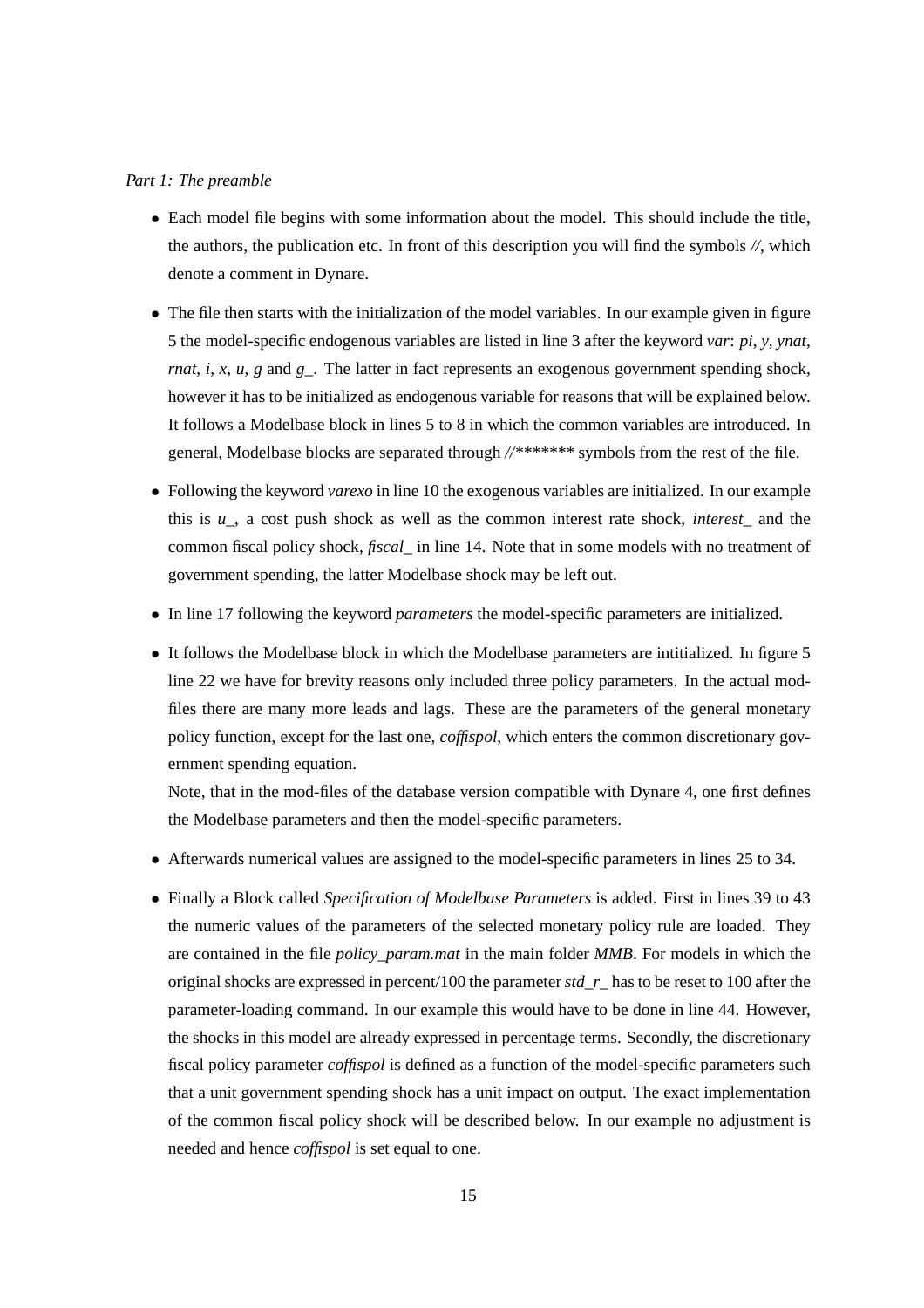• In the Dynare 4 version of the database, the command lines to load the Modelbase parameters have changed as shown in figure 7.

Figure 7: LOADING MODELBASE PARAMETERS IN THE DYNARE 4 VERSION OF MMB

```
11*// Specification of Modelbase Parameters
                                                  11*11*// Load Modelbase Monetary Policy Parameters
thispath = cd;cd('..')load policy param.mat;
for i=1:24deep parameter name = M . param names (i, :);
  eval(['M] .params(i) = ' deep parameter_name ' ; '])end
cd(thispath);
// Definition of Discretionary Fiscal Policy Parameter
                                                  11*11*coffispol = 1;
```
#### *Part 2: The model block*

- The model block starts in line 49 of figure 6 as indicated by the keyword *model* followed by *linear*, which tells Dynare that the equations are already linearized and thus reduces computing time.
- In the Modelbase block going from lines 51 to 60 the common variables are defined in terms of the original model variables. The variable *interest* denotes the annualized short-term interest rate, *inflation* is annual inflation, *inflationq* represents annualized quarterly inflation, *outputgap* and *output* denote the output gap and output, respectively. The common variable *fispol* represents discretionary fiscal policy. It is set equal to the model-specific government spending shock variable, which in the case of our example is *g\_*. Note again, that this model-specific shock has to be initialized as an endogenous variable. This allows us the keep the original model equation for government spending unchanged.
- It follows the common *Policy Rule* block. In lines 66 to 72 the common monetary policy rule is specified. Again for reasons of brevity we have not displayed the complete general policy rule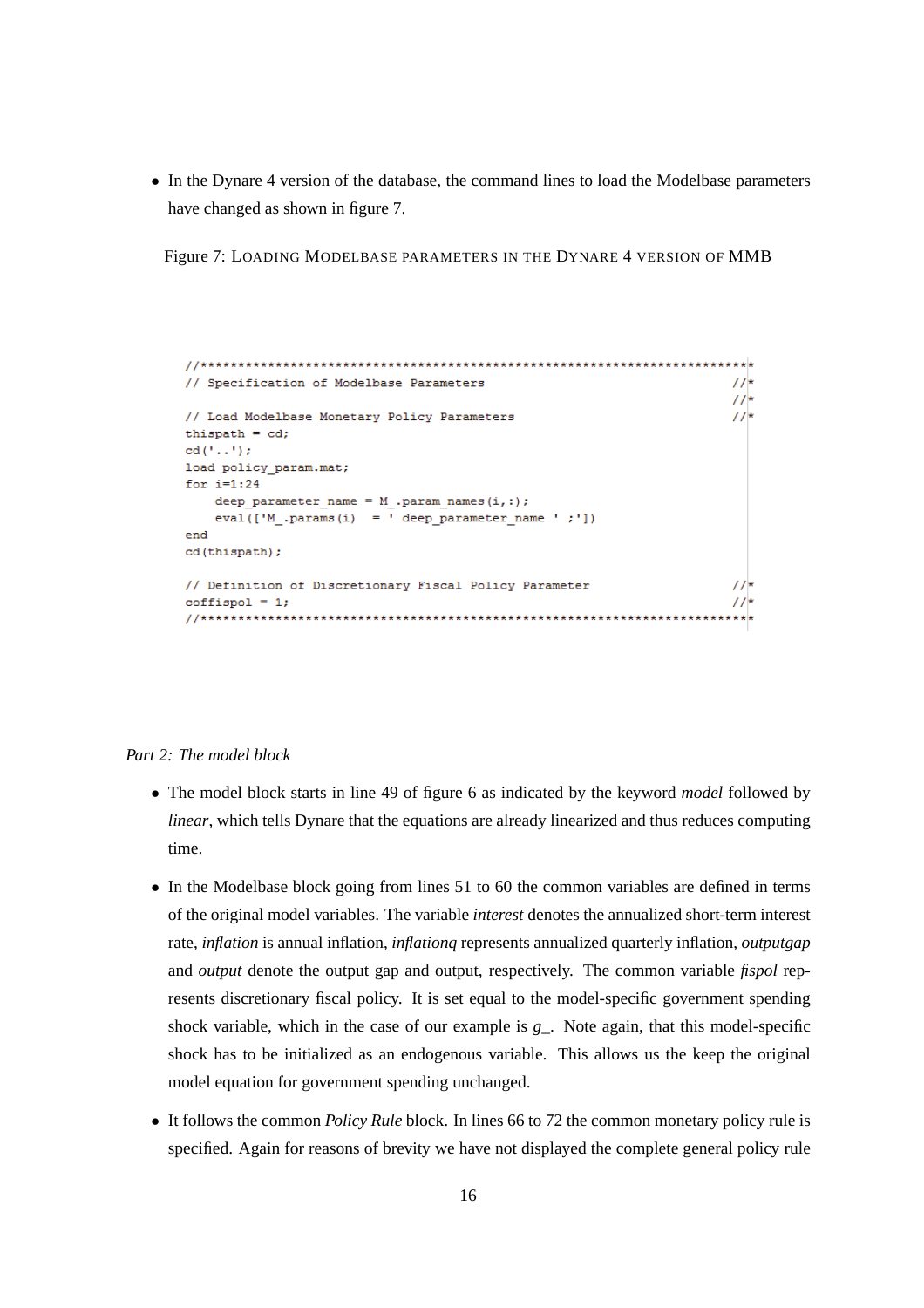in figure 6. Below in line 76, the common equation for discretionary government spending is specified.

- The original model equations are then specified in lines 81 to 87. Note in particular that also the government spending equation in line 87 has remained unchanged. The model section ends in line 88 with the required keyword *end*.
- Finally the variance covariance matrix is specified in lines 91 and 92 between the keywords *shocks* and *end*. Importantly, the variance of the original model-specific government spending shock has been assigned to the common fiscal policy shock variable *fiscal\_*. Hence, the common shock *fiscal\_* affects the fiscal policy variable *fispol* through the common discretionary government spending expression in line 76 which is set equal to the model-specific government spending shock *g* in line 59.
- The *stoch\_simul* command in line 96 is commented out. Alternatively one can also delete this command.

#### **1.5 Adding models to the macro model data base**

Adding a new model to the data base consists of three steps. First, the original model has to be translated into a Dynare mod-file and the common Modelbase variables have to be defined as functions of the original model variables. Second, the mod-file must be stored under the model name in a folder with exactly the same label. Third, the new model has to be initialized in the file *MMB.m*. In the following, each of these steps is described in detail.

#### *Step 1: Creating the mod-file*

- The first task when adding a new model to the macro model data base is to create a Dynare mod-file. The file should start with a comment section giving some information about the associated reference paper(s) for the model.
- The file must have the usual structure of a Dynare mod-file. That is, one starts with the initialization of variables, shocks and parameters. Then the equations describing the model follow and finally the variance-covariance structure of the shocks is specified.
- However, each of the before mentioned sections has to be augmented by a Modelbase block. This Modelbase block should be visually separated from the original model sections through a comment line *//\*\*\*\*\*\*\**.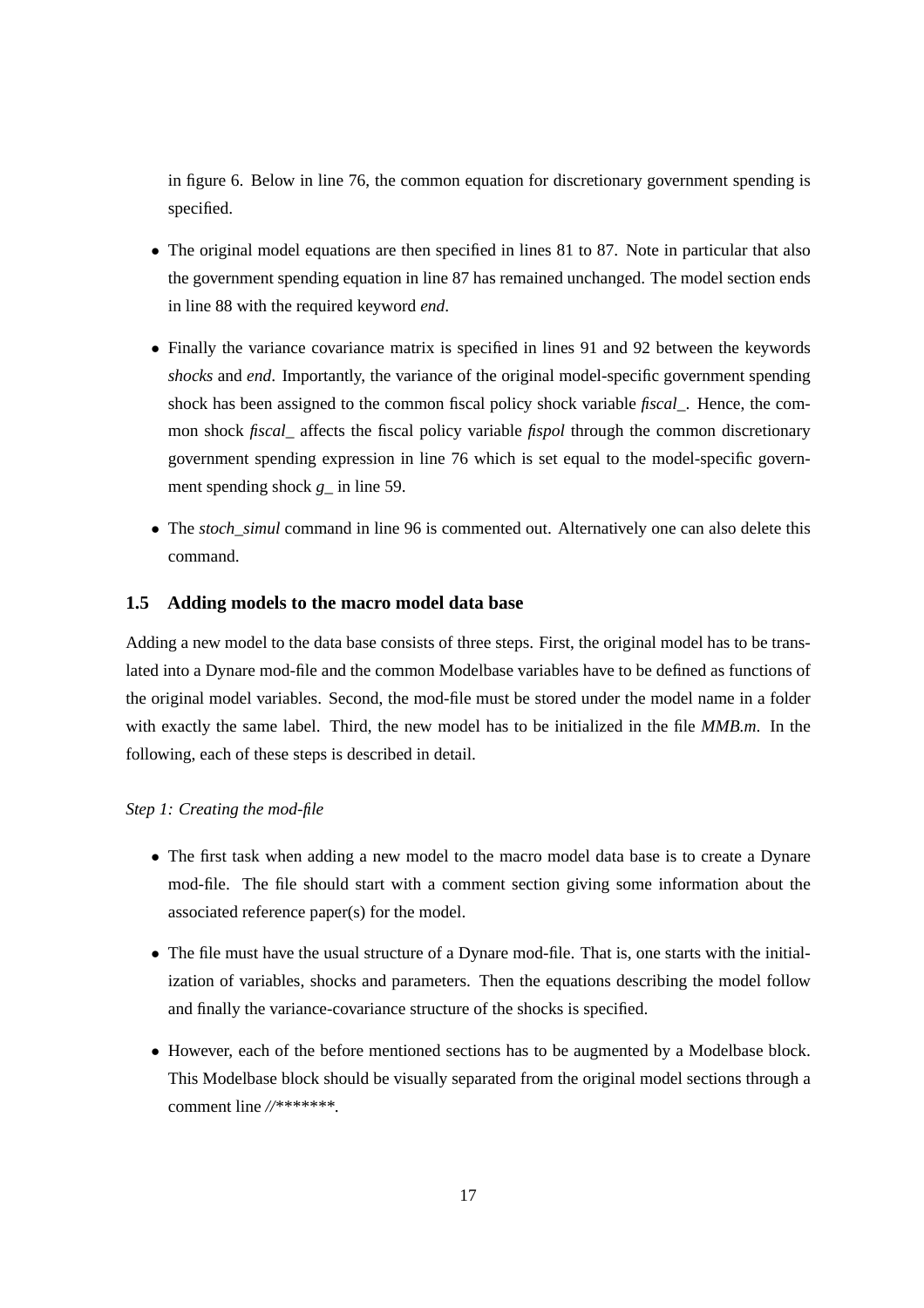- After the initialization of the original model variables, the common block *Modelbase Variables* follows. It consists of the six common variables *interest*, *inflation*, *inflationq*, *outputgap*, *output* and *fispol*. Those variables will be described below. If output is not specified in the model, then the common variable *output* has to be left out. Furthermore, in some small models, one may have to leave out the *fispol* variable. This common block corresponds to lines 5 to 8 in figure 5.
- The common block *Modelbase Shocks* is added after the initialization of the original model shocks as in lines 12 to 15 of figure 5. It consists of a common monetary policy shock, *interest\_*, and of a common fiscal policy shock, *fiscal\_*.
- The third common block is the *Modelbase Parameters* section. Following the initialization of the original model parameters, the common Modelbase parameters are preset, consisting of the monetary policy rule parameters and the discretionary fiscal policy parameter *coffispol*. For the Dynare 4 version of the Modelbase, one first defines the Modelbase parameters and afterwards the original model-specific parameters.
- It follows the numeric specification of the parameters. This is done first for the model-specific parameters and then separately for the common Modelbase parameters in the block called *Specification of Modelbase Parameters*. First, the parameter values of the selected monetary policy rule are loaded. They are contained in the file *policy\_param.mat* in the main folder *MMB*. For models in which the original shocks are expressed in percent/100 the parameter *std\_r\_* has to be reset to 100 after the parameter-loading command. This specification is required for the proper calculation of impulse response functions. In our example this would have to be done in line 44. However, the shocks in the example are already expressed in percentage terms. Secondly, the discretionary fiscal policy parameter *coffispol* is defined as a function of the model-specific parameters such that a unit government spending shock has a unit impact on output. In our example no adjustment is needed and hence *coffispol* is set equal to one. In the Dynare 4 version of the Modelbase the command lines to load the policy rule parameters are slightly different, as documented in figure 7.
- Following the beginning of the model section, i.e. before the original model equations are specified, a *model-specific* Modelbase block has to be added in order to define the common Modelbase variables in terms of original model variables. This is done in lines 52 to 59 in our example. The variable *interest* is defined as the annualized short-term interest rate set by the policy maker and expressed in percent. The variable *inflation* denotes the year-on-year inflation rate in percent and *inflationq* denotes the annualized quarter-to-quarter inflation rate in percent. If for instance the original model variable representing quarterly inflation is not annualized, then *inflationq* would have to be specified as four times the original quarter-to-quarter inflation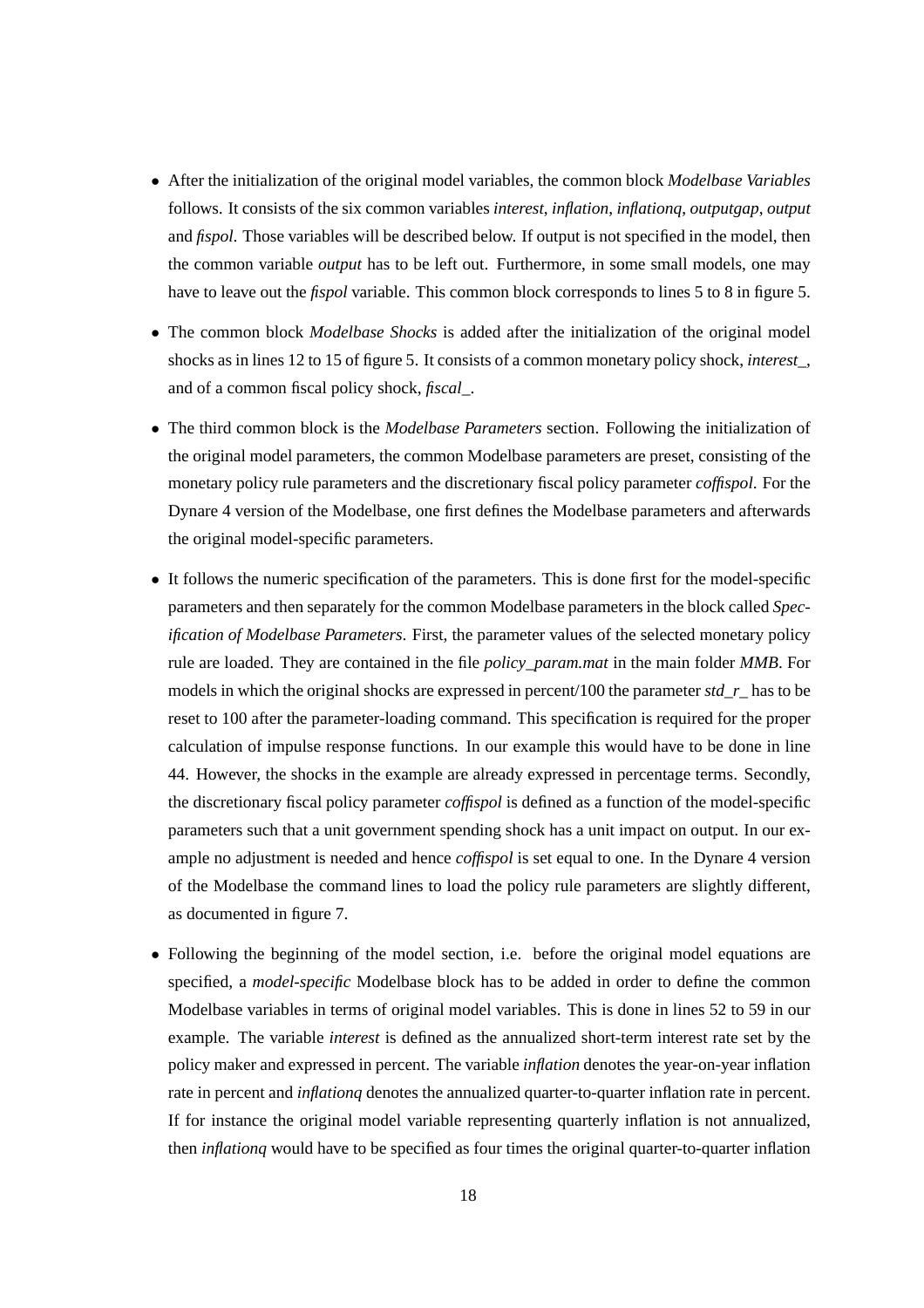variable. The common variables *outputgap* and *output* represent the output gap and output, respectively.

- The variable *fispol* specifies the common discretionary fiscal policy variable. For implementation of the discretionary fiscal policy variable, one does not have to change the original model equations. The original shock that should represent the common fiscal policy shock has to be initialized as endogenous variable, i.e. following the command *var* instead of *varexo*. In our example the original government spending shock *g\_* is initialized in this way. Furthermore, in the section in which the shock variances are specified, this original shock has to be replaced by the common shock *fiscal\_*. The *fispol* variable has to be set equal to the original shock variable. If there does not exist a fiscal policy shock in the original model, *fiscal\_* and *fispol* should not be initialized.
- Afterwards the common *Policy Rule* block is added to the mod-file, specifying the general monetary policy rule, like it is done in lines 68 to 72 in figure 6. For the sake of brevity we have not displayed the complete general policy rule in our example. The original monetary policy rule has to be commented out in the original model code. In case the model contains a fiscal policy shock, common discretionary government spending is also specified in the *Policy Rule* block, expressing *fispol* as a function of the *fiscal\_* shock, as in line 76 of figure 6. Hence, the common shock *fiscal* affects the fiscal policy variable *fispol* through this common discretionary government spending expression and *fispol* is set equal to the model-specific government spending shock *g\_* in line 59. The orginal model equations following this block remain unchanged.
- The variances of the two common shocks are specified together with the variances/covariances of the model-specific shocks. Specifically, the variance of the monetary policy shock *interest\_* is set equal to zero and therefore it does not have to show up explicitly. For the fiscal policy shock *fiscal* one adopts the original covariance specification of the replaced shock if available. Otherwise one sets the variance of the fiscal policy shock equal to zero.
- Finally, one has to delete or out-comment the commands for finding the steady state and solving the model as it is done in line 95 of our example.

#### *Step 2: Storing the mod-file*

• Next, the file has to be stored as mod-file under the model name. In the example, the *NK\_RW97* model is stored as *NK\_RW97.mod*. The name of small calibrated New Keynesian models should start with *NK*, models of the US economy should start with *US* and models of the Euro area should start with *EA*. The full model name should allow for the identification of the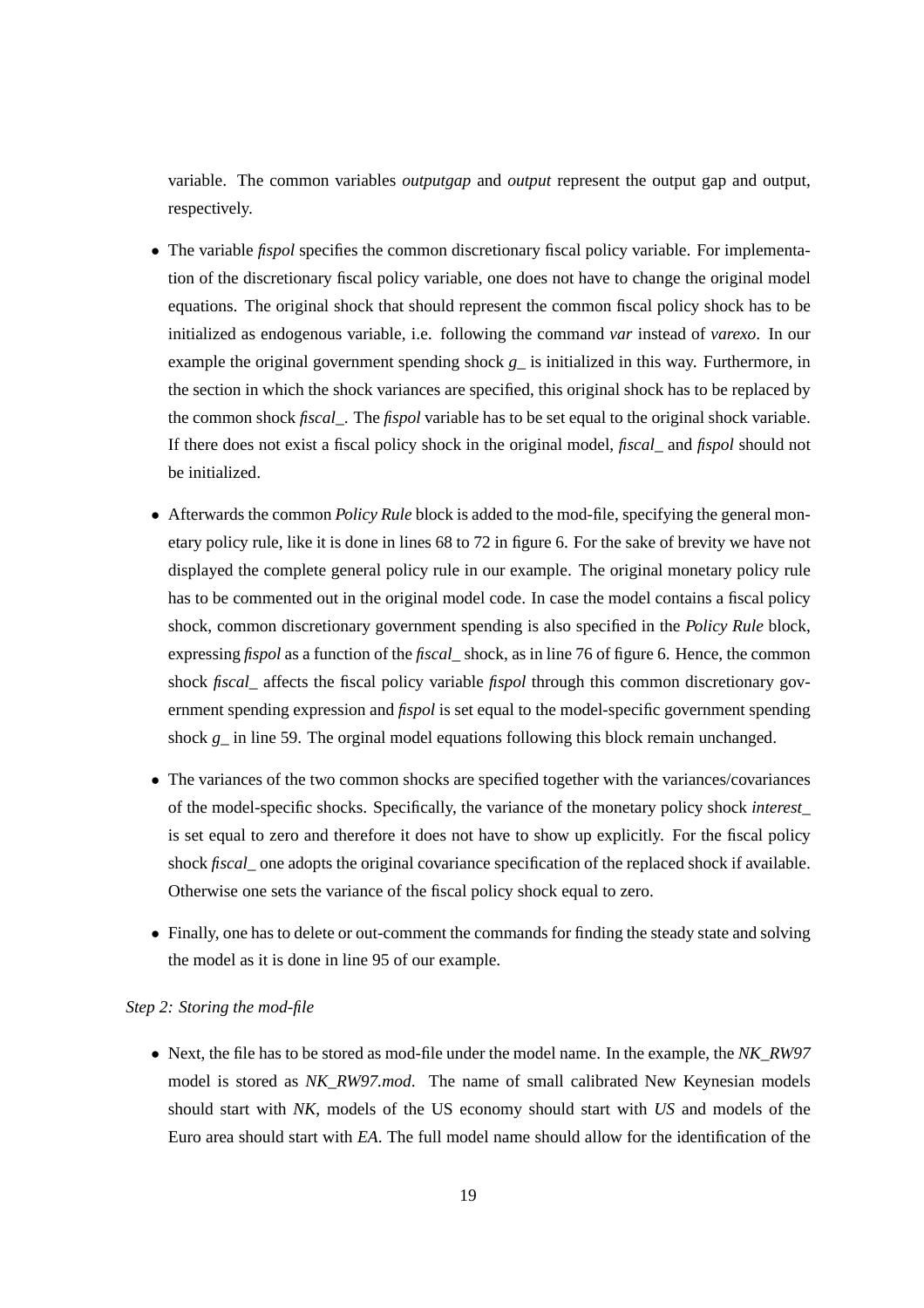specific model among the other Modelbase models. The file must be stored in a folder that has to be created under exactly the same model name and that is positioned in the main folder *MMB*.

#### *Step 3: Initializing the model in the MMB.m file*

- In the final step, one initiates the model in the main file *MMB.m*. For this task, one has to open *MMB.m*. After some lines of comments on how to add a model, a textblock with a table of models currently implemented in the Modelbase follows. This table is also shown in the workspace when the program is run. The new model has to be added to this table by itemizing the model name followed by the reference. For instance, the model named NK\_RW97 is added as *NK\_RW97: Rotemberg, Woodford (1997)*.
- Next, the model name has to be added at the corresponding position to the vector *modelbase.names*.
- Finally, a new entry has to be added at the corresponding position to the vector *modelbase.variabledim*. This entry has to be *1* if the standard deviations of the model-specific shocks are expressed in percent and it has to be *2* if the standard deviations are expressed in percent/100.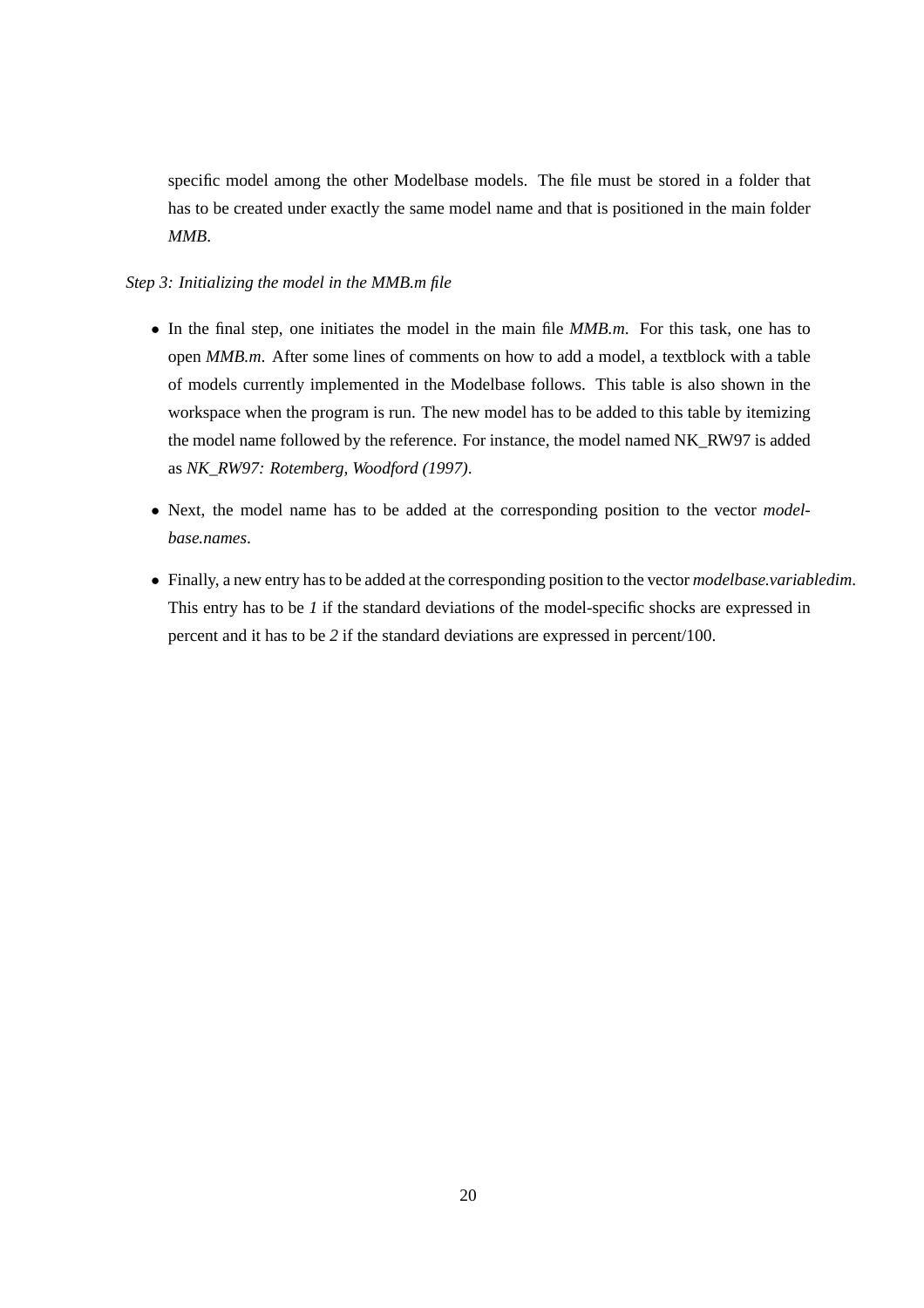## **2 A detailed overview of available models**

This section describes the structure and the most important features of the different models in the macro model data base.

Most models assume that expectations of future realizations of model variables such as for example future exchange rates, prices, interest rates, wages and income are formed in a model-consistent, rational manner. A few models assume backward-looking expectations formation, in particular the models from Rudebusch and Svensson (1999) and Orphanides (2003). Most, but not all models are linear, or linear approximations of nonlinear models. In this case the variables appear as percentage deviations from their steady state values. There are many differences in model structure, in terms of size, in terms of countries covered, or the extent of microeconomic foundations considered.

#### **2.1 Small Calibrated Models**

#### **2.1.1 NK\_RW97: Rotemberg and Woodford (1997)**

The model and the estimation strategy is discussed in detail in Rotemberg and Woodford (1997). The equations of this model can be derived from the behavior of optimizing agents. The expectational IS equation and the policy rule together can be viewed as determining aggregate demand, while the New-Keynesian Phillips curve equation determines aggregate supply. The Phillips curve equation can be obtained as a log-linear approximation to the first-order condition of optimizing firms with either Calvo-style staggered price contracts (Yun, 1996) or convex costs of price adjustment (Rotemberg, 1982). The IS equation can be obtained as a log-linear approximation of the representative household's first-order equation in a model in which consumption, leisure, and real money balances are each additively separable in the utility function, and total consumption demand (private and government consumption) is equal to aggregate output.

- Aggregate Demand: Standard New Keynesian IS curve.
- Aggregate Supply: Standard New Keynesian Phillips curve.
- Shocks: A cost-push shock following an AR(1) process, the common monetary policy shock, a government spending shock representing the common fiscal policy shock.
- Calibration/Estimation: Rotemberg and Woodford (1997) match the empirical impulse response functions to a monetary policy shock in a VAR (detrended real GDP, inflation, funds rate) and the empirical variances with the variances and the theoretical impulse responses from the model to all three shocks. Quarterly U.S. data for the period 1980:1–1995:2 is used. The estimated parameters are taken from Woodford (2003) table 6.1. However, we do not have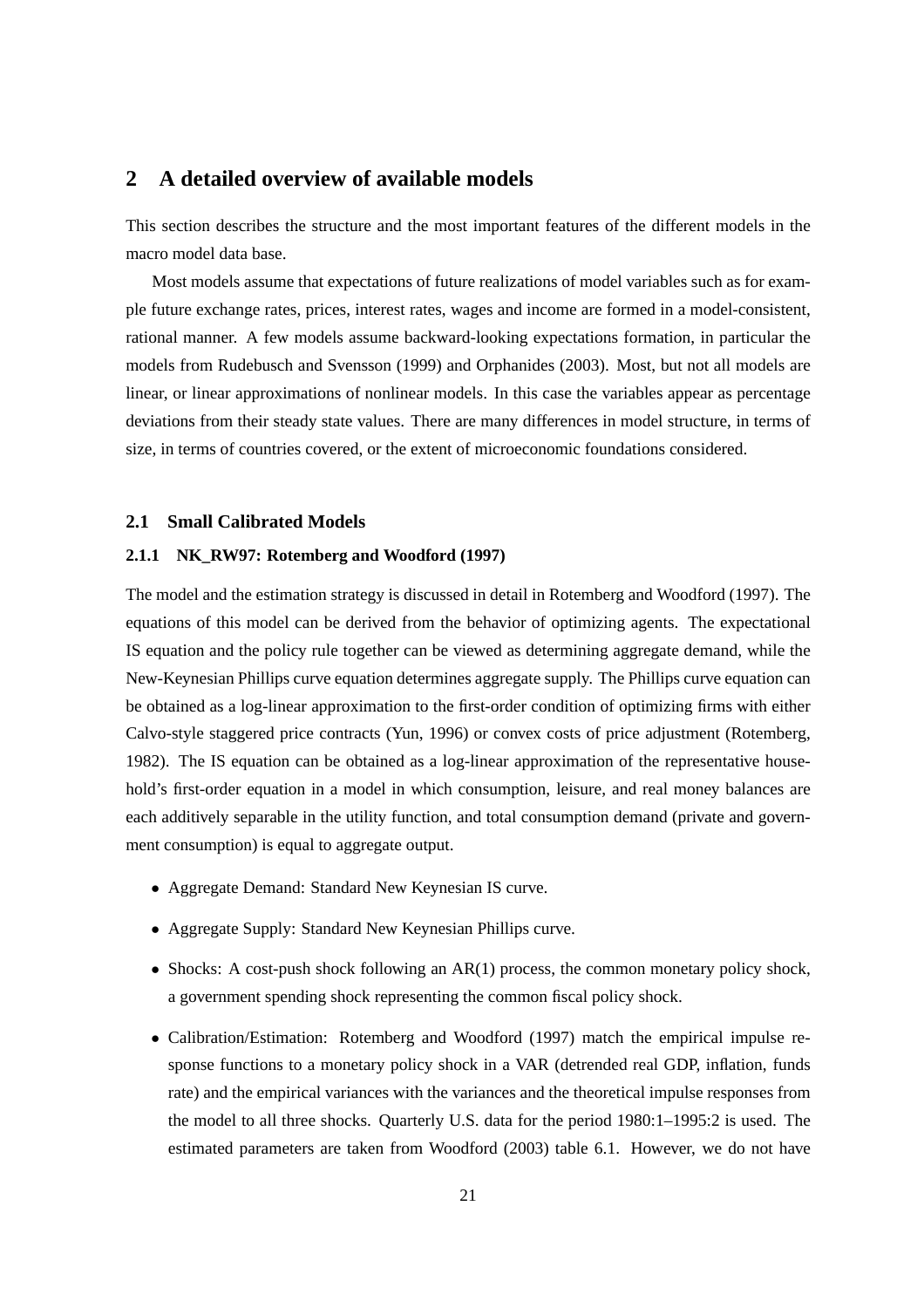information on the calibration of the shock processes. Hence, we employ the estimation results from Adam and Billi (2006) for the NK\_RW97 shock specifications.

#### **2.1.2 NK\_LWW03: Levin et al. (2003)**

This model is used for comparison in the robustness analysis of monetary policy rules by Levin et al. (2003). Its structure is similar to the NK\_RW97 model presented above, but without explicit treatment of government spending.

- Aggregate Demand: Standard New Keynesian IS curve.
- Aggregate Supply: Standard New Keynesian Phillips curve.
- Shocks: A cost-push shock, a shock to the real interest rate and the common monetary policy shock.
- Calibration/Estimation: In calibrating the model, the parameter values of Woodford (2003) adjusted for annualized variables as in Levin et al. (2003) are used.

#### **2.1.3 NK\_CGG99: Clarida et al. (1999), hybrid model**

The model is similar to NK\_RW97 but it features a hybrid Phillips curve with endogenous persistence in inflation. Also, government spending is not treated explicitly. The model and its implications for monetary policy are discussed in detail in Clarida et al. (1999) from page 1691 onwards.

- Aggregate Demand: Hybrid New Keynesian IS curve.
- Aggregate Supply: Hybrid New Keynesian Phillips curve.
- Shocks: A cost-push shock, a demand shock and the common monetary policy shock.
- Calibration/Estimation: We use the same parametrization as in in NK RW97, however expected inflation enters the Phillips curve with a weight of 0.52 and lagged inflation with a weight of 0.48. In the IS curve the expected output gap has a weight of 0.56 and the lagged output gap has a weight of 0.44.

#### **2.1.4 NK\_CGG02: Clarida et al. (2002), 2-country model**

Clarida et al. (2002) derive a small-scale, two-country, sticky-price model to analyse optimal monetary policy. The two countries are symmetric in size, preferences and technology.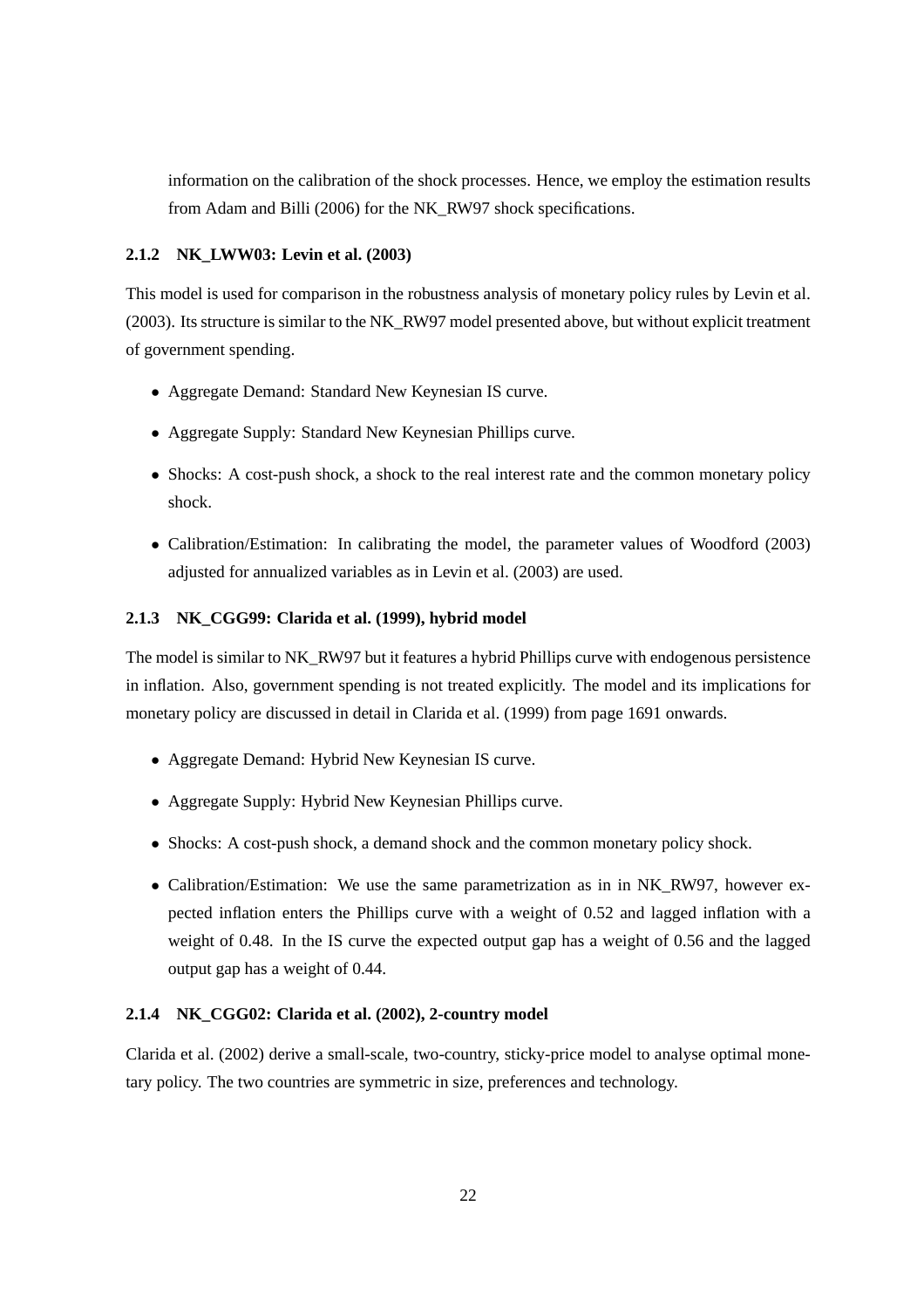- Aggregate Demand: Households maximize their lifetime utility, where the utility function is separable in consumption and leisure, subject to an intertemporal budget constraint. They own the firms, are a monopolistically competitive supplier of labor to the intermediate firms and additionally hold their financial wealth in the form of one-period, state-contingent bonds, which can be traded both domestically and internationally.
- Aggregate Supply: Domestic production takes place in two stages. First there is a continuum of intermediate goods firms, each producing a differentiated material input under monopolistic competition using a production function that is linear in labor input and includes an exogenous technology parameter. They set nominal prices on a staggered basis à la Calvo and receive a subsidy in percent of their wage bill to achieve an undistorted steady state. Final goods producers then combine these inputs into output, which they sell to households under perfect competition. Wages are perfectly flexible. Thus, all workers will charge the same wage and work the same amount of hours. Clarida et al. (2002) introduce an exogenous time-varying elasticity of labor demand to vary the wage-mark-up over time. The system of equations is collapsed into an IS equation and a Phillips curve, which determine the output gap and inflation, conditional on the path of the nominal interest rate both for the domestic and the foreign economy.
- Foreign sector: Producer currency pricing is assumed so that the Law of one price holds for the final consumption good and the CPI based real exchange rate is unity. Together with the assumption of complete markets this ensures that the consumption levels are equal in both countries at any point in time.
- Shocks: A cost push shock and the common monetary policy shock.
- Calibration/Estimation: We take the parametrization of the small open economy model in Gali and Monacelli (2005) to calibrate the model. Gali and Monacelli (2005) calibrate the stochastic properties of the exogenous driving forces by fitting AR(1) processes to log labor productivity in Canada, which is their proxy for the domestic country, and log U.S. GDP, which they use as proxy for world output. The sample period comprises 1963:1–2002:4.

#### **2.1.5 NK\_MCN99: McCallum and Nelson (1999)**

The model in McCallum and Nelson (1999) is used to monitor the performance of operational monetary policy rules. Two distinct variants of the model are used, mainly differing in the choice of the aggregate supply setup. In the first setup, aggregate supply is based on a standard Calvo-Rotemberg (NK\_MCN99cr) specification of the Phillips curve where inflation is linked to expected inflation and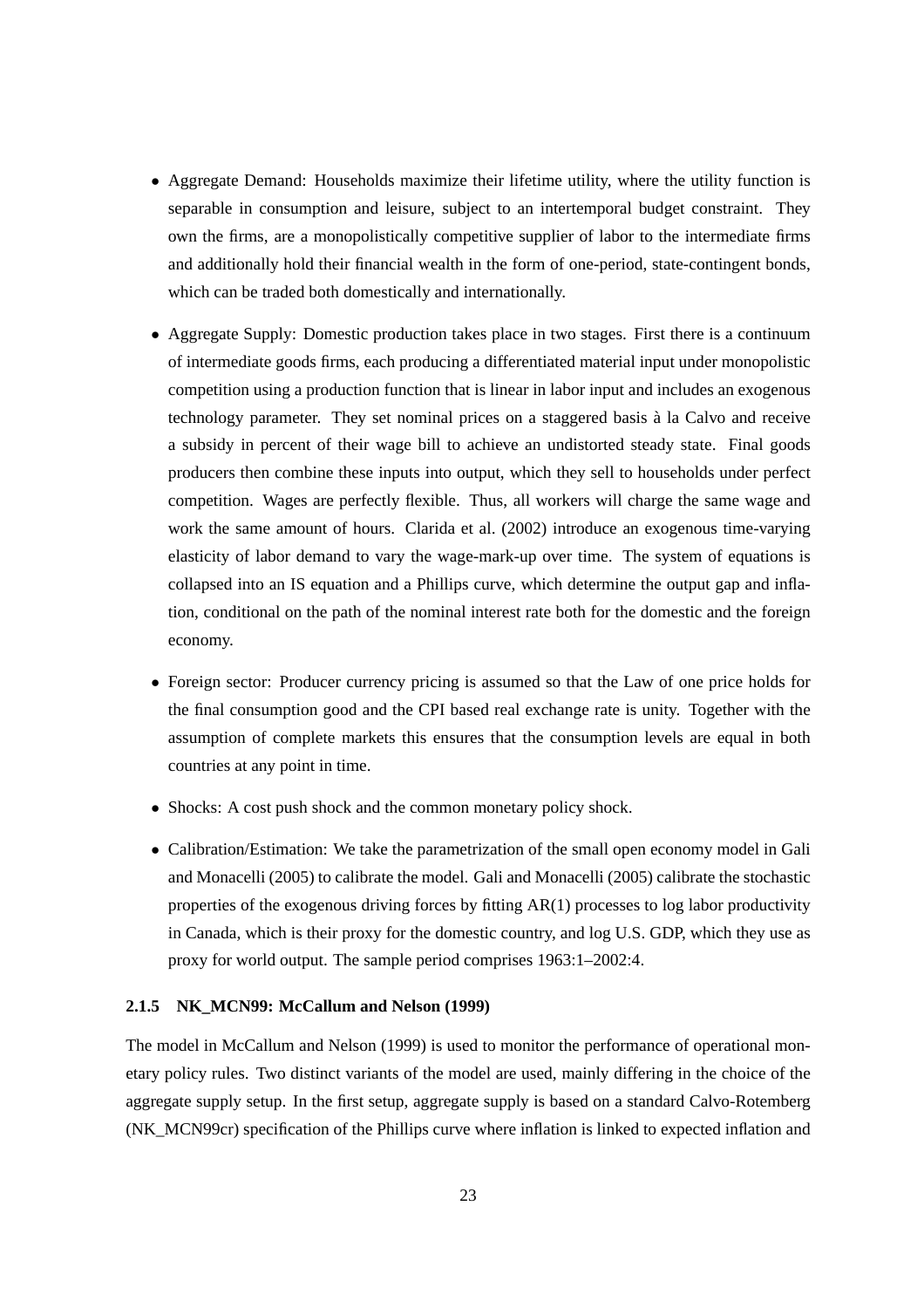the output gap. In the second setup of the model, the authors introduce the so-called P-bar price adjustment (NK\_MCN99pb) where price changes occur in order to gradually eliminate deviations of actual from market clearing values of output.

- Aggregate Demand: Standard New Keynesian IS and LM curve.
- Aggregate Supply: Two setups: (i) Standard New Keynesian Phillips curve (NK\_MCN99cr), (ii) P-bar price adjustment (NK\_MCN99pb).
- Shocks: A shock to the IS curve which follows an AR(1) process, a shock to the LM curve, an investment shock, a shock on capacity output and the common monetary policy shock.
- Calibration/Estimation: The model equations are estimated individually by ordinary least squares and instrumental variable estimation for U.S. data. The sample period comprises 1955–1996.

#### **2.1.6 NK\_IR04: Ireland (2004)**

Ireland (2004) develops a small New Keynesian model with real money balances entering both the forward-looking IS curve and the Phillips curve. The model is used to study the role of money in the U.S. business cycle.

- Aggregate Demand: A representative household maximizes expected utility, nonseparable between consumption and real money balances while separable in leisure, subject to a budget constraint. The optimizing behavior of this household leads to a forward-looking IS curve with real money balances entering the specification. This is due to the non-separability of real balances to consumption in the utility function, as real balances affect the marginal rate of intertemporal substitution.
- Aggregate Supply: A representative firm produces final goods according to a constant-returnsto-scale technology, using labor and intermediate goods as inputs. On the other hand, intermediate goods are produced under a linear technology using labor as input. The representative intermediate goods-producing firm has monopolistic power in the market, therefore acting as a price-setter. However, price setting is subject to Rotemberg quadratic adjustment costs. The optimizing behavior of this firm leads to a forward-looking Phillips curve with real money balances entering the specification.
- Shocks: An overall preference shock, a real money balances preference shock, a productivity shock and a monetary policy shock.
- Calibration/Estimation: Estimated via maximum likelihood using U.S. quarterly data over the period 1980:1–2001:3.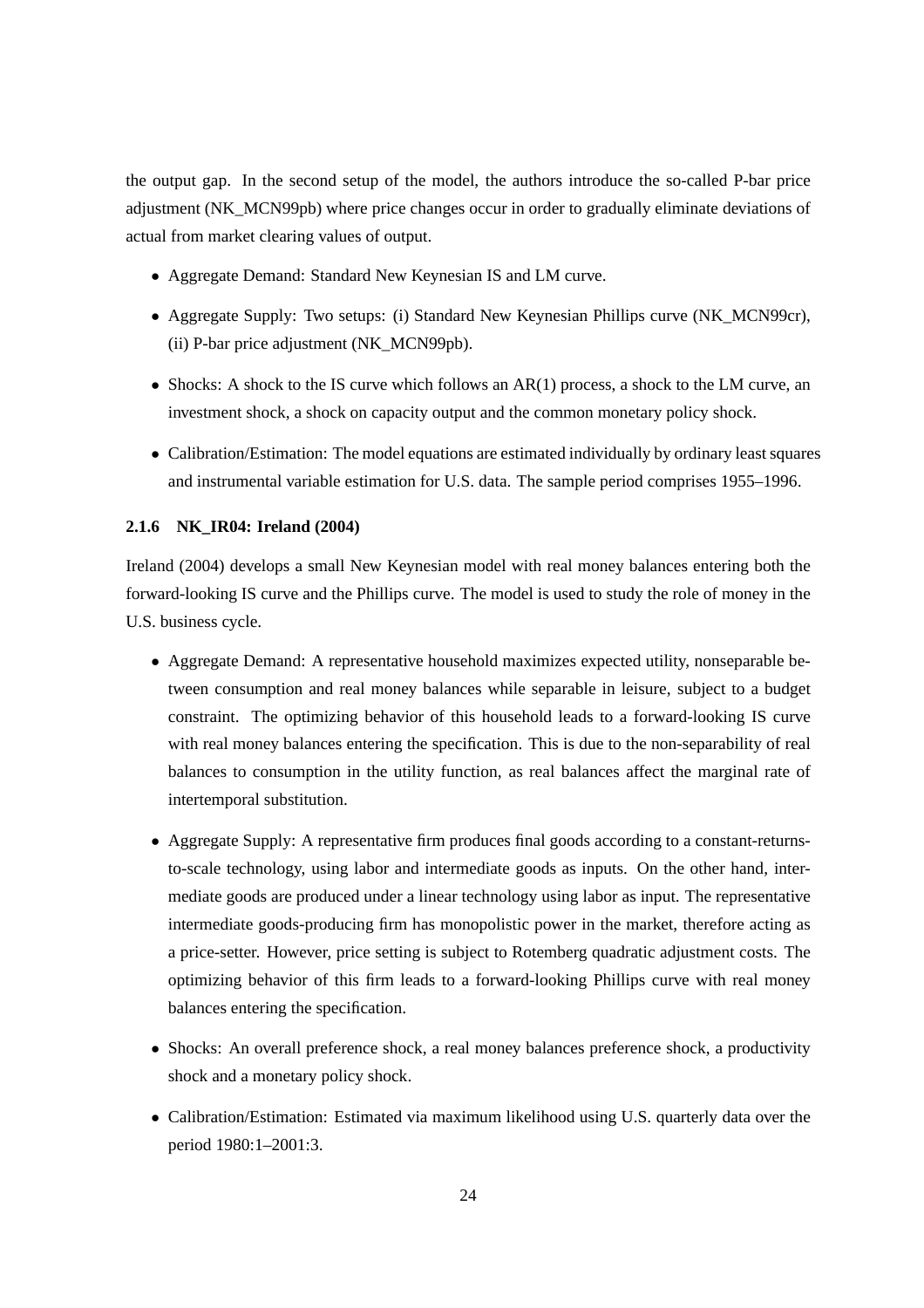#### **2.1.7 NK\_BGG99: Bernanke et al. (1999)**

Bernanke et al. (1999) introduce credit market imperfections into an otherwise standard New Keynesian model with capital and show that these financial frictions contribute to propagate and amplify the response of key macroeconomic variables to nominal and real shocks. An agency problem arises due to asymmetries of information in borrower-lender relationships. The economy is inhabited by three types of agents, risk-averse households, risk-neutral entrepreneurs and retail firms.

- Aggregate Demand: Households gain utility from consumption, leisure and real money balances. Household optimization results in a standard dynamic IS equation. Entrepreneurs use capital and labor to produce wholesale goods that are sold to the retail sector. Each period, entrepreneurs have to accumulate capital that becomes available for production in the subsequent period. Entrepreneurs have to borrow from households via a financial intermediary to finance capital purchases. Since the financial intermediary has to pay some auditing costs to observe the idiosyncratic return to capital, an agency problem arises. The optimal contract leads to an aggregate relationship of the spread between the external finance costs and the risk-free rate and entrepreneurs' financial conditions represented by the leverage ratio.
- Aggregate Supply: Retail firms act under monopolistic competition. They buy wholesale goods produced by entrepreneurs in a competitive market and differentiate them at zero cost. Price stickiness is introduced via the Calvo framework. Bernanke et al. (1999) assume that reoptimizing firms have to set prices prior to the realization of shocks in that period, so that previous period's expectations of the output gap and future inflation enter the New Keynesian Phillips curve.
- Shocks: The model exhibits a technology shock, a demand shock and the common monetary policy shock. Since we have no information about the variances of the shock terms, we set all shock variances equal to zero.
- Calibration/Estimation: The model is calibrated at quarterly frequency.

#### **2.1.8 NK\_GM05: Gali and Monacelli (2005)**

Gali and Monacelli (2005) develop a model of a small open economy which is part of a world economy comprised of a continuum of small open economies sharing identical preferences, technology and market structure but facing imperfectly correlated productivity shocks. With this framework, the authors analyze the macroeconomic implications of three different rule-based policy regimes for a small open economy, pointing out the trade-offs the authorities face between the stabilization of the nominal exchange rate, domestic inflation and the output gap.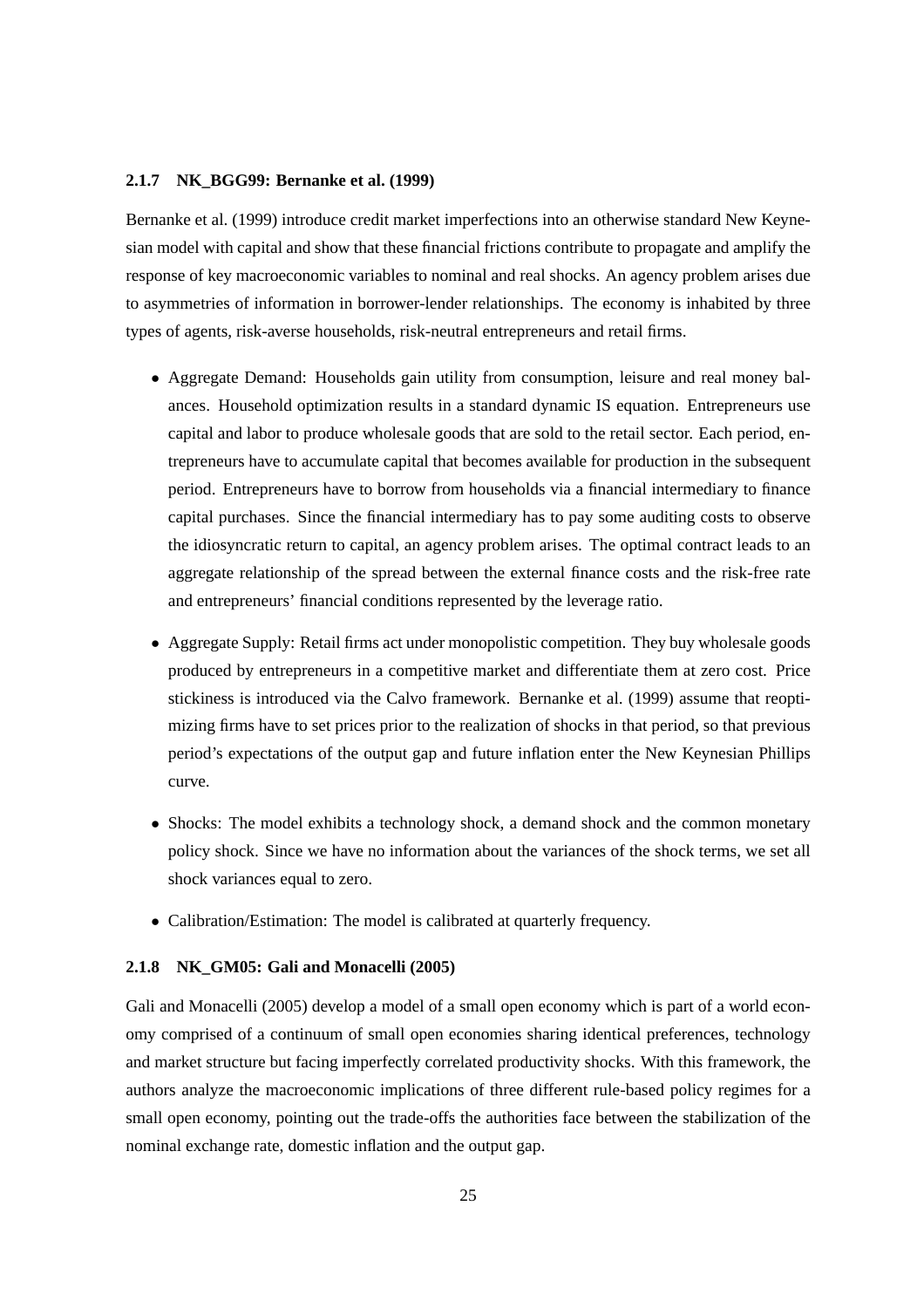- Aggregate Demand: The representative household in a small open economy seeks to optimize its utility separable between consumption and leisure subject to its budget constraint. Consumption is a composite of domestic and foreign goods, weighted by the degree of home bias in preferences, which represents the index of country openness. The dynamic IS equation is similar to that found for a closed economy but with the degree of openness influencing the sensitivity of the output gap to interest rate changes. Furthermore, the natural interest rate depends on the expected growth of world output.
- Aggregate Supply: Differentiated goods are produced from a typical firm using a linear technology with labor as input. Firms face price stickiness a la Calvo as in the case of a closed economy. Importantly, marginal costs are increasing in the terms of trade and in world output. The degree of country openness affects the slope of the New Keynesian Phillips curve of the small open economy, thus affecting the response of inflation to variations in the output gap.
- The Foreign Sector: Purchasing Power Parity and the law of one price hold. There is prefect exchange rate pass-through. Under the assumption of complete international financial markets, an international risk sharing in the form of the uncovered interest rate parity is obtained.
- Shocks: A domestic productivity shock and a world demand shock.
- Calibration/Estimation: The model is calibrated mostly to fit some characteristics of the Canadian economy. In order to calibrate the stochastic properties of the exogenous driving forces, AR(1) processes are fitted, using quarterly, HP-filtered data over the sample period 1963:1– 2002:4.

#### **2.2 Estimated U.S. Models**

#### **2.2.1 US\_FM95: Fuhrer and Moore (1995a)**

The model is described in Fuhrer and Moore (1995a) and Fuhrer and Moore (1995b). We employ the parametrization used in Levin et al. (2003). Fuhrer and Moore introduce a new wage contracting model where agents care about relative real wages in order to match the strong inflation persistence observed in U.S. data.

• Aggregate Demand: The US\_FM95 model represents aggregate spending by a single reducedform equation corresponding to an IS curve. The current output gap depends on its lagged values over the past two quarters and the lagged value of the long-term real interest rate, which is defined as a weighted average of ex-ante short-term real interest rates with a duration of 40 quarters.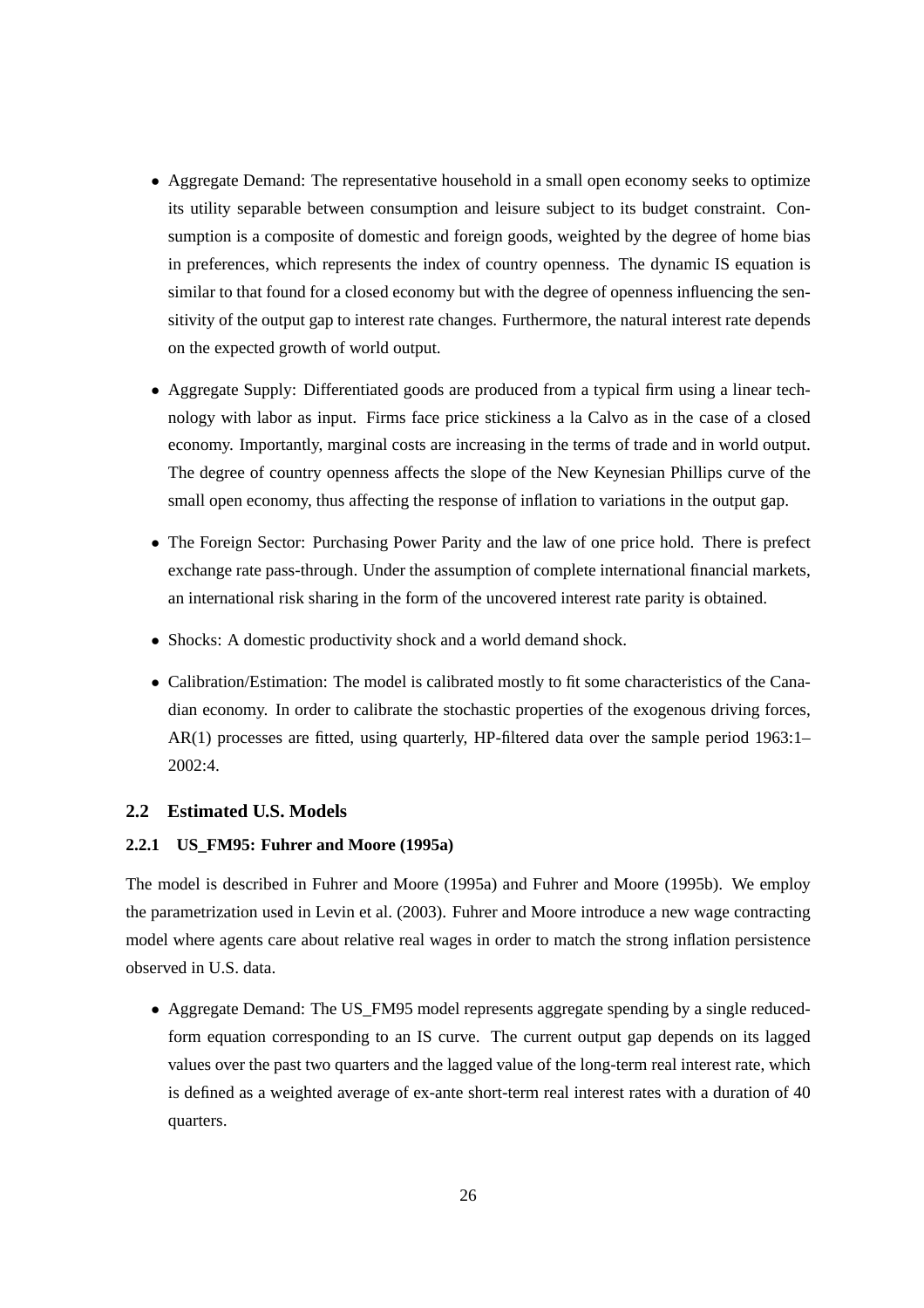- Aggregate Supply: The aggregate price level is a constant mark-up (normalized to one) over the aggregate wage rate. The aggregate wage dynamics are determined by overlapping wage contracts. In particular, the aggregate wage is defined to be the weighted average of current and three lagged values of the contract wage rate. The real contract wage, that is the contract wage deflated by the aggregate wage, is determined as a weighted average of expected real contract wages, adjusted for the expected average output gap over the life of the contract. This specification yields a hybrid Phillips curve that depends additionally on current and past demand and expectations about future demand.
- Shocks: An ad hoc supply shock and the common monetary policy shock.
- Calibration/Estimation: Full-information maximum likelihood estimation on U.S. data from 1966–1994.
- Replication: We replicated the impulse response functions for annualized quarterly inflation and the output gap to a 100 basis point innovation to the federal funds rate in Figure 2 of Levin et al. (2003).

#### **2.2.2 US\_OW98: FRB Monetary Studies, Orphanides and Wieland (1998)**

This is a small open economy model described in Orphanides and Wieland (1998) and used to investigate the consequences of the zero bound on nominal interest rates.

- Aggregate Demand: The US OW98 model disaggregates real spending into five components: private consumption, fixed investment, inventory investment, net exports, and government purchases. The aggregate demand components exhibit partial adjustment to their respective equilibrium levels, measured as shares of potential GDP. Partial adjustments reflect habit persistence. Equilibrium consumption and fixed investment are functions of permanent income (discounted at 10 percent) and depend on the long-term real rate. The long-term nominal interest rate is an average of expected future nominal short-term rates. The long-term real rate is determined by the Fisher equation. Inventory investment depends on three lags of output. Government spending is an AR(1) process.
- Aggregate Supply: The structure is similar to the US\_FM95 model. In US\_FM95 and US\_OW98, the aggregate price level is a constant mark-up over the aggregate wage rate.
- Foreign Sector: Net exports depend on domestic output, world output, the real exchange rate and lagged net exports. The exchange rate is determined by an UIP condition.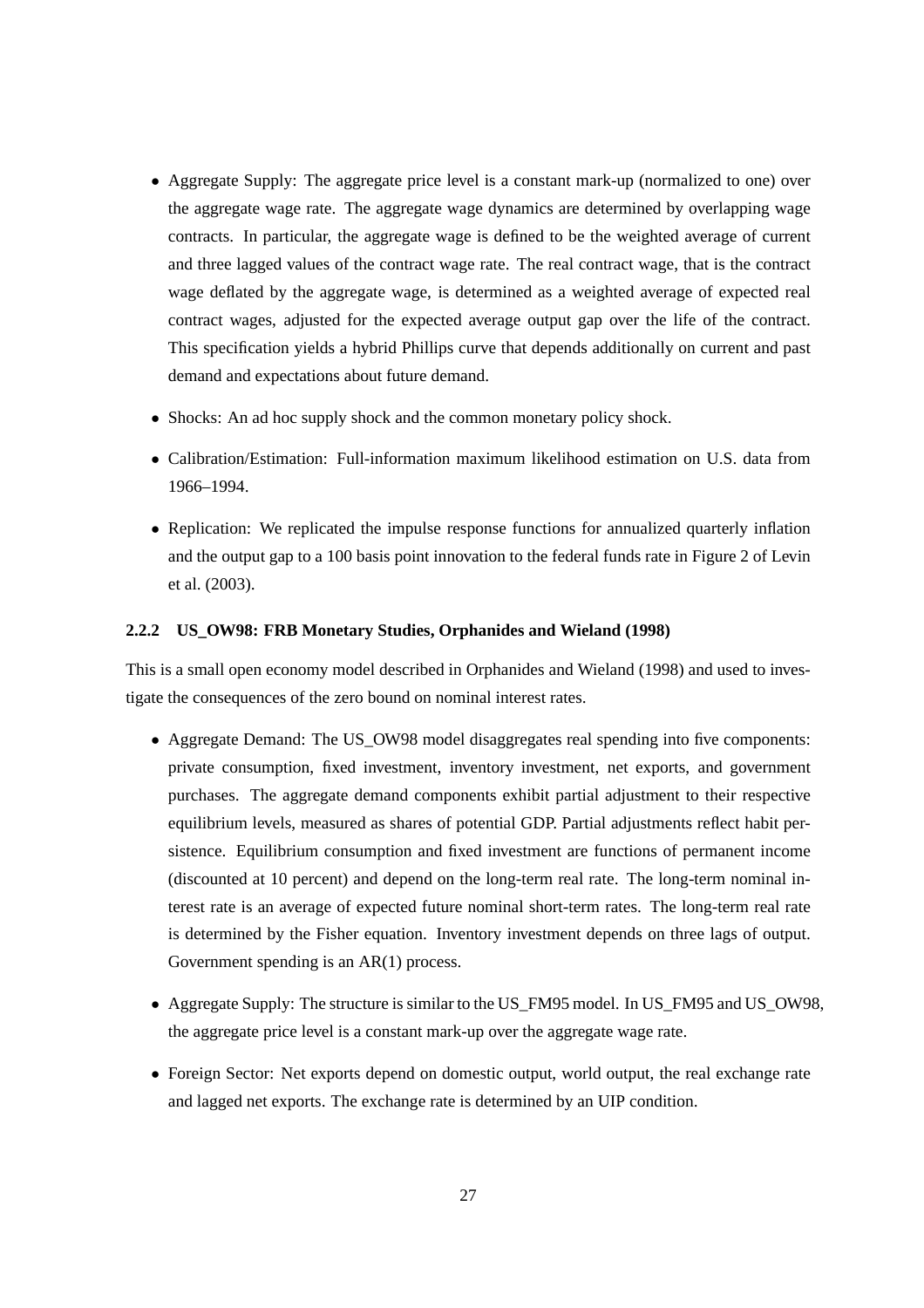- Shocks: Five demand shocks including the common fiscal policy shock in the government spending equation, an ad hoc cost push shock to the nominal wage contracts and the common monetary policy shock.
- Calibration/Estimation: The model is estimated for the period 1980–1996 using U.S. data. The demand block is estimated via IV-estimation equation-by-equation. For the supply side simulation-based indirect inference methods are used.
- Replication: We replicated the impulse response functions for annualized quarterly inflation and the output gap to a 100 basis point innovation to the federal funds rate in Figure 2 of Levin et al. (2003).

#### **2.2.3 US\_FRB03: FRB-US model**

The FRB model is a large-scale model of the U.S. economy with a relatively detailed representation of the supply side of the economy. The version US\_FRB03 was linearized by Levin et al. (2003).

- Aggregate Demand: Real spending is divided into five components: private consumption, fixed investment, inventory investment, net exports and government purchases. The broad components are disaggregated further i.e. spending on fixed investment is separated into equipment, nonresidential structures and residential construction. Government spending is divided into six sub-components, each of which follows a simple reduced-form equation that includes a counter-cyclical term. The specification of most non-trade private spending equations follows the generalized adjustment cost model due to Tinsley (1993).
- Aggregate Supply: Potential output is modeled as a function of the labor force, crude energy use, and a composite capital stock, using a three-factor Cobb-Douglas production technology. The equilibrium output price is a mark-up over a weighted average of the productivity-adjusted wage rate and the domestic energy price. The specification of the wage and price dynamics follows the generalized adjustment cost framework used in the aggregate demand block. Wage inflation depends on lagged wage inflation over the previous three quarters, as well as expected future growth in prices and productivity, and a weighted average of expected future unemployment rates. Price inflation depends on its own lagged values over the past two quarters, as well as expected future changes in equilibrium prices and expected future unemployment rates. In addition, both wages and prices error-correct to their respective equilibrium levels. A vertical long-run Phillips curve is imposed in estimation. The model contains a detailed accounting of various categories of income, taxes, and stocks, an explicit treatment of labor markets, and endogenous determination of potential output. Long-run equilibrium in the model is of the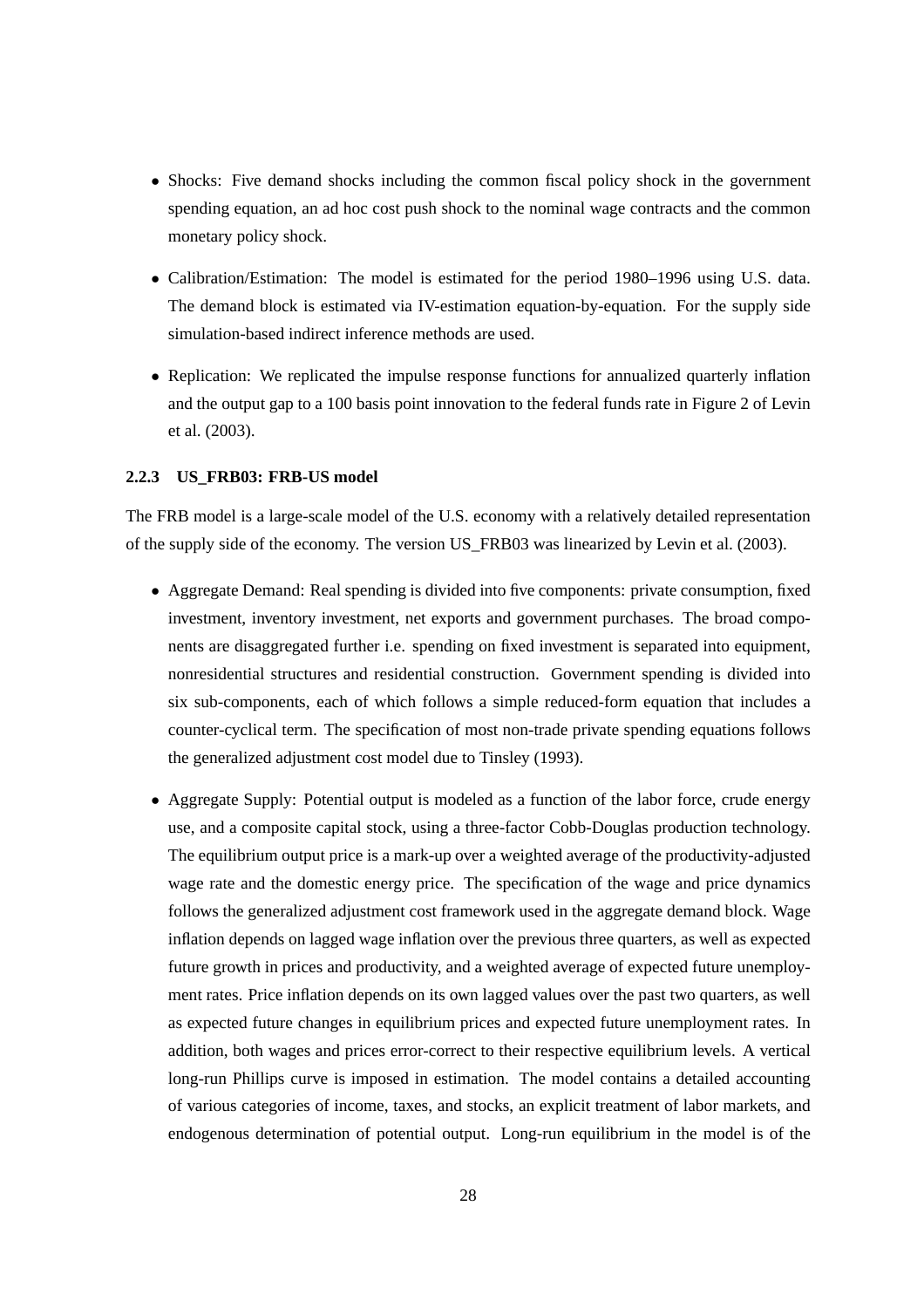stock-flow type; the income tax rate and real exchange rate risk premium adjust over time to bring government and foreign debt-to-GDP ratios back to specified (constant) levels.

- Foreign sector: The full model includes detailed treatments of foreign variables. Twelve sectors (countries or regions) are modeled, which encompass the entire global economy. In the model used in the Modelbase the full set of equations describing the foreign countries is replaced by two reduced form equations for foreign output and prices, to reduce computational cost.
- Shocks: The model exhibits a large range of shocks to which we add the common monetary policy shock and a fiscal shock that equally affects all three components of federal government spending such that a unit fiscal policy shock affects output by 1 percent.
- Replication: We replicated the impulse response functions for annualized quarterly inflation and the output gap to a 100 basis point innovation to the federal funds rate in Figure 2 of Levin et al. (2003).

#### **2.2.4 US\_SW07: Smets and Wouters (2007)**

Smets and Wouters (2007) develop a medium-scale closed economy DSGE-Model and estimate it for the U.S. with Bayesian techniques. The model features a deterministic growth rate driven by laboraugmenting technological progress, so that the data do not need to be detrended before estimation.

- Aggregate Demand: Households maximize their lifetime utility, where the utility function is nonseparable in consumption and leisure, subject to an intertemporal budget constraint. Smets and Wouters (2007) include external habit formation to make the consumption response in the model more persistent. Households own firms, rent capital services to firms and decide how much capital to accumulate given certain capital adjustment costs. They additionally hold their financial wealth in the form of one-period, state-contingent bonds. Exogenous spending follows a first-order autoregressive process with an iid-normal error term and is also affected by the productivity shock.
- Aggregate Supply: The final goods, which are produced under perfect competition, are used for consumption and investment by the households and by the government. The final goods producer maximizes profits subject to a Kimball (1995) aggregator of intermediate goods, which introduces monopolistic competition in the market for intermediate goods and features a non constant elasticity of substitution between different intermediate goods, which depends on their relative price. A continuum of intermediate firms produce differentiated goods using a production function with Cobb-Douglas technology and fixed costs and sell these goods to the finalgood sector. They decide on labor and capital inputs, and set prices according to the Calvo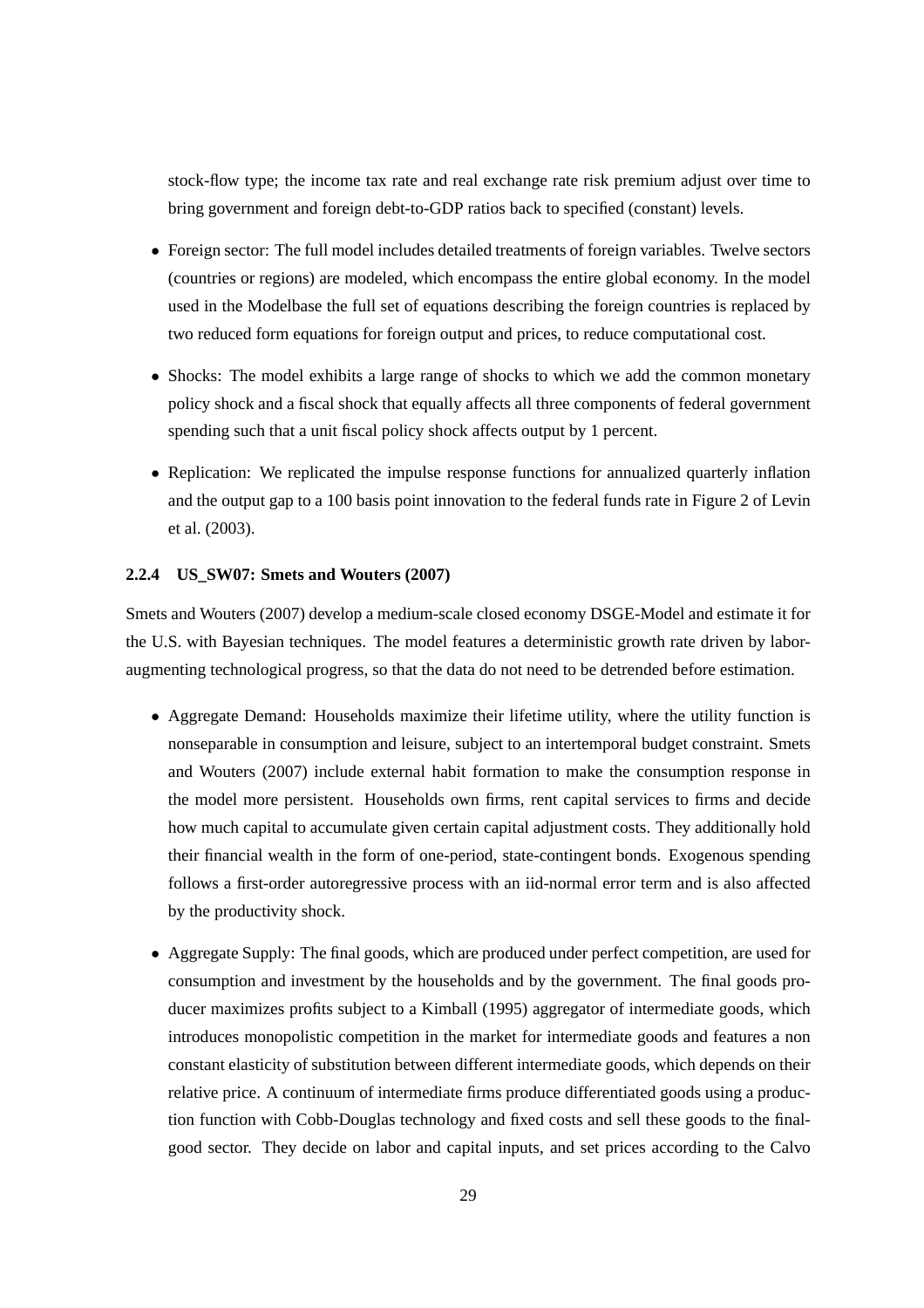model. Labor is differentiated by a union using the Kimball aggregator, too, so that there is some monopoly power over wages, which results in an explicit wage equation. Labor packers buy the labor from the unions and resell it to the intermediate goods producer in a perfectly competitive environment. Sticky wages à la Calvo are additionally assumed. The Calvo model in both wage and price setting is augmented by the assumption that prices that can not be freely set, are partially indexed to past inflation rates.

- Shocks: A total factor productivity shock, a risk premium shock, an investment-specific technology shock, a wage and a price mark-up shock and two policy shocks: the common fiscal policy shock entering the government spending equation and the common monetary policy shock.
- Calibration/Estimation: The model is estimated for the U.S. with Bayesian techniques for the period 1966:1–2004:4 using seven key macroeconomic variables: real GDP, consumption, investment, the GDP deflator, real wages, employment and the nominal short-term interest rate.
- Replication: We replicated the impulse response functions to a positive one standard deviation monetary policy shock in Figure 6 of Smets and Wouters (2007). The variables include output, hours, quarterly inflation and the interest rate.

#### **2.2.5 US\_ACEL: CEE/ACEL by Altig et al. (2005)**

The purpose of the authors is to build a model with optimizing agents that can account for the observed inertia in inflation and persistence in output (Christiano, Eichenbaum, and Evans, 2005). In the version by Altig et al. (2005) firm-specific capital is introduced to get a Calvo parameter consistent with the microeconomic evidence of price re-optimizations on average once every 1.5 quarters. The Modelbase contains four different specifications of the CEE/ACEL model, labeled by m = monetary policy shock,  $t = \text{technology shock}$  and  $sw = SW$  assumptions, i.e. no cost channel and no timing constraints as in Taylor and Wieland (2009).

• Aggregate Demand: The representative household's utility is separable in consumption and leisure and allows for habit formation in consumption. Expected-lifetime utility is maximized, choosing optimal consumption and investment, as well as the amount of capital services supplied to the intermediate firms (homogenous capital model) and portfolio decisions. Investment adjustment costs are introduced. Furthermore, the household determines the wage rate for its monopolistically supplied differentiated labor services whenever it receives a Calvo signal. In those periods, in which it does not receive a signal, the wage is increased by the lagged inflation rate augmented by the steady state growth rate of a combination of the neutral technology shock and the shock to capital embodied technology. Labor services are sold to a competitive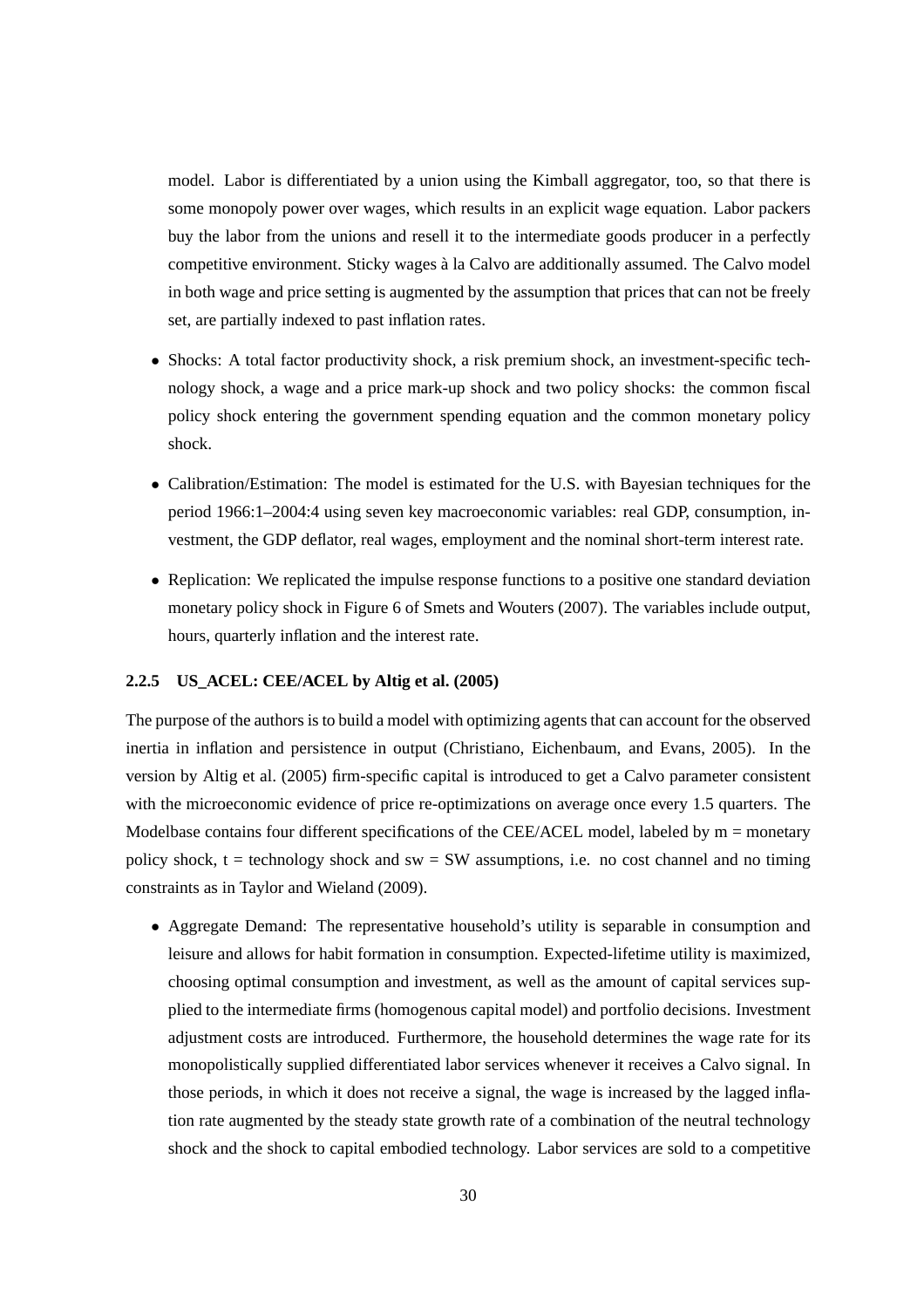firm that aggregates the differentiated services and supplies the resulting aggregated labor to the intermediate goods firms.

In the firm-specific capital model, the capital stock is owned by the firms.

- Aggregate Supply: The final consumption good is produced under perfect competition using differentiated intermediate goods as inputs. Each intermediate good is producted by a monopolist employing capital (which is firm-specific in one variant of the model) and labor services. The production function is augmented by a technology shock. Capital is pre-determined. Hence, if capital is firm-specific, marginal costs depend positively on the firm's output level. Furthermore, it is assumed that the monopolistic firms have to pay the wage bill in advance which requires borrowing from a financial intermediary. Nominal frictions are introduced in the form of Calvo sticky prices. Non-reoptimizing firms index their prices to previous periods inflation.
- Shocks: The common monetary policy shock, a neutral technology shock and an investment specific technology shock.
- Calibration/Estimation: The model has been estimated by matching the empirical impulse response functions to a monetary policy shock in a ten variable VAR with the theoretical impulse responses from the model to a monetary policy shock. Quarterly U.S. data from 1959:2–2001:4 is used.
- Replication: Using the US\_ACELm model we replicated the impulse response functions for annualized quarterly inflation, output, annualized quarterly money growth and the annualized quarterly interest rate to a one standard deviation monetary policy shock.

#### **2.2.6 US\_NFED08: Edge et al. (2008)**

The US\_NFED08 is a version of the medium-scale closed economy model as in Edge et al. (2008) used for estimation in Wieland and Wolters (2011). In this model, specifications regarding production and expenditures are motivated by the long-run and cyclical properties observed in the U.S. data. Production sectors in Edge et al. (2008) differ in the rate of the technological growth while expenditures are categorized as business spending and household spending. The model as in Edge et al. (2008) is used at the Federal Reserve Board as a complimentary model for policy analysis along FRB/US and other small models.

• Aggregate Demand: Households derive utility from four sources: purchases of the consumer non-durable goods and non-housing services, the flow of services from their rental of consumerdurable capital, the flow of services from their rental of residential capital, and leisure. Internal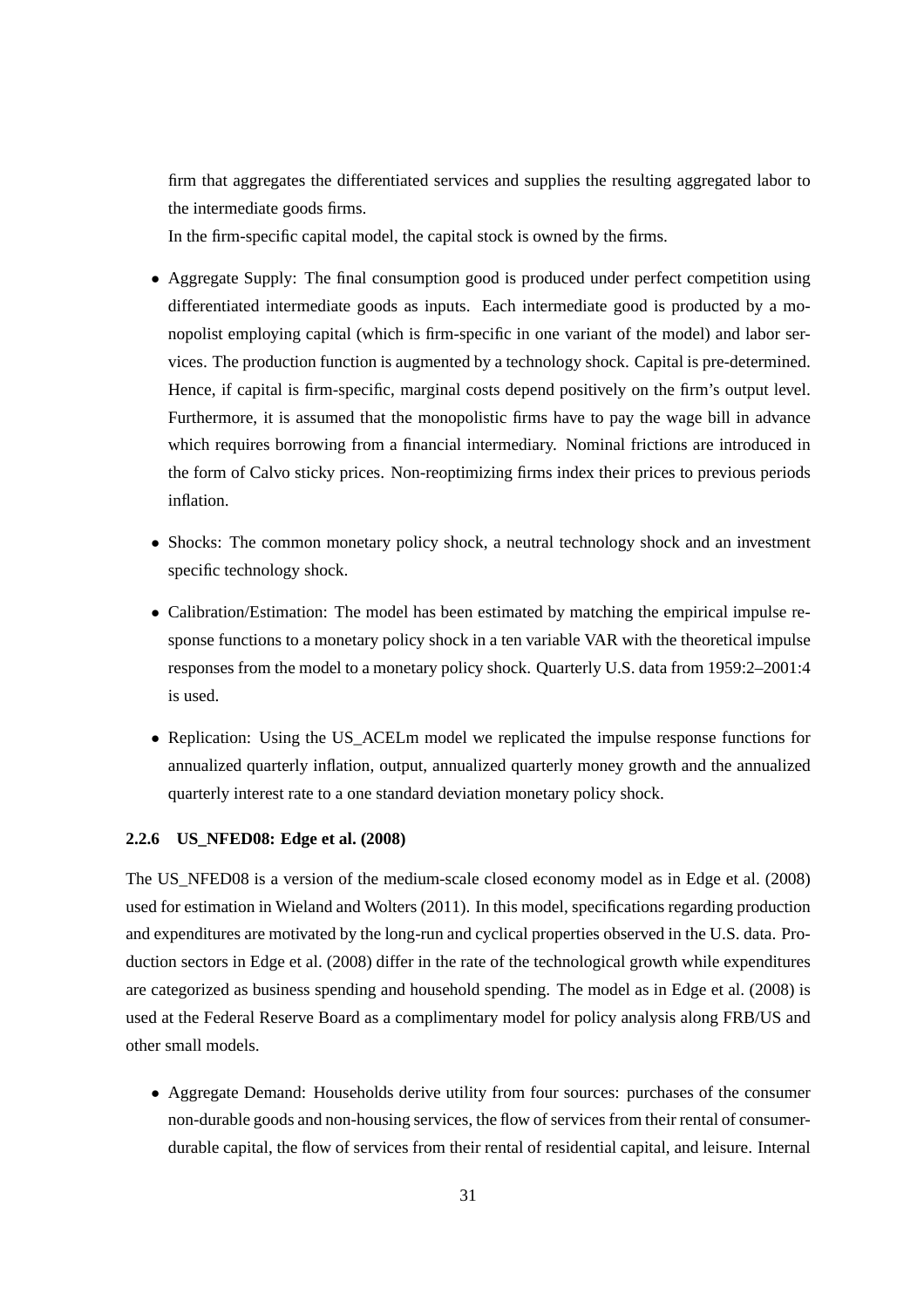habit persistence is present in all three components of consumption. Households supply differentiated labor to two production sectors. They face quadratic wage adjustment costs when setting wages. Furthermore, they face additional costs when changing the mix of labor supplied to each of the production sectors. The consumption components and the disutility from labor are subject to specific  $AR(1)$  aggregate shocks.

- Aggregate Supply: There are two production sectors in this model, differing on what type of final goods and services they are producing. One of the sectors (comprised of businesses and institutions) produces slow-growing "consumption" goods and services while the other sector (only businesses) produces fast-growing "capital" goods. Final goods are an aggregate (using Dixit-Stiglitz technology) of sector-specific differentiated intermediate goods. The latter are produced by intermediate goods producers by combining aggregated labor with utilized non-residential capital in a Cobb-Douglas production function. Labor input for each sector is aggregated using Dixit-Stiglitz technology. The level of productivity in the Cobb-Douglas production function has a common and a sector specific factor. Based on historical data for the U.S., faster technological progress for capital-specific goods is assumed. Price setting decisions (under price adjustment costs) of intermediate goods firms deliver a New Keynesian Phillips curve with backward and forward-looking terms. Capital owners choose how much residential capital, non-residential capital and consumer durables will be invested in each production sector. These decisions are subject to investment and capital adjustment costs. In addition, the decision for the utilization of non-residential capital is subject to utilization costs.
- Shocks: A shock to preferences over durables, a shock to preferences over non-durables and non-housing services, a shock to preferences over residential capital, a shock to preferences over leisure, a shock to efficiency of investment in non-residential capital, a shock to efficiency of investment in residential capital, a shock to efficiency of investment in consumer durable goods, a mark-up shock, a shock to the elasticity of substitution between the differentiated intermediate goods inputs, an economy-wide productivity shock, a sector specific productivity shock, an intermediate labor substitution shock, a labor substitution shock, a monetary policy shock.
- Calibration/Estimation: Estimated with Bayesian methods, using quarterly U.S. data for the period 1984:1–2004:4.

#### **2.2.7 US\_RS99: Rudebusch and Svensson (1999)**

Rudebusch and Svensson (1999) set up a simple linear model of the U.S. economy which is used to examine the performance of different policy rules taking into account an inflation targeting monetary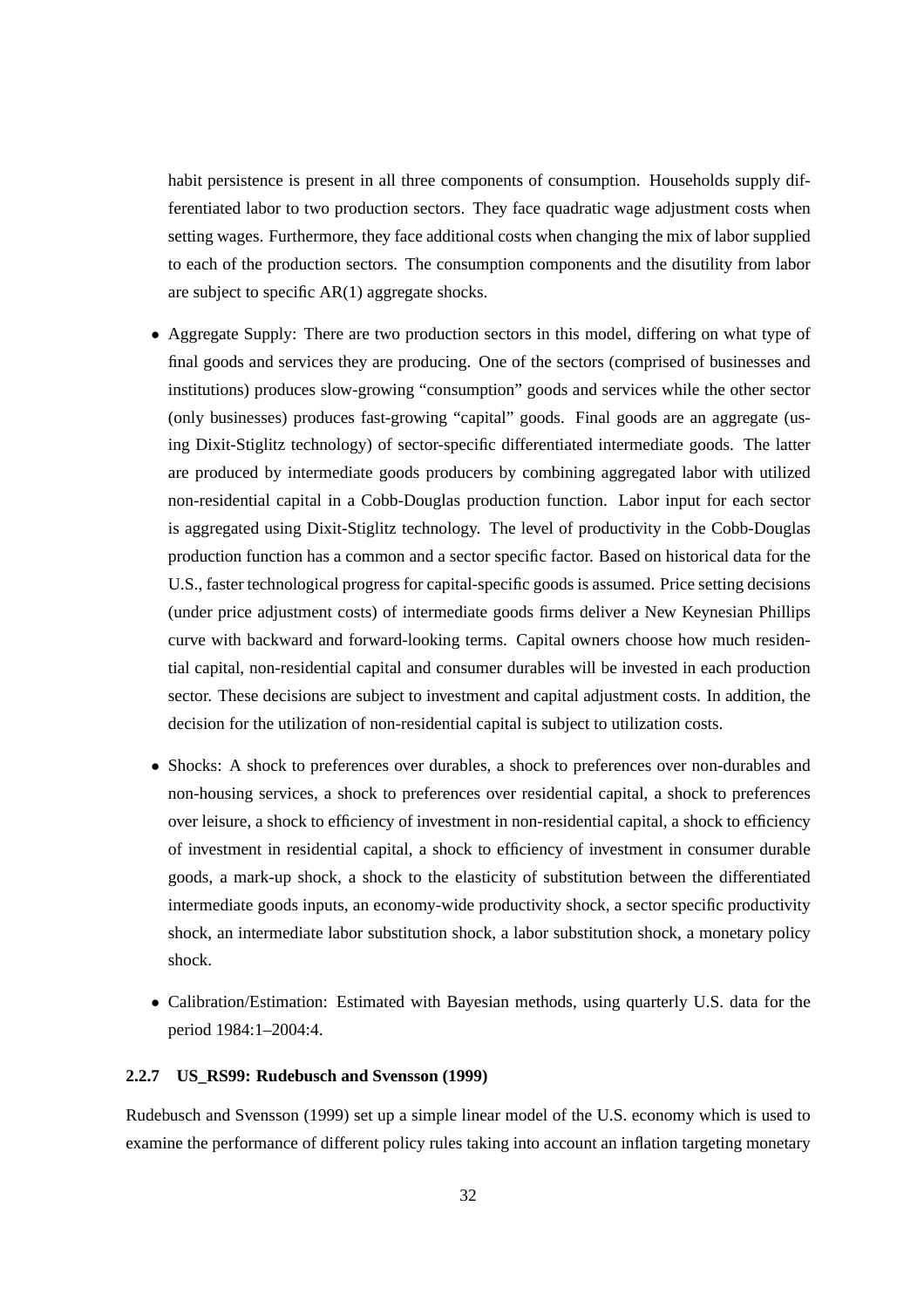policy regime. The model equations are backward looking.

- Aggregate Demand: An IS curve relates the output gap to its own lags and the difference between the average federal funds rate and the average inflation rate over the current and three preceding quarters.
- Aggregate Supply: Phillips curve of the accelerationist form.
- Shocks: A cost-push shock, a demand shock and the common monetary policy shock.
- Calibration/Estimation: The model equations are estimated individually by ordinary least squares for U.S. data. The sample period comprises 1961:1-1996:2.

#### **2.2.8 US\_OR03:Orphanides (2003)**

Orphanides (2003) conducts a counterfactual analysis based on the historical experience of the United States economy to give an example of the difficulties in identifying robust policy strategies. The counterfactual analysis gives an insight how inflation and the output gap would have evolved from the 1960s to the 1990s if the Federal Reserve had actually followed two distinct activist monetary policy rules taking into account the difference between realistic and non-realistic assumptions on the availability of information on the output gap.

- Aggregate demand: The demand side of the structural model of the economy is represented by an IS equation which relates the output gap to its own lags, lags of inflation and the federal funds rate.
- Aggregate supply: The supply side is represented by an accelerationist form of the Philips curve with an adaptive representation of inflation expectations.
- Shocks: A cost-push shock, a demand shock and the common monetary policy shock.
- Calibration/estimation: The Aggregate Demand and Aggregate Supply equation are estimated in a setup that can be interpreted as a mildly restricted structural vector autoregression (VAR) of up to four lags estimated using quarterly data from from 1960 to 1993.

#### **2.2.9 US\_PM08 and US\_PM08fl: Carabenciov et al. (2008)**

Carabenciov et al. (2008) design and estimate two versions of a small projection model for the U.S. economy: one with financial real linkages, US\_PM08fl and one without, US\_PM08. These models are part of the IMF research agenda in developing a Small Quarterly Global Projection Model (GMP) which consists of many small country models integrated into a single global market. Both versions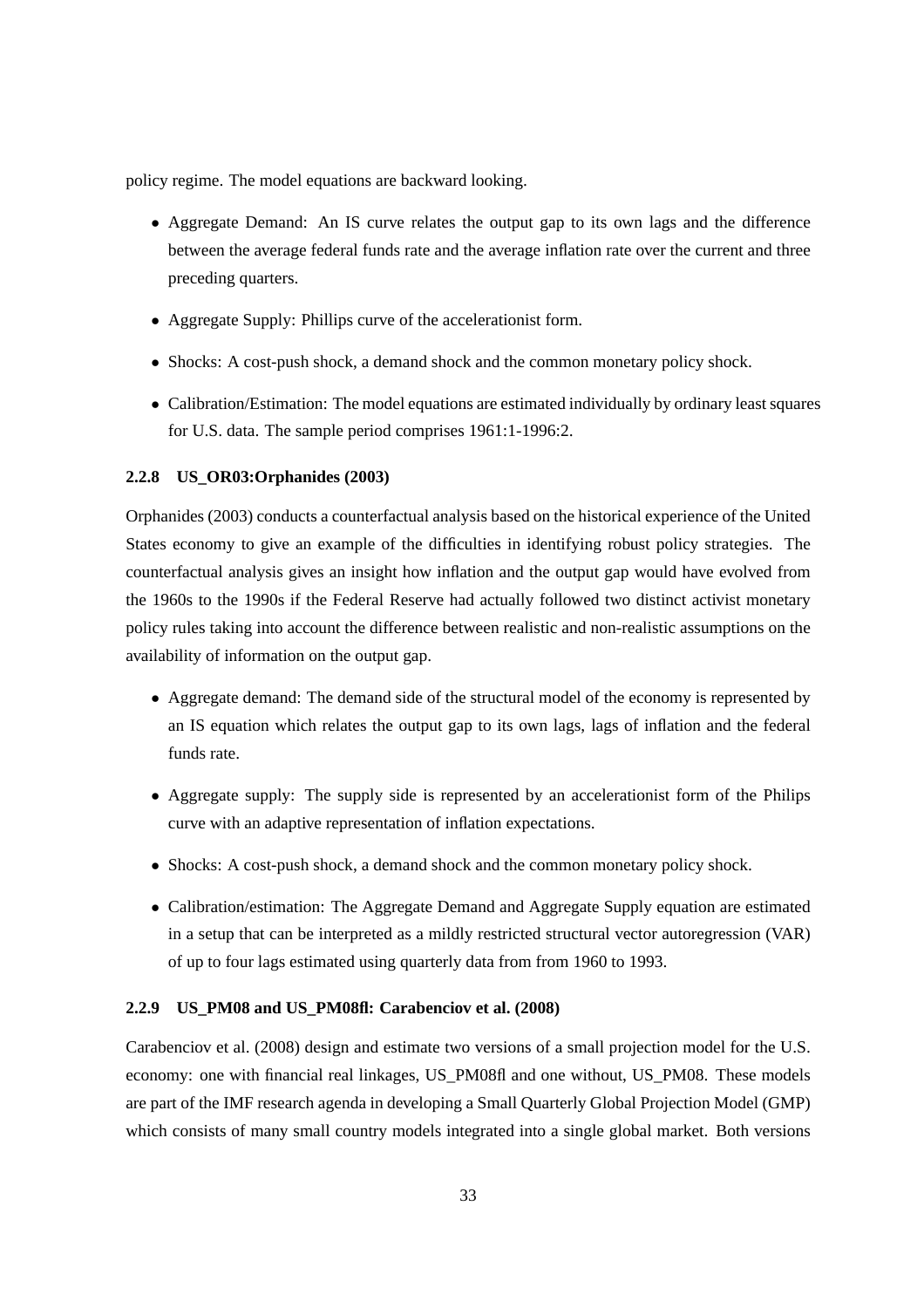of the model consist of few behavioral equations, focusing on the joint determination of output, unemployment, inflation and the federal funds rate.

- Aggregate Demand: The behavioral IS curve relates the output gap to its past and expected future value, to the past value of the short interest rate gap and to a disturbance term. This specification allows for inertia and persistent effects of the shocks. In the model with financial linkages, US\_PM08fl, the output gap is a function of a financial variable as well, constructed using information from FED's quarterly Senior Loan Officer Opinion Survey on Bank Lending Practices. This variable enters in the form of a shock and it is supposed to reflect the bank lending conditions (tightening or loosening). Thus, if lending conditions are tighter than anticipated, the effect will be a lower output gap and a weaker economy.
- Aggregate Supply: In the Phillips curve equation, inflation is linked to its past and expected future values, to the lagged output gap and a disturbance term. This representation reflects the way agents set their prices: a share of them uses indexation to past inflation and others are forward looking. These expectations are based on model-consistent estimates of future inflation.
- Shocks: A shock to the level and the growth rate of potential output, a shock to the level and the growth rate of the equilibrium rate of unemployment, a shock to the equilibrium real interest rate. In the model with financial linkages, US\_PM08fl, a financial shock is introduced in addition and cross correlations of the error terms between certain shocks are allowed.
- Calibration/Estimation: Both models are estimated with Bayesian techniques, using U.S. quarterly data over the period 1994:1–2008:1.

#### **2.2.10 US\_DG08: DeGraeve (2008)**

DeGraeve (2008) uses a medium-scale New Keynesian model like in Smets and Wouters (2007) enriched with financial frictions as in Bernanke et al. (1999) to estimate and explore the role of the external finance premium in propagating shocks for the U.S. economy. Conditional on certain shocks, he finds that a framework with financial frictions and investment adjustment costs may give rise to a financial "decelerator".

• Aggregate Demand: As in Smets and Wouters (2007), households maximize their lifetime utility function, non-separable in consumption and leisure, subject to an intertemporal budget constraint. Preferences for consumption are subject to habit persistence. They own firms, hold financial wealth in the form of one-period, state-contingent bonds and supply labor monopolistically. Wage stickiness is introduced via the Calvo framework.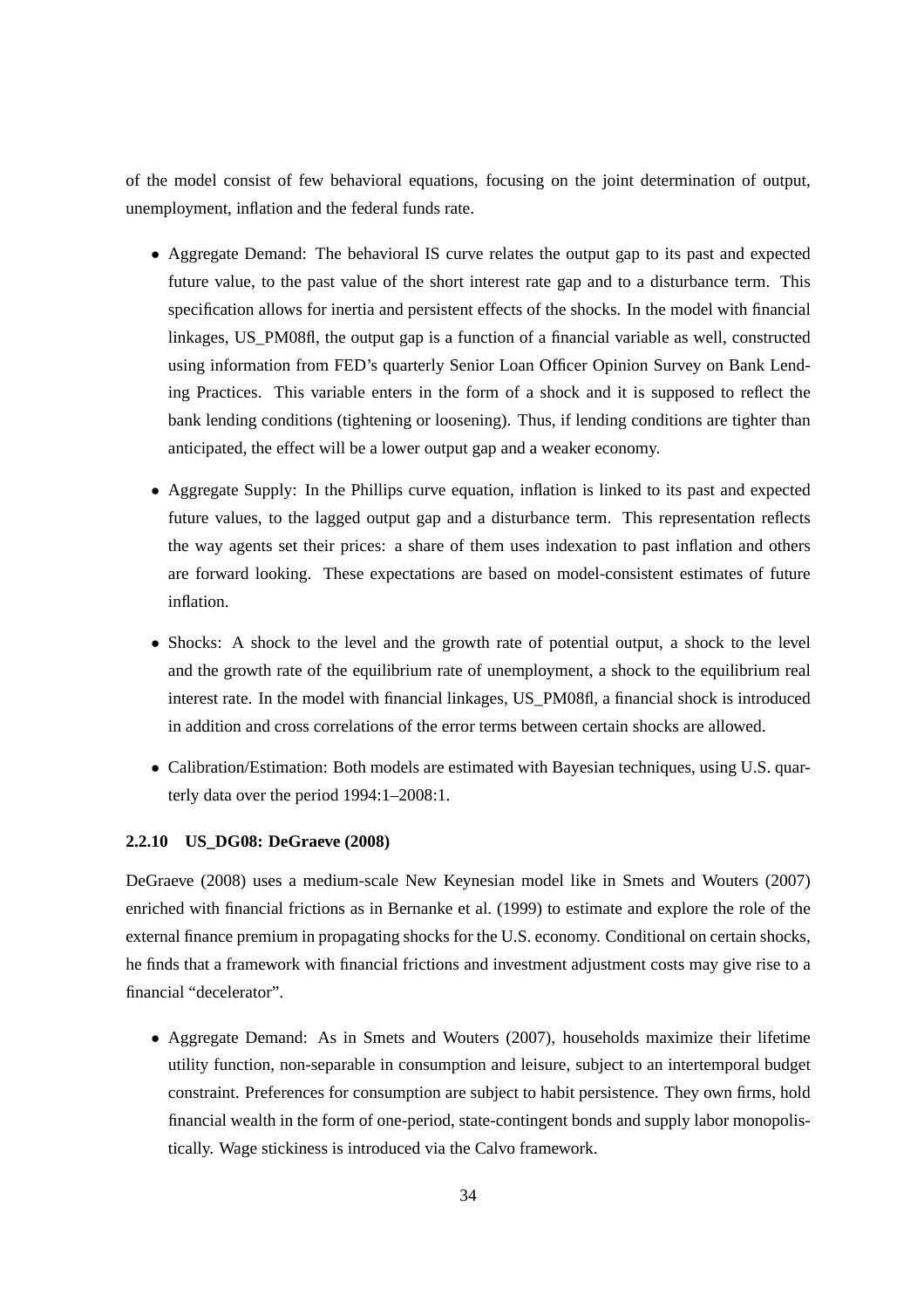- Aggregate Supply: Apart from the intermediate and final goods firms as in Smets and Wouters (2007), a financial intermediary, capital goods producers and entrepreneurs are introduced in the model to match the structure as in Bernanke et al. (1999) and Christiano, Motto, and Rostagno (2003). Intermediate goods firms face price rigidity a la Calvo while capital good producers face convex investment adjustment costs. On the other side, the presence of entrepreneurs and the financial intermediary brings financial frictions into play. Entrepreneurs borrow from financial intermediaries to buy capital (from capital producers), decide on capital utilization, rent capital services to intermediate goods firms and sell non-depreciated capital back to capital producers. However, after the purchase of the capital stock, entrepreneurs are hit by an idiosyncratic shock, observable only by them. This leads to the costly state verification framework a la Bernanke et al. (1999), giving raise to extra costs, above the risk-free rate. The optimal contract between entrepreneurs and the financial intermediary leads to an aggregate relationship of the spread between the external finance costs and the risk-free rate and entrepreneurs' financial conditions represented by the leverage ratio.
- Shocks: A preference shock, a labor supply shock, a total factor productivity shock, an investment technology shock, a government spending shock, an inflation target shock, a monetary policy shock, a wage and price mark-up shock.
- Calibration/Estimation: The model is estimated using Bayesian methods on quarterly U.S. data for the period 1954:1–2004:4.

#### **2.2.11 US\_CD08: Christensen and Dib (2008)**

Christensen and Dib (2008) develop and estimate a DSGE model characterized by price stickiness, capital adjustment costs and financial frictions with the aim of evaluating the importance of the financial accelerator in the amplification and propagation of the effects of the transitory shocks to the U.S. economy. US CD08 is a closed economy model like in Ireland (2003) enriched with financial frictions as in Bernanke et al. (1999). The model is estimated in two versions, with and without the financial accelerator mechanism.

- Aggregate Demand: The representative household derives utility from consumption, real money balances and leisure. Consumption and real balances are subject to a preference shock and a money demand shock, respectively. The household keeps deposits at the financial intermediary, supplies labor to the entrepreneurs and earns dividends from retailer firms.
- Aggregate Supply: The production sector is comprised of entrepreneurs, capital producers and retailers. The set up introducing the financial frictions is similar to Bernanke et al. (1999),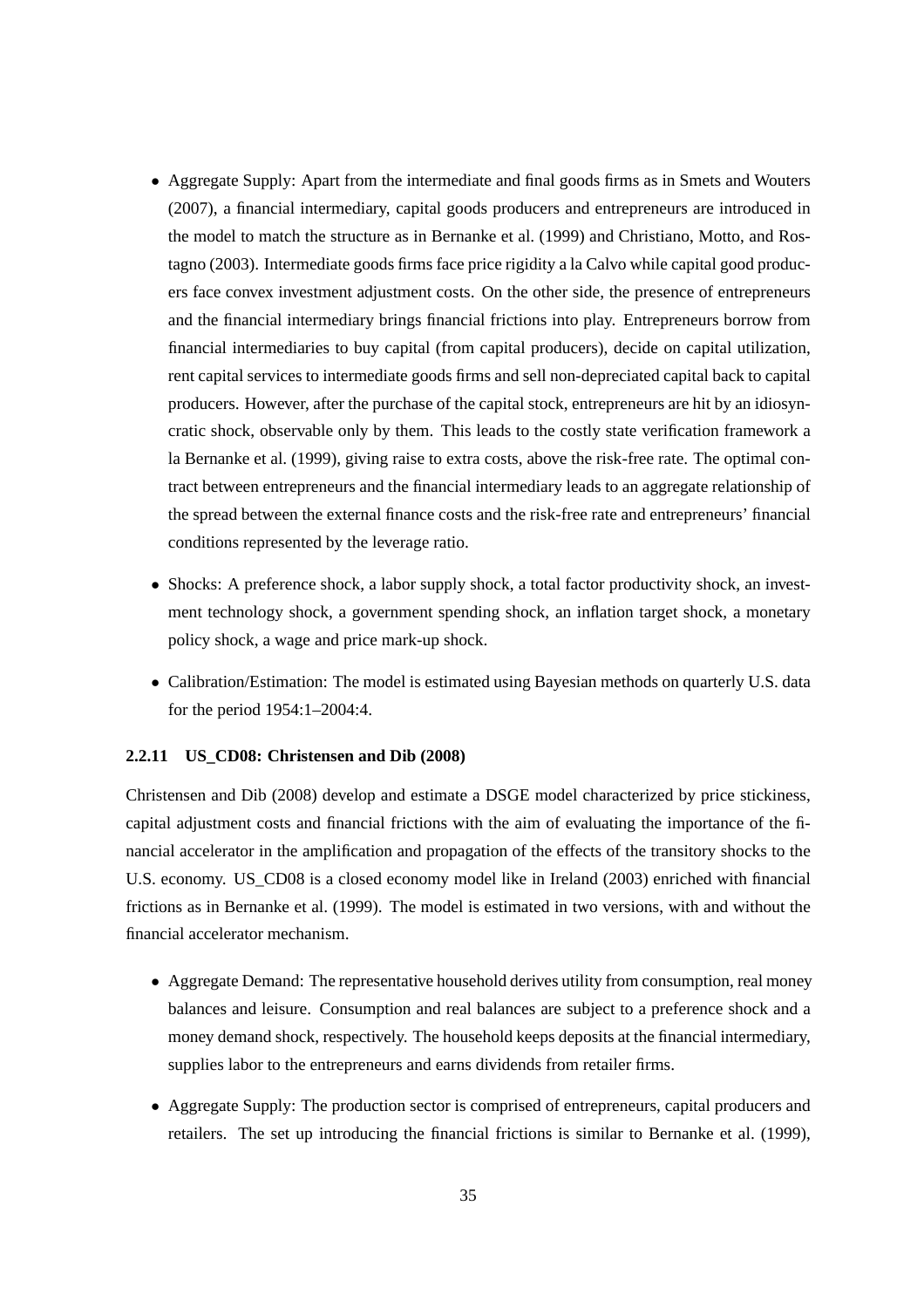apart from the fact that the debt contracts in Christensen and Dib (2008) are written in terms of the nominal interest rate. This specification allows for debt inflation effects, as unanticipated changes in inflation will affect the real cost of debt payment and the entrepreneurial net worth. Entrepreneurs borrow from financial intermediaries to buy capital from capital producers and produce intermediate goods. Due to asymmetric information between the entrepreneurs and financial intermediaries, the demand for capital is dependent on the entrepreneurs' financial conditions. Capital producers combine efficient investment goods and existing capital to produce new capital, subject to capital adjustment costs, which slow down the response of investment to different shocks. On the other side, retailers buy wholesale goods from entrepreneurs, differentiate them at no cost and sell them in a monopolistic competitive market, subject to price stickiness as in Calvo (1983) and Yun (1996).

- Shocks: A preference shock, a money demand shock, a technology shock, an investment shock and a monetary policy shock.
- Calibration/Estimation: The model is estimated using a maximum-likelihood procedure with Kalman filter on quarterly U.S. data for the period 1979:3–2004:3.

#### **2.2.12 US\_IAC05: Iacoviello (2005)**

Iacoviello (2005) develops a New Keynesian model with nominal and financial frictions, where debt contracts are written in nominal terms and some agents face collateral constraints tied to housing values. This gives rise to an accelerator effect for demand shocks and a decelerator effect for supply shocks. The model can match the response of the aggregate demand to housing price shocks and the hump-shaped dynamics of output to inflation surprises, observed from U.S. data.

- Aggregate Demand: There are two types of households, the "patient" and the "impatient" ones. They both derive utility from consumption, holdings of housing, real money balances and leisure. However they discount the future differently, with the impatient household discounting the future more heavily. This specification induces the impatient household to face borrowing constraints, consistent with standard lending criteria used in the mortgage market where the borrowing is limited to a fraction of the housing value. For both types of households, the holding of housing is subject to housing adjustment costs.
- Aggregate Supply: Entrepreneurs produce a homogeneous intermediate good using a Cobb-Douglas technology with labor from both types of households, capital and real estate as inputs. Housing and variable capital are subject to adjustment costs. Following Kiyotaki and Moore (1997), a limit on the obligation of the entrepreneurs is assumed. Entrepreneurs discount the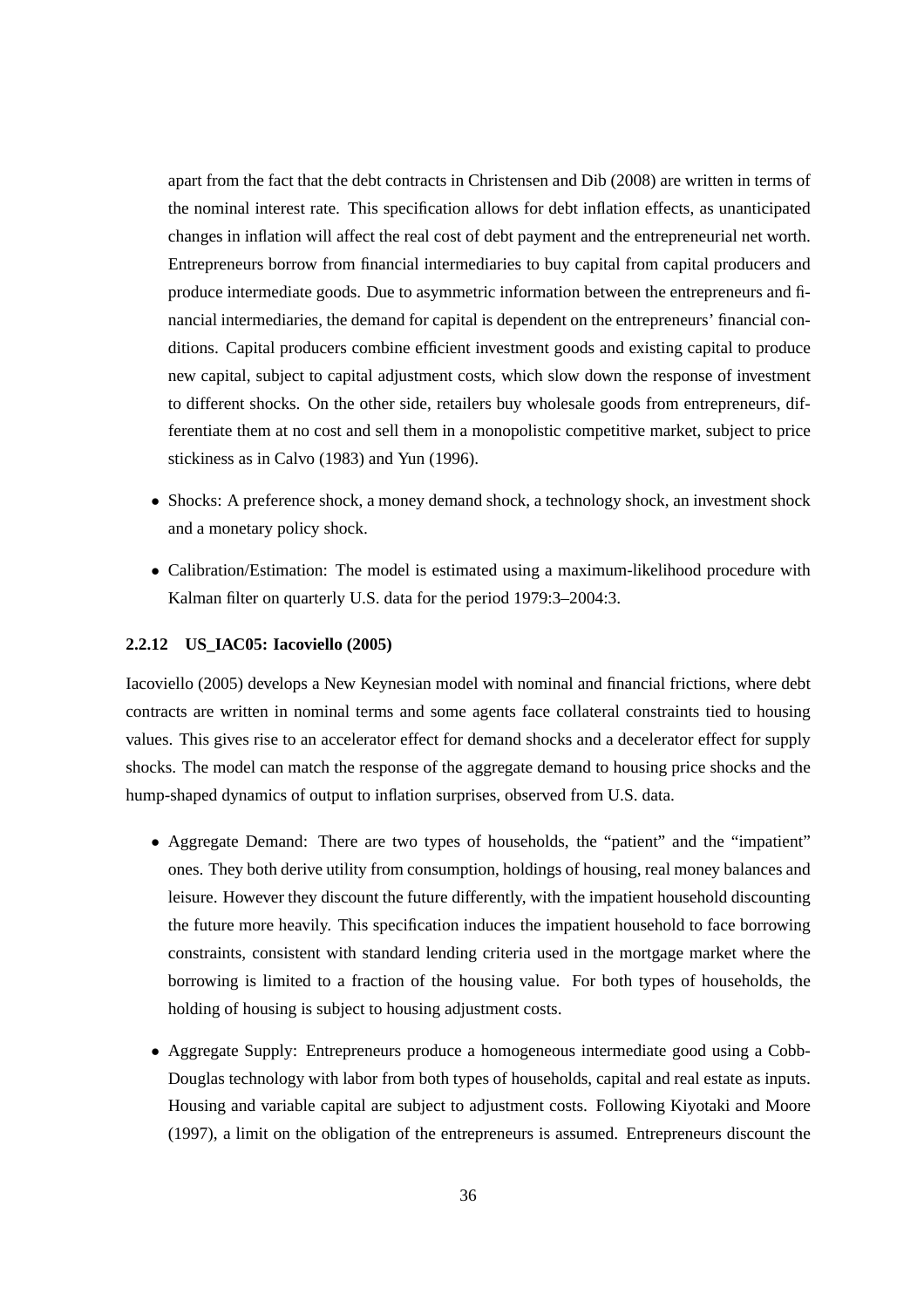future more heavily than the patient households. Both assumptions assure that the borrowing constraint is binding for entrepreneurs. In addition there are retailers who buy the intermediate goods from the entrepreneur, differentiate them at no cost and sell them at a price that can be re-optimized every period only with a certain probability. The optimization problem of the retailers yields a forward-looking Phillips curve.

- Shocks: A housing preference shock, an inflation shock, a technology shock and a monetary policy shock.
- Calibration/Estimation: A mixture of calibrated and estimated parameters. Estimation of parameters is done by minimizing a measure of the distance between the VAR impulse responses and model responses, using quarterly U.S. data for the period 1974:1–2003:2.

#### **2.2.13 US\_MR07: Mankiw and Reis (2007)**

Mankiw and Reis (2007) develop a general equilibrium model where rigidities come from the fact that agents are inattentive and do not update information regularly when setting prices, wages and deciding on consumption. US\_MR07 is a model with information stickiness. Estimation of the model using U.S. data confirms the presence of such rigidities, especially for consumers and workers.

- Aggregate Demand: Infinitely lived households are of two types: consumers and workers. Their utility function is additively separable in consumption and leisure. They are able to save and borrow by trading bonds between themselves. Workers choose how much to work and what wage to charge for the particular variety of labor over which they hold a monopoly. Both consumers and workers take decisions but only a fraction of them, randomly drawn from their respective population, obtain new information and can re-optimize their actions. If they obtain new information, they revise their plans for future consumption and labor supply, respectively. Both, the aggregate demand (IS equation) and the equation of wages, depend on the sum of past expectations of current economic conditions, reflecting the fact that households have different sets of information. The stickier the information is (low share of informed households), the smaller the impact of shocks on spending and wages, since fewer consumers and workers are aware of them. The natural (long-run) equilibrium corresponds to a situation where all agents are perfectly informed.
- Aggregate Supply: Firms produce output using labor and sell their differentiated goods in a monopolistic competitive market. Firms are constrained in information gathering in the same fashion as households. Each period, a fraction of firms, randomly drawn from the population, obtains new information and recalculates the optimal price. The optimizing process of the firms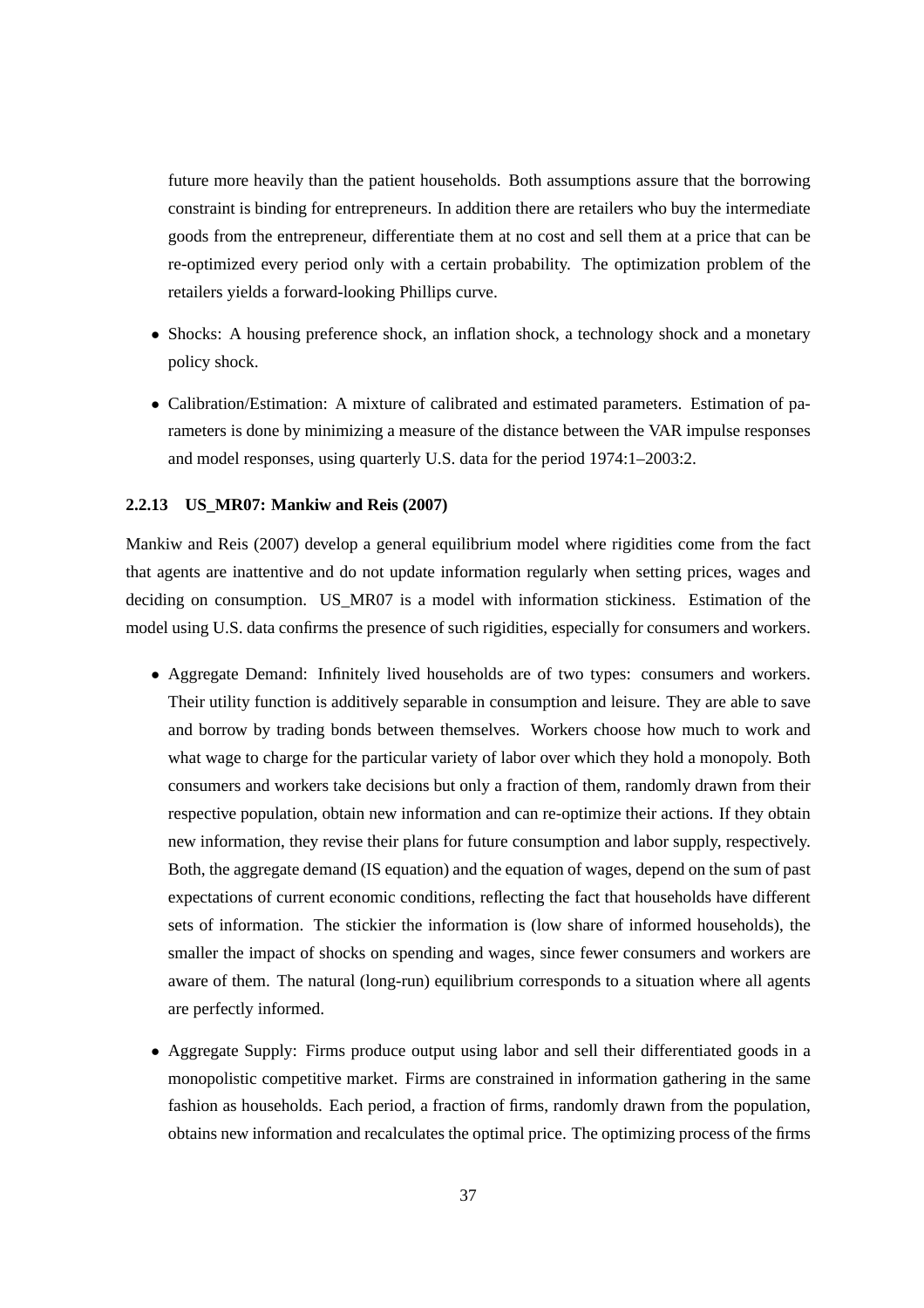leads to a Phillips curve equation where the price level is determined as a sum of past expectations of current economic conditions (prices, output, marginal costs, technology shocks). The summation captures the fact that firms have different sets of information. Shocks to the variables in the Phillips curve equation will have gradual effects as some firms remain unaware of these shocks and only react to them once they update their information set.

- Shocks: A mark-up good shock, a mark-up labor shock, a government shock, a technology shock and a monetary policy shock.
- Calibration/Estimation: Estimated with maximum likelihood and Bayesian methods, using quarterly U.S. data for the period 1954:3–2006:1.

#### **2.3 Estimated Euro Area Models**

#### **2.3.1 EA\_CW05: Coenen and Wieland (2005)**

Coenen and Wieland (2005) develop a small-scale macroeconomic model for various staggered pricing schemes. We use a version with the nominal contract specification of Taylor (1980), labeled EA\_CW05ta, and a version with the relative real wage contract specification of Fuhrer and Moore (1995a), labeled EA\_CW05fm.

- Aggregate Demand: The aggregate demand equation is backward looking: two lags of aggregate demand (should account for habit persistence in consumption, adjustment costs and accelerator effects in investment) and one lag of the long-term interest rate (allows for a transmission lag of monetary policy). The long-term nominal interest rate is an average of expected future nominal short-term rates. The long-term real rate is determined by the Fisher equation.
- Aggregate Supply: As in US\_FM95 and US\_OW98.
- Shocks: A demand shock, a contract wage shock and the common monetary policy shock.
- Calibration/Estimation: The model has been estimated on data from the ECB Area Wide Model data set from 1974:1–1998:4. The contract wage specifications have been estimated by a limited information indirect inference technique while the IS equation has been estimated by means of the GMM.
- Replication: We replicated the impulse response functions of annual inflation and the output gap to a 100bps temporary unanticipated rise in the nominal short term rate in the upper panel of Figure 7 of Kuester and Wieland (2005) for both versions of the model.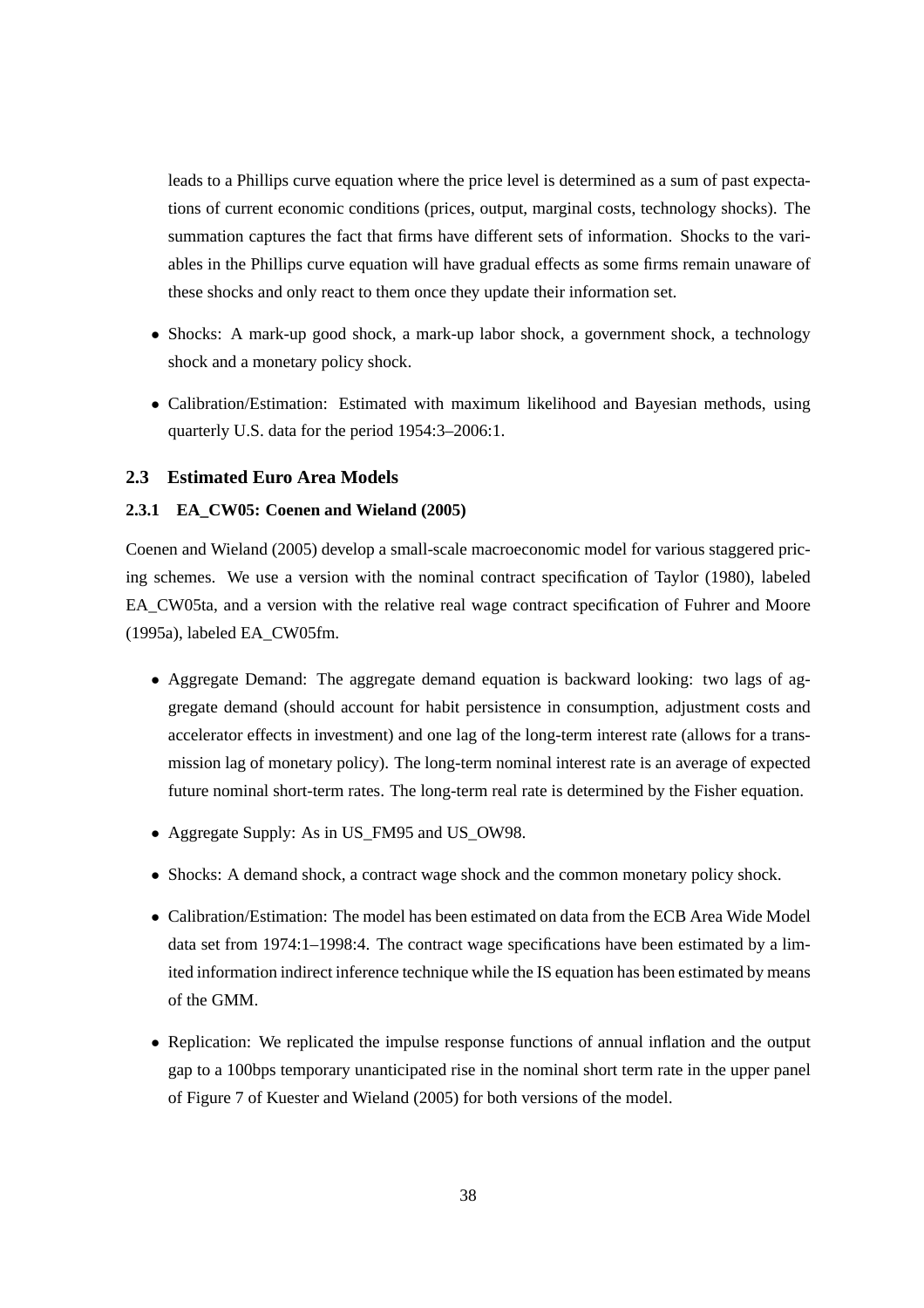#### **2.3.2 EA\_AWM05: Area Wide model linearized by Dieppe, Kuester and McAdam (2005)**

The model is described in Fagan, Henry, and Mestre (2005). It was one of the first models to treat the Euro area as a single economy. In the Modelbase we use the linearized version from Dieppe, Kuester and McAdam (2005) that is also used in Kuester and Wieland (2005). The EA\_AWM05 is an open economy model of the Euro area. Expectation formation is largely backward-looking. Activity is demand-determined in the short-run but supply determined in the long-run with employment having converged to a level consistent with the exogenously given level of equilibrium unemployment. Stock-flow adjustments are accounted for, e.g., the inclusion of a wealth term in consumption.

- Aggregate Demand: Demand is disaggregated into private consumption, government consumption, investment, variation of inventories, exports, and imports. The term structure (12-year bond) is forward-looking. Private consumption is specified as a function of households' real disposable income and wealth, where the latter consists of net foreign assets, public debt and the capital stock. The change in the log of the investment/output ratio depends on the real interest rate, the real GDP/capital stock ratio and the lagged investment/output ratio. The authors stress that this investment equation represents the key channel through which interest rates affect aggregate demand. Government consumption is treated as exogenous.
- Aggregate Supply: Output follows a whole economy production function. Short-run employment dynamics are driven by output growth and real wages. The deflator for real GDP at factor costs, which according to Fagan et al. (2005) is the key price index of the model, is a function of unit labor costs, import prices, the output gap and inflation expectations. The growth rate of wages depends on consumer price inflation, producivity and the unemployment gap, defined as the deviation of the current unemployment rate from the NAIRU.
- Foreign sector: Besides extra-area flows, exports and imports also include intra-area flows. World GDP and world GDP deflator are treated as exogenous variables. The exchange rate is a forward-looking variable determined by uncovered interest rate parity.
- Shocks: Employment shock, factor cost-push shock, private consumption cost-push shock, gross investment cost-push shock, gross investment shock, exports cost-push shock, imports cost-push shock, private consumption shock, term structure shock, common fiscal policy shock and common monetary policy shock.
- Calibration/Estimation: Estimation on Euro area data equation by equation from 1970:1–1997:4, whereas the estimation period of some equations starts later, but not later than 1980:1.
- Replication: We replicated the impulse response functions of annual inflation and the output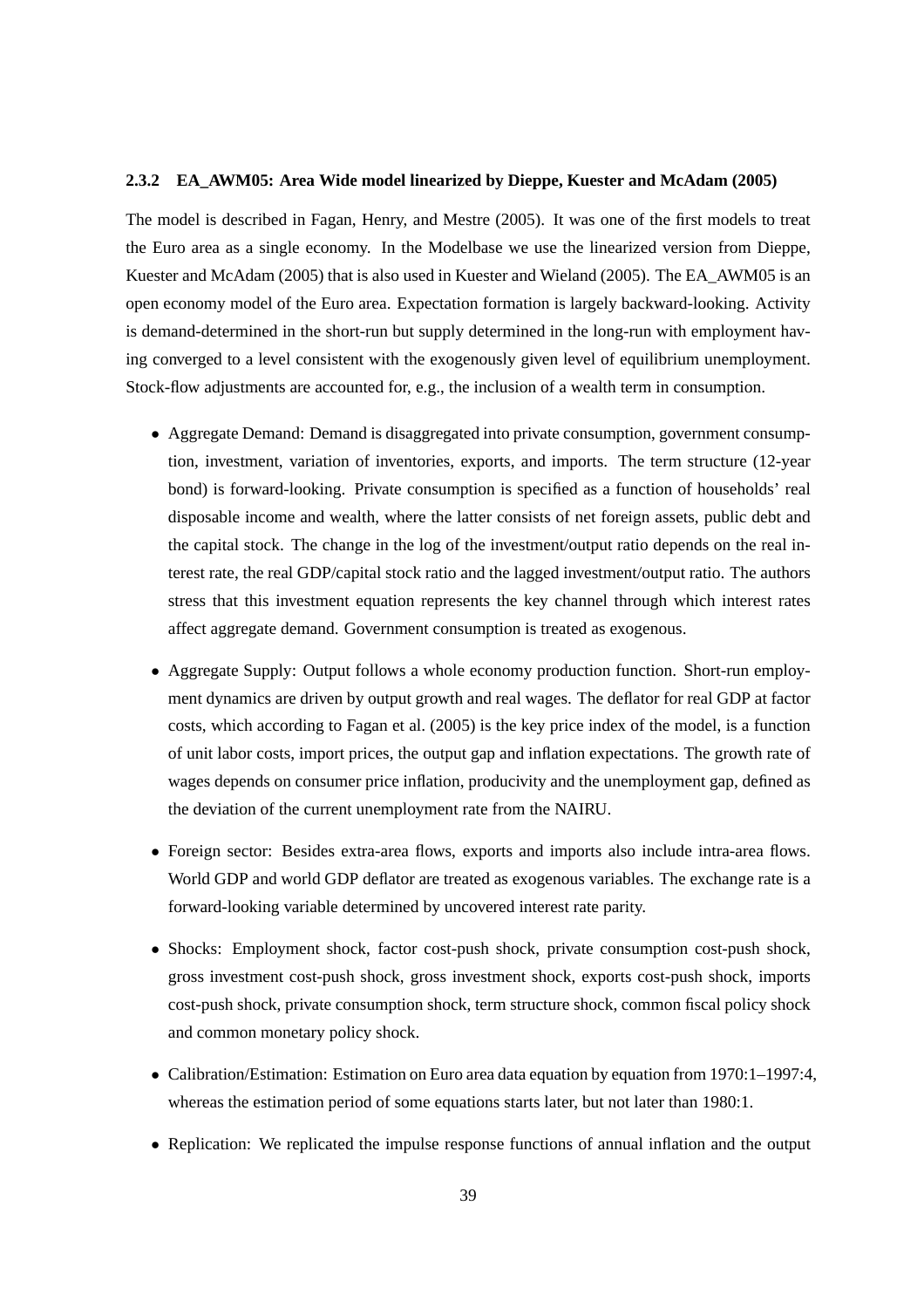gap to a 100bps temporary unanticipated rise in the nominal short term rate in the upper panel of Figure 7 of Kuester and Wieland (2005).

#### **2.3.3 EA\_SW03: Smets and Wouters (2003)**

The EA\_SW03 model of Smets and Wouters (2003) is a medium-scale closed economy DSGE model with various frictions and estimated for the Euro area with Bayesian techniques.

- Aggregate Demand: Households maximize their lifetime utility, where the utility function is separable in consumption, leisure and real money balances, subject to an intertemporal budget constraint. Smets and Wouters (2003) include external habit formation to make the consumption response in the model more persistent. Households own firms, rent capital services to firms and decide how much capital to accumulate given certain capital adjustment costs. They additionally hold their financial wealth in the form of cash balances and one-period, statecontingent bonds. Exogenous spending is introduced by a first-order autoregressive process with an iid-normal error term.
- Aggregate Supply: The final goods, which are produced under perfect competition, are used for consumption and investment by the households and by the government. The final goods producer maximizes profits subject to a Dixit-Stiglitz aggregator of intermediate goods, which introduces monopolistic competition in the market for intermediate goods and features a constant elasticity of substitution between individual, intermediate goods. A continuum of intermediate firms produce differentiated goods using a production function with Cobb-Douglas technology and fixed costs and sell these goods to the final-goods sector. They decide on labor and capital inputs, and set prices according to the Calvo model. Labor is differentiated over households using the Dixit-Stiglitz aggregator, too, so that there is some monopoly power over wages, which results in an explicit wage equation. Sticky wages à la Calvo are additionally assumed. The Calvo model in both wage and price setting is augmented by the assumption that prices that can not be freely set, are partially indexed to past inflation rates.
- Shocks: Ten orthogonal structural shocks are introduced in the model. Three preference shocks in the utility function: a general shock to preferences, a shock to labor supply and a money demand shock. Two technology shocks: an  $AR(1)$  process with an iid shock to the investment cost function and a productivity shock to the production function. Three cost push-shocks: shocks to the wage and price mark-up, which are iid around a constant and a shock to the required rate of return on equity investment. And finally two monetary policy shocks: a persistent shock to the inflation objective and a temporary common monetary policy shock. In addition, the common fiscal policy shock is added in the form of a government spending shock. Since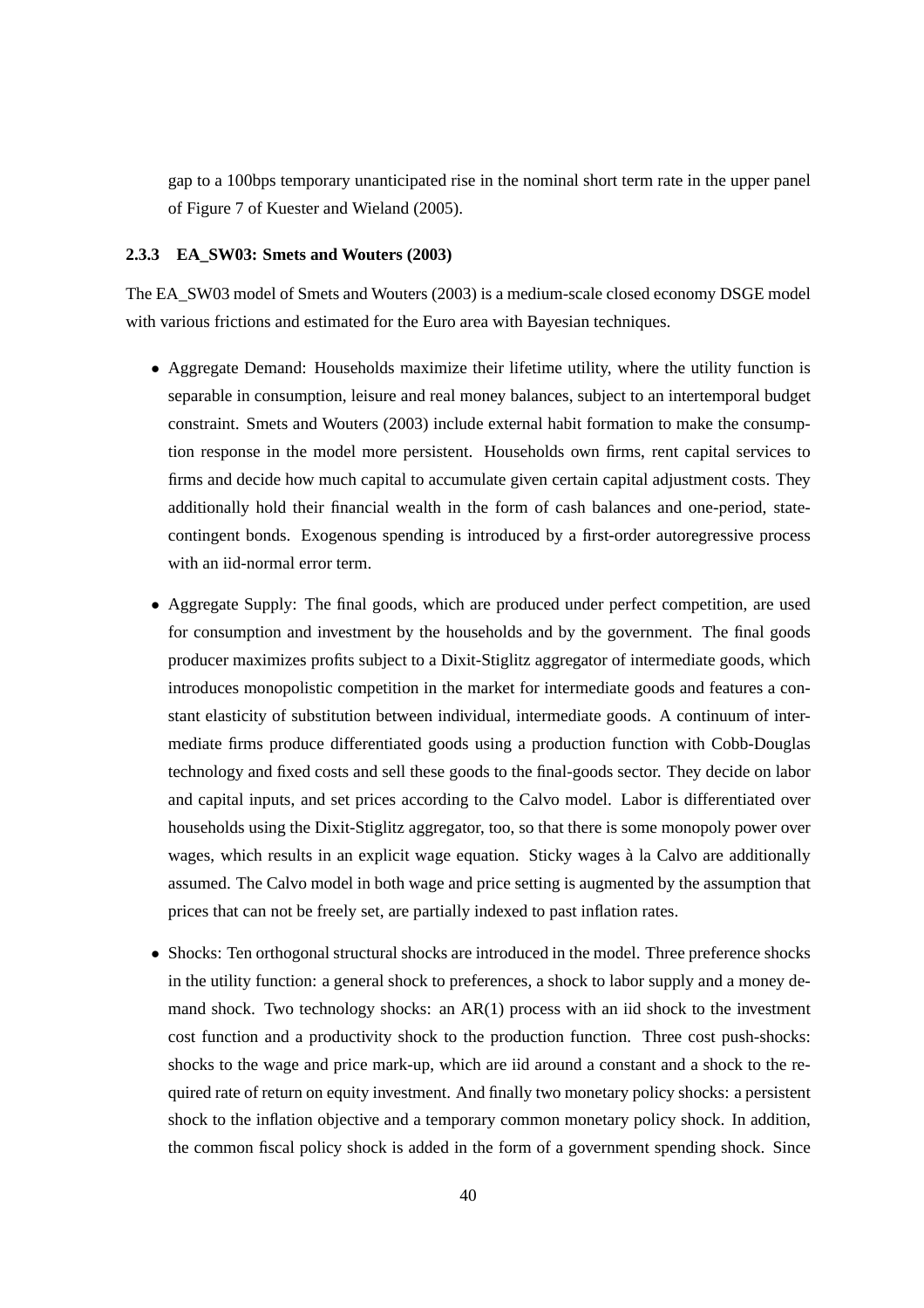government spending is expressed in output units, we set the coefficient which scales the shock to unity to achieve a shock size of one percent of GDP.

- Calibration/Estimation: The model is estimated using Bayesian techniques on quarterly Euro area data. The data set used is comprised of seven key macroeconomic variables consisting of real GDP, real consumption, real investment, the GDP deflator, real wages, employment and the nominal interest rate over the period 1970:1–1999:4.
- Replication: We replicated the impulse response functions of annual inflation and the output gap to a 100bps temporary unanticipated rise in the nominal short term rate in the upper panel of Figure 7 of Kuester and Wieland (2005).

#### **2.3.4 EA\_SR07: Euro Area Model of Sveriges Riksbank, Adolfson et al. (2007)**

Adolfson et al. (2007) develop an open economy DSGE model and estimate it for the Euro area using Bayesian estimation techniques. They analyse the importance of several rigidities and shocks to match the dynamics of an open economy.

- Aggregate Demand: Households maximize lifetime utility subject to a standard budget constraint. Preferences are separable in consumption, labor and real cash holdings. Persistent preference shocks to consumption and labor supply are added to the representative utility function. Internal habit formation is imposed with respect to consumption. Aggregate consumption is specified as a CES function, being composed of domestically produced as well as imported consumption goods. Households rent capital to firms. Capital services can be increased via investment and via an increase in the capital utilization rate, where both options are involved with costs. Total investment in the domestic economy is represented by a CES aggregate consisting of domestic and imported investment goods. Households are assumed to be able to save through acquiring domestic bonds and foreign bonds in addition to holding cash and accumulating physical capital. A premium on foreign bond holdings assures the existence of a well-defined steady state. Households monopolistically supply a differentiated labor service. Wage stickiness is introduced in the form of the Calvo model augmented by partial indexation. Government consumption of the final domestic good is financed via taxes on capital income, labor income, consumption and payroll. Any surplus or deficit is assumed to be carried over as a lump-sum transfer to households.
- Aggregate Supply: The final good is produced via a CES aggregator using a continuum of differentiated intermediate goods as inputs. The production of intermediate goods requires homogeneous labor and capital services as inputs and is affected by a unit-root technology shock representing world productivity as well as a domestic technology shock. Fixed costs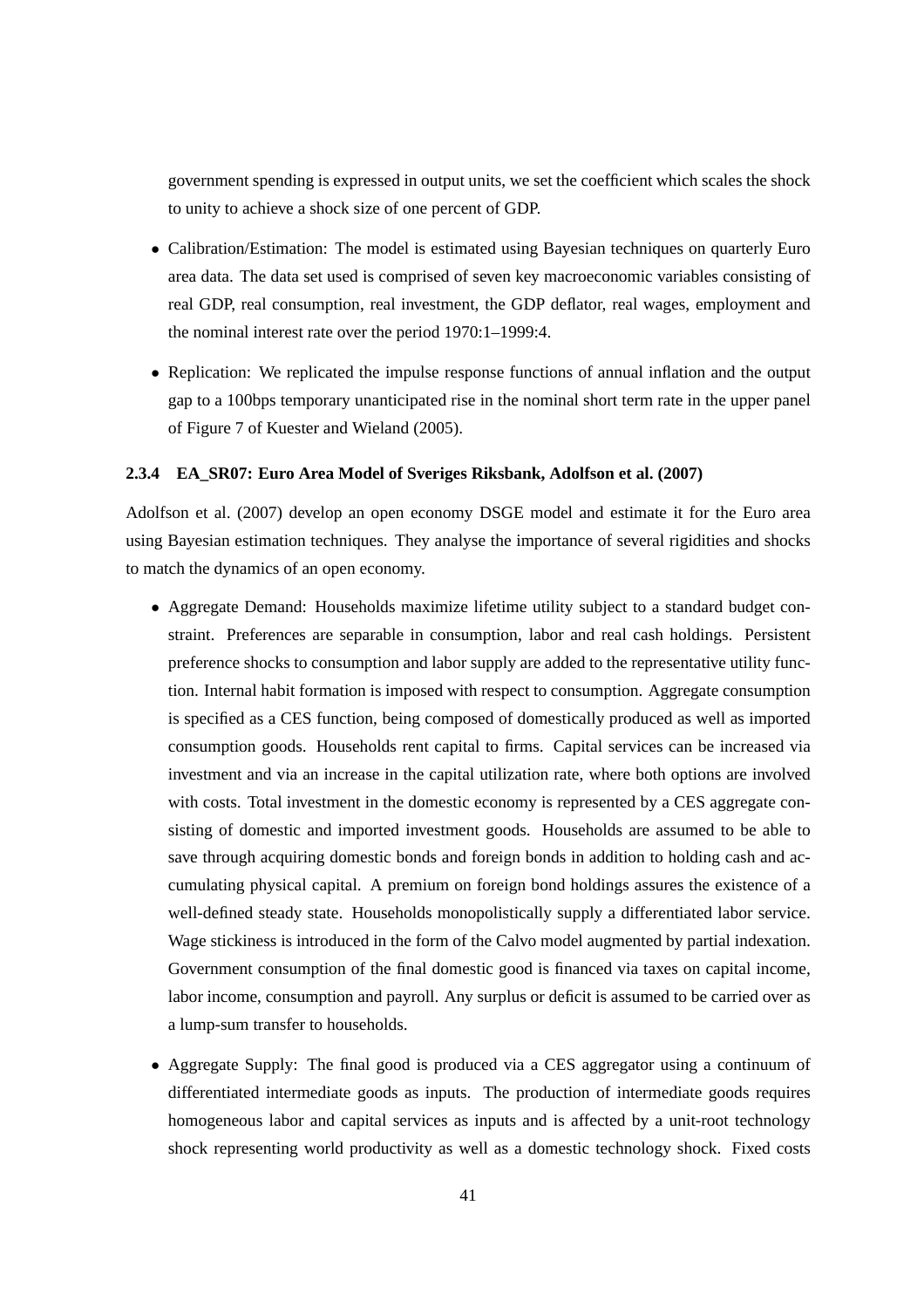are imposed such that profits are zero in steady state. Due to working capital, (a fraction of) the wage bill has to be financed in advance of the production process. Price stickiness of intermediate goods is modeled as in the Calvo (1983) model. In addition, partial indexation to the contemporaneous inflation target of the central bank and the previous periods inflation rate is included for those firms that do not receive a Calvo signal in a given period. This results in a hybrid new Keynesian Phillips curve.

- Foreign sector: Importing firms are assumed to buy a homogeneous good in the world market and differentiate it to sell it in the domestic market. Similarly, exporting firms buy the homogeneous final consumption good produced in the domestic economy and differentiate it to sell it abroad. Specifically, the differentiated investment and consumption import goods are aggregated in a second step via a CES function, respectively. The same applies to the export goods. Calvo pricing is also assumed for the import and export sector, allowing for incomplete exchange rate pass-through in the short run. The foreign economy is described by an identified VAR model for foreign prices, foreign output and the foreign interest rate.
- Shocks: Unit root technology shock, stationary technology shock, investment specific technology shock, asymmetric technology shock, consumption preference shock, labor supply shock, risk premium shock, domestic mark-up shock, imported consumption mark-up shock, imported investment mark-up shock, export mark-up shock, inflation target shock, the common monetary policy shock, shocks to the four different tax rates and a government spending shock which represents the common fiscal policy shock and which we have adjusted so that we achieve a shock size of one percent of GDP.
- Calibration/Estimation: The model is estimated using Bayesian estimation techniques for the Euro area using quarterly data from 1970:1–2002:4 in order to match the dynamics of 15 selected variables. According to the authors, they calibrated those parameters that should be weakly identified by the 15 variables used for estimation.
- Replication: We replicated the impulse response functions for annualized quarterly inflation, output, employment and the annualized interest rate to a one standard deviation monetary policy shock in Figure 3 of Adolfson et al. (2007).

#### **2.3.5 EA\_QUEST3: Ratto et al. (2009)**

Ratto et al. (2009) develop and estimate an open economy DSGE model for the euro area with emphasis on monetary and fiscal rules, in order to explore their stabilization properties. The role of fiscal policy is explored in an environment with rules for government consumption, investment and transfers and with financial frictions in the form of liquidity-constrained households.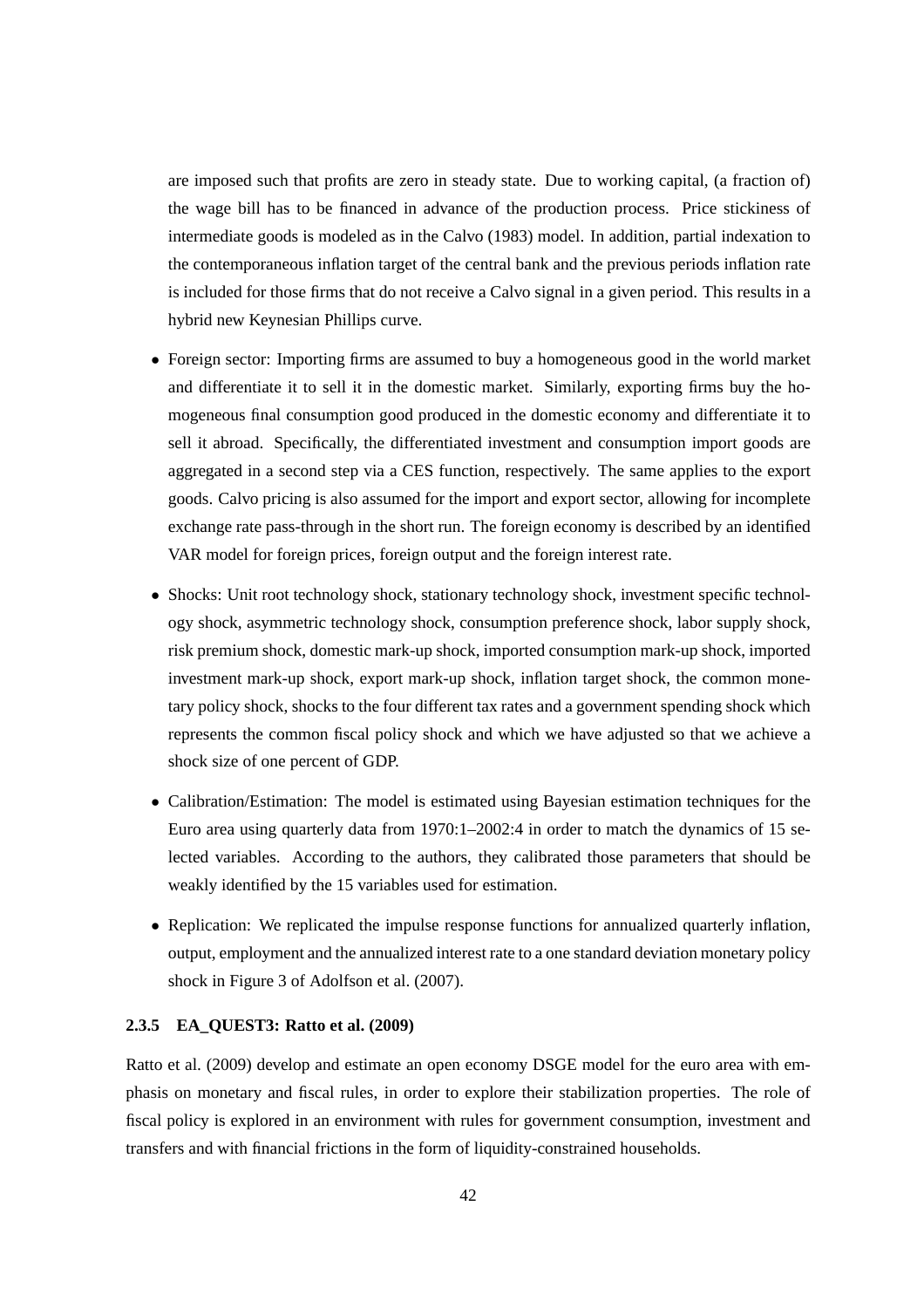- Aggregate Demand: There are two types of households: liquidity- and non-liquidity-constrained households. They posses the same utility function, non-separable in consumption and leisure with habit persistence in both consumption and leisure. Liquidity-constrained households do not optimize, they just consume their labor income. On the other side, non-liquidity-constrained households have access to domestic and foreign currency denominated assets, accumulate capital subject to investment adjustment costs and rent it to firms, earn profits from owning the firms and pay taxes. Income from foreign financial assets is subject to an external financial intermediation risk premium while real asset holdings are subject to an equity risk premium. Both types of households supply differentiated labor to a trade union which sets the wages by maximizing their joint utility (weighted by the share of each type). The wage setting process is subject to a wage mark-up and to slow adjustments in the real consumption wage. The wage mark-up arises because of wage adjustment costs and the fact that a part of workers index the growth rate of wages to past inflation.
- Aggregate Supply: The final goods, which are produced from monopolistically competitive firms, are used for household consumption, investment, government consumption and export. These goods are produced with a Cobb-Douglas production function with capital and production workers (labor adjusted for overhead labor) as inputs. These firms face technological and regulatory constraints, restricting their price setting, employment and capacity utilization decisions. The final goods producer maximizes profits subject to these specific adjustment costs (all having convex functional forms) and demand conditions. Investment good producers combine domestic and foreign final goods using a CES aggregator to produce investment goods which are sold to non-liquidity-constrained households in a perfectly competitive market.
- The Foreign Sector: Demand behavior is considered the same for the home country and the rest of the world, therefore export demand and import demand are symmetric. Both equations are characterized by a lag structure in relative prices which captures delivery lags. Export firms buy domestic goods, transform them using a linear technology and sell them in the foreign market, charging a mark-up over the domestic prices. The same situation is faced by importer firms. Mark-up fluctuations arise because of price adjustment costs in both sectors. Mark-up equations are given as a function of past and future inflation and are also subject to random shocks.
- Shocks: A wage mark up shock, a price mark-up shock, a monetary policy shock, a fiscal policy shock, world demand shock, a risk premium shock, a technology shock, an investment shock, a consumption shock, a trade shock, a labor demand shock, a foreign monetary policy shock.
- Calibration/Estimation: Estimated with Bayesian methods, using quarterly data for the euro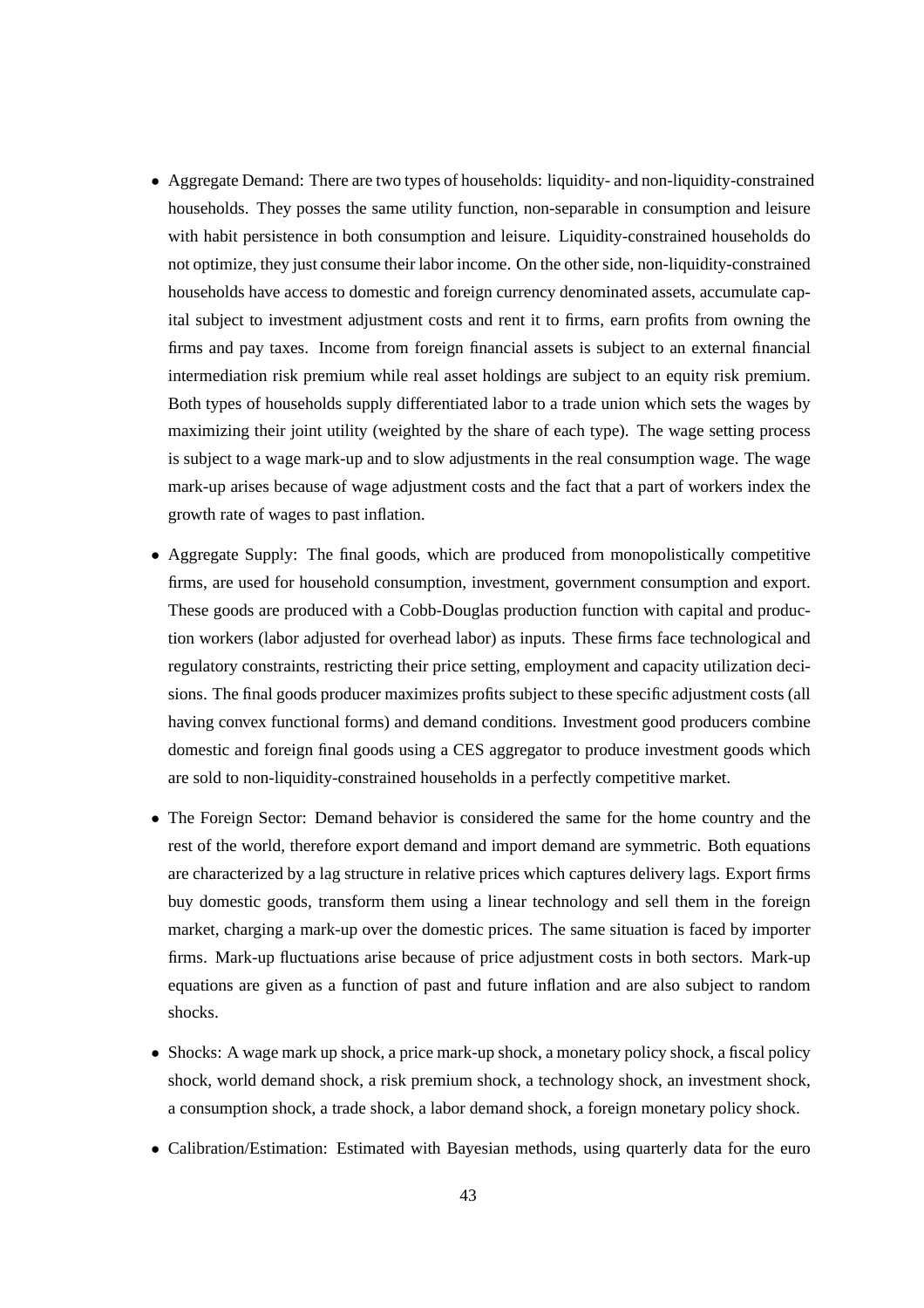area for the period 1981:1–2006:1.

#### **2.4 Estimated/Calibrated Multi-Country Models**

#### **2.4.1 G7\_TAY93: Taylor (1993) G7 countries**

Taylor (1993) describes an estimated international macroeconomic framework for policy analysis in the G7 countries: USA, Canada, France, Germany, Italy, Japan and the UK. The model consists of 98 equations and a number of identities. This model was the first to demonstrate that it is possible to construct, estimate, and simulate large-scale models for real-world policy analysis (Yellen, 2007). Taylor (1993) argues that a multicountry model is appropriate for the evaluation of policy questions like the appropriate mix of fiscal and monetary policy or the choice of an exchange rate policy.

- Aggregate Demand: The IS components are more disaggregated than in the US\_OW98 model. For example, spending on fixed investment is separated into three components: equipment, nonresidential structures, and residential construction. The specification of these equations is very similar to that of the more aggregated equations in the US\_OW98 model. The aggregate demand components exhibit partial adjustment to their respective equilibrium levels. In G7\_TAY93, imports follow partial adjustment to an equilibrium level that depends on U.S. income and the relative price of imports, while exports display partial adjustment to an equilibrium level that depends on foreign output and the relative price of exports. Uncovered interest rate parity determines each bilateral exchange rate (up to a time-varying risk premium); e.g., the expected one-period-ahead percent change in the DM/U.S.\$ exchange rate equals the current difference between U.S. and German short-term interest rates.
- Aggregate Supply: The aggregate wage rate is determined by overlapping wage contracts. In particular, the aggregate wage is defined to be the weighted average of current and three lagged values of the contract wage rate. In contrast to the US\_FM95 model and the US\_OW98 model, G7\_TAY93 follows the specification in Taylor (1980), where the current nominal contract wage is determined as a weighted average of expected nominal contract wages, adjusted for the expected state of the economy over the life of the contract. This implies less persistence of inflation than in the US FM95 and the US OW98 model. The aggregate price level is not set as a constant mark-up over the aggregate wage rate as in US\_FM95 and US\_OW98. Prices are set as a mark-up over wage costs and imported input costs. This mark-up varies and prices adjust slowly to changes in costs. Prices follow a backward-looking error-correction specification. Current output price inflation depends positively on its own lagged value, on current wage inflation, and on lagged import price inflation, and responds negatively (with a coefficient of -0.2) to the lagged percent deviation of the actual price level from equilibrium. Import prices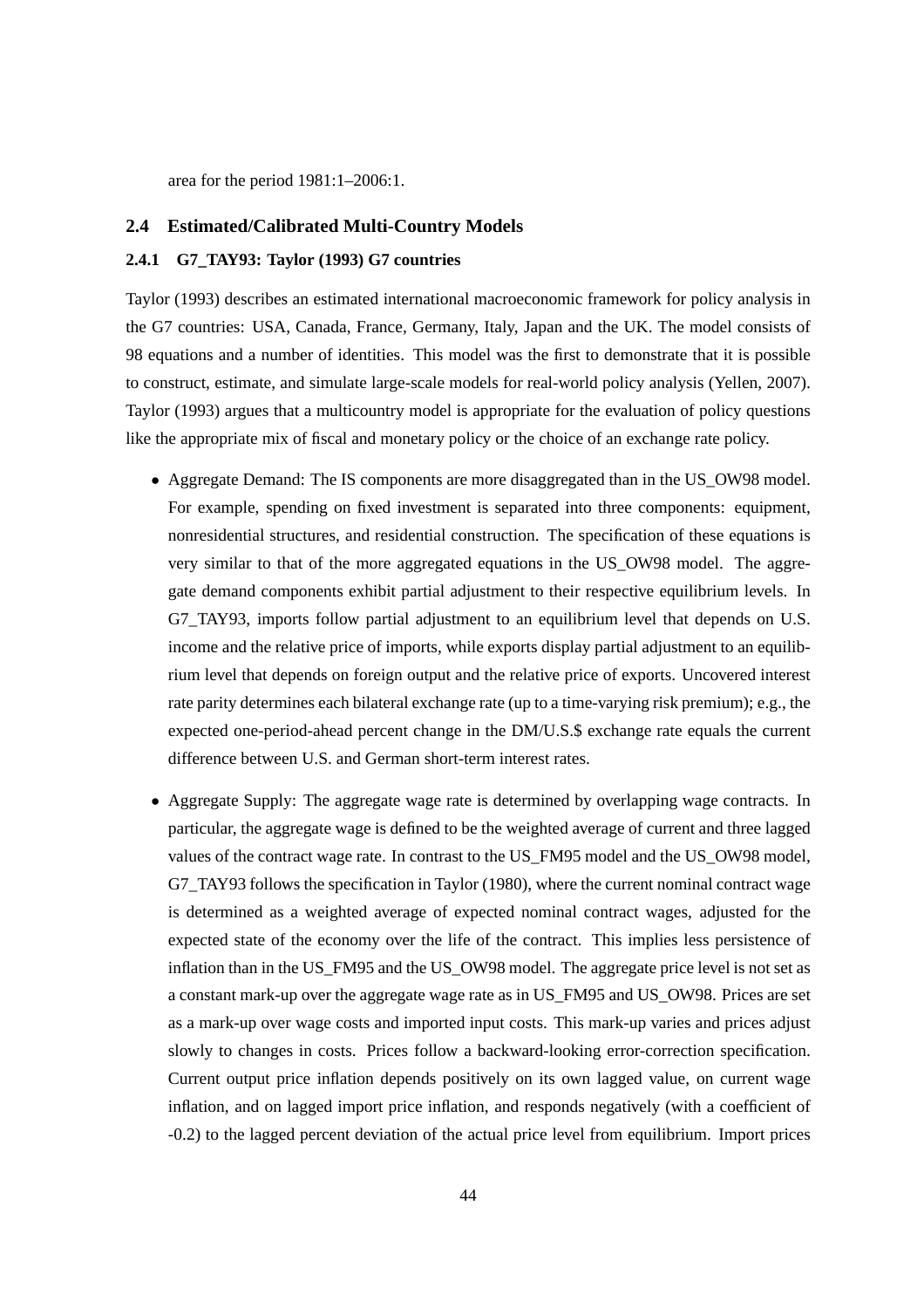adjust slowly (error-correction form) to an equilibrium level equal to a constant mark-up over a weighted average of foreign prices converted to dollars. This partial adjustment of import and output prices imposes somewhat more persistence to output price inflation than would result from staggered nominal wages alone.

- Foreign sector: G7\_TAY93 features estimated equations for demand components and wages and prices for the other G7 countries at about the level of aggregation of the U.S. sector. Financial capital is mobile across countries.
- Shocks: Interest rate parity shock, term structure shock, durable consumption shock, nondurable consumption shock, services consumption shock, total consumption shock, aggregate consumption shocks for Germany and Italy, for the other countries disaggregated, nonresidential equipment investment shock, nonresidential structures investment shock, residential investment shock, inventory investment shock, fixed investment shock, inventory investment shock, real export shock, real import shock, contract wage shock, cost-push shock, import price shock, export price shock, fiscal policy shock, where we have adjusted the size of the fiscal policy shock for the U.S. - the common fiscal shock - so that a unit shock represents a 1 percent of GNP shock and a monetary policy shock where again the common Modelbase monetary policy shock enters the monetary policy rule for the U.S..
- Calibration/Estimation: The model is estimated with single equation methods on G7 data from 1971–1986.
- Replication: We replicated the impulse response functions for annualized quarterly inflation and the output gap to a 100 basis point innovation to the federal funds rate in Figure 2 of Levin et al. (2003).

#### **2.4.2 G3\_CW03: Coenen, Wieland (2002, 2003) G3 countries**

In this model different kinds of nominal rigidities are considered in order to match inflation and output dynamics in the U.S., the Euro area and Japan. Staggered contracts by Taylor (1980) explain best inflation dynamics in the Euro area and Japan and staggered contracts by Fuhrer and Moore (1995a) explain best U.S. inflation dynamics. The authors evaluate the role of the exchange rate for monetary policy and find little gain from direct policy response to exchange rates.

• Aggregate Demand: The open-economy aggregate demand equation relates output to the lagged ex-ante long-term real interest rate and the trade-weighted real exchange rate and additional lags of the output gap. The demand equation is very similar to the G7 TAY93 model without any sectoral disaggregation. Lagged output terms are supposed to account for habit persistence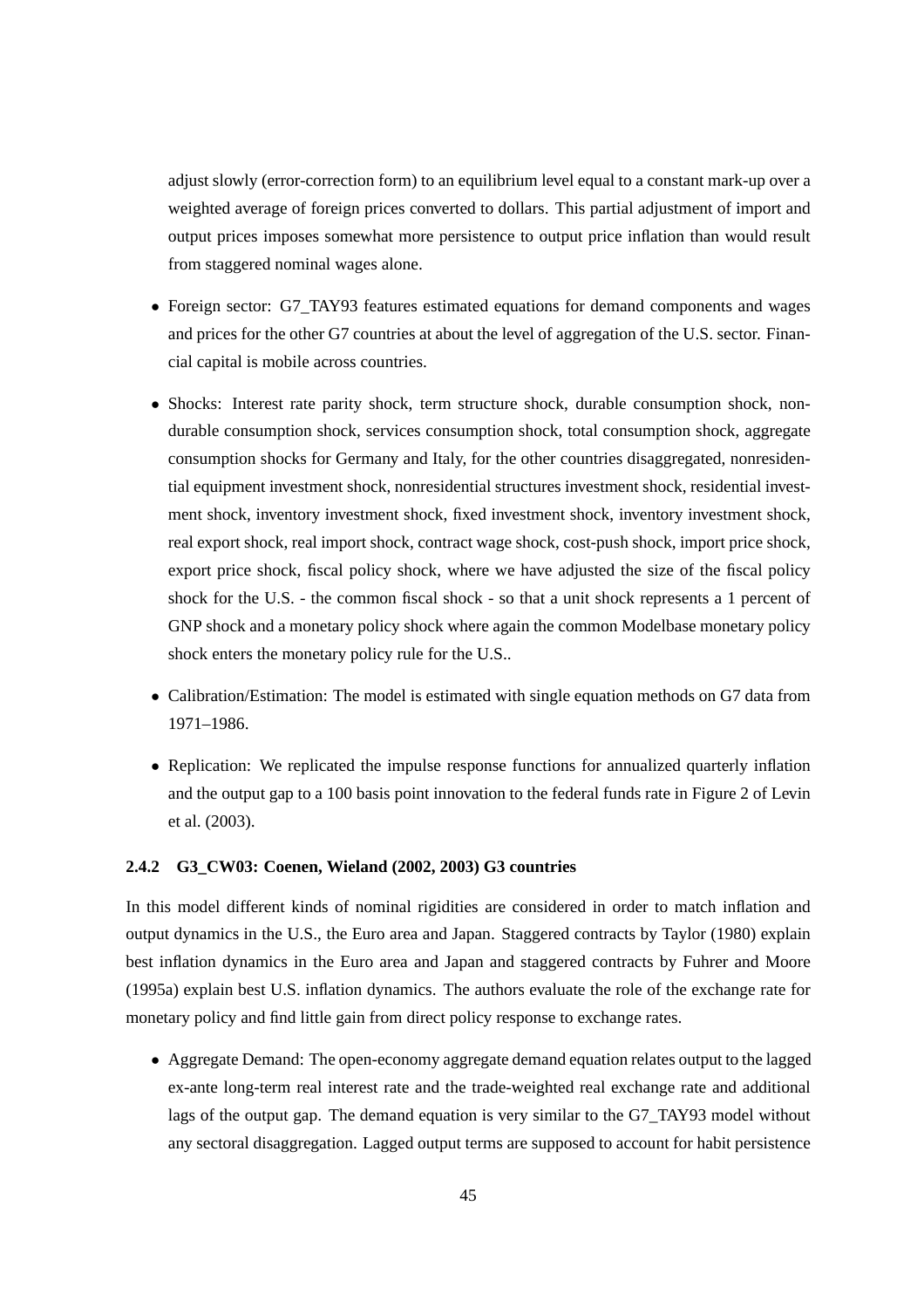in consumption as well as adjustment costs and accelerator effects in investment. The lagged interest rate allows for lags in the transmission of monetary policy. The exchange rate influences net exports and thus enters the aggregate demand equation. The long term nominal interest rate is an average of expected future nominal short-term rates. The long-term real interest rate is determined by the Fisher equation.

- Aggregate Supply: For the U.S., relative real wage staggered contracts by Fuhrer and Moore (1995a) are used (see the US\_FM95 model for a detailed exposition). For the Euro area and Japan the nominal wage contracts by Taylor (1980) are used. Note that Taylor contracts, with a maximum contract length exceeding two quarters, result in Phillips curves that explicitly include lagged inflation and lagged output gaps. Thus, the critique that with Taylor contracts inflation persistence is solely driven by output persistence (Fuhrer and Moore, 1995a) is mitigated.
- Foreign sector: All three countries are modeled explicitly. The Modelbase rule replaces monetary policy for the U.S.. For the Euro area and Japan the original interest rules remain. Foreign output does not affect domestic output directly, but indirectly via the exchange rate in the demand equation. The bilateral exchange rates are determined by UIP conditions.
- Shocks: Contract wage shocks, demand shocks and the common monetary policy shock which is added for the U.S..
- Calibration/Estimation: Euro area data, (fixed GDP weights at PPP rates from the ECB areawide model database), U.S. data and Japanese data. For the U.S. and Japan OECD's output gap estimates are used. For the Euro area log-linear trends are used to derive potential output. The estimation is robust to different output gap estimations. Demand block: GMM estimation where lagged values of output, inflation, interest rates, and real exchange rates are used as instruments. Supply side: simulation-based indirect inference methods. Estimation period: U.S. 1980:1–1998:4, Euro area 1980:1–1998:4 and Japan 1980:1–1997:1.
- Replication: We replicated the impulse response functions to 0.5 percentage points demand shocks in the United States, the Euro Area und Japan plotted in Figure 3 of Coenen, Wieland (2003). Variables include the output gap, annual inflation and the short-term nominal interest rate of the United States, the Euro Area and Japan.

### **2.4.3 EACZ\_GEM03: IMF model of Euro Area and Czech Republic, Laxton and Pesenti (2003)**

The model is a variant of the IMF's Global Economy Model (GEM) and consists of a small and a large open economy. The authors study the effectiveness of Taylor rules and inflation-forecast-based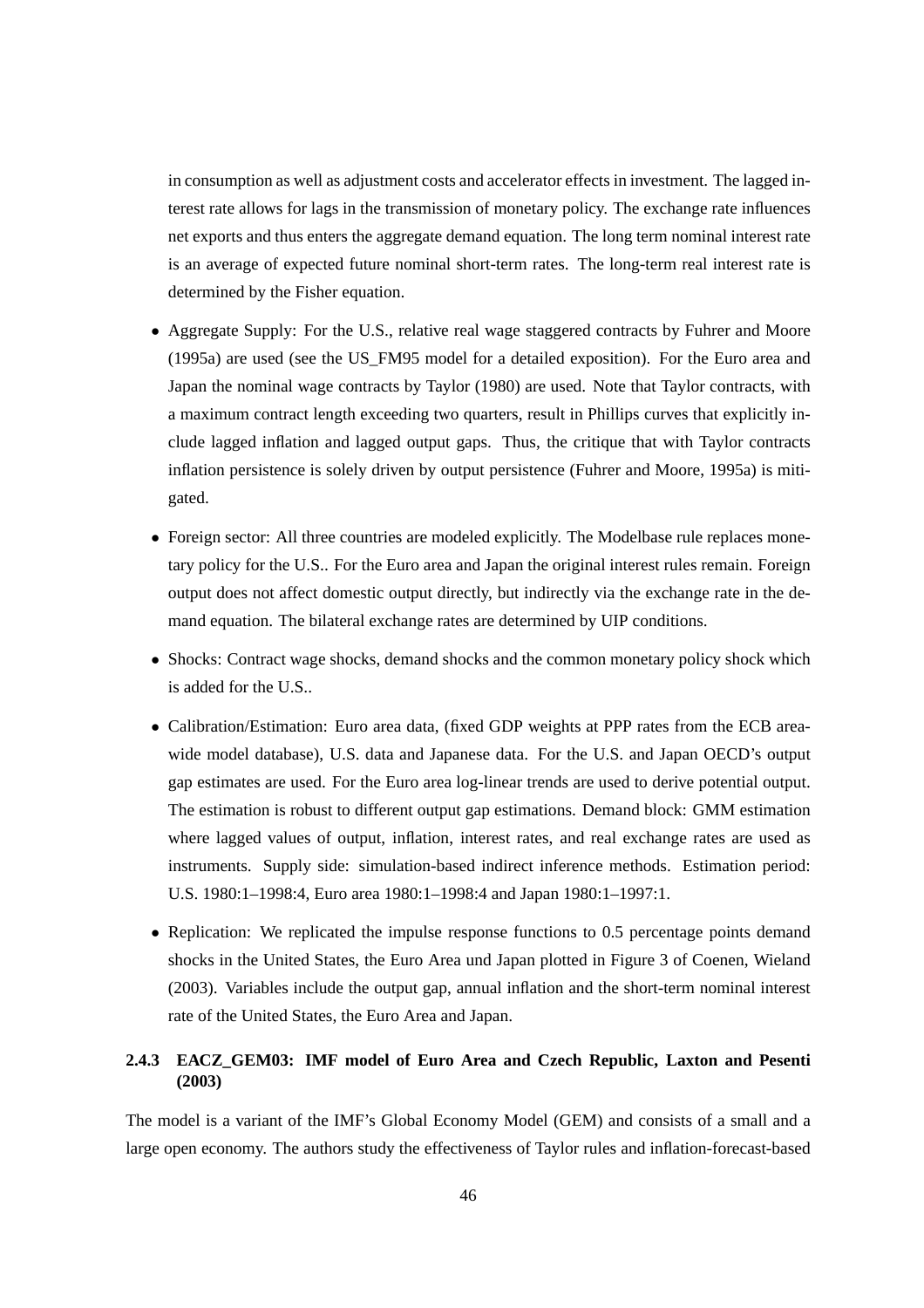rules in stabilizing variability in output and inflation. They check if policy rules designed for large and relatively closed economies can be adopted by small, trade-dependent countries with less developed financial markets and strong movements in productivity and relative prices and destabilizing exposure to volatile capital flows. In contrast to Laxton and Pesenti (2003) we focus on the results for the large open economy (Euro area) rather than the small open economy (Czech Republic).

- Aggregate Demand: Infinitely lived optimizing households; government spending falls exclusively on nontradable goods, both final and intermediate. Households face a transaction cost if they take a position in the foreign bond market.
- Aggregate Supply: Monopolistic intermediate goods firms produce nontradeable goods and tradable goods. It exists a distribution sector consisting of perfectly competitive firms. They purchase tradable intermediate goods worldwide (at the producer price) and distribute them to firms producing the final good (at the consumer price). Perfectly competitive final good firms (Dixit-Stiglitz aggregator) use nontradable and tradeable goods and imports as inputs. Households are monopolistic suppliers of labor and wage contracts are subject to adjustment costs. Households own domestic firms, nonreproducable resources and the domestic capital stock. Markets for land and capital are competitive. Capital accumulation is subject to adjustment costs. Labor, capital and land are immobile internationally. Households trade a short-term nominal bond, denominated in foreign currency. All firms exhibit local currency pricing, thus exchange rate pass-through is low.
- Shocks: Risk premium shock, productivity shock, shock to the investment depreciation rate, shock to the marginal utility of consumption, government absorption shock where the one affecting the large foreign economy represents the common fiscal policy shock, shock to the marginal disutility of labor, preference shifter. We add the common monetary policy shock to the policy rule of the large economy.
- Calibration/Estimation: Calibrated to fit measures of macro-variability of the Euro area (1970:1– 2000:4) and Czech Republic (1993:1–2001:4).
- Notes: Due to the symmetric setup of the model, we use the same policy rule in both countries.
- Replication: We replicated the standard deviations of annual inflation, the output gap and the first difference of the interest rate under the optimal Taylor rule implied by the loss function specification 2 of Laxton and Pesenti (2003) as listed in the second row of Table 4 in their paper.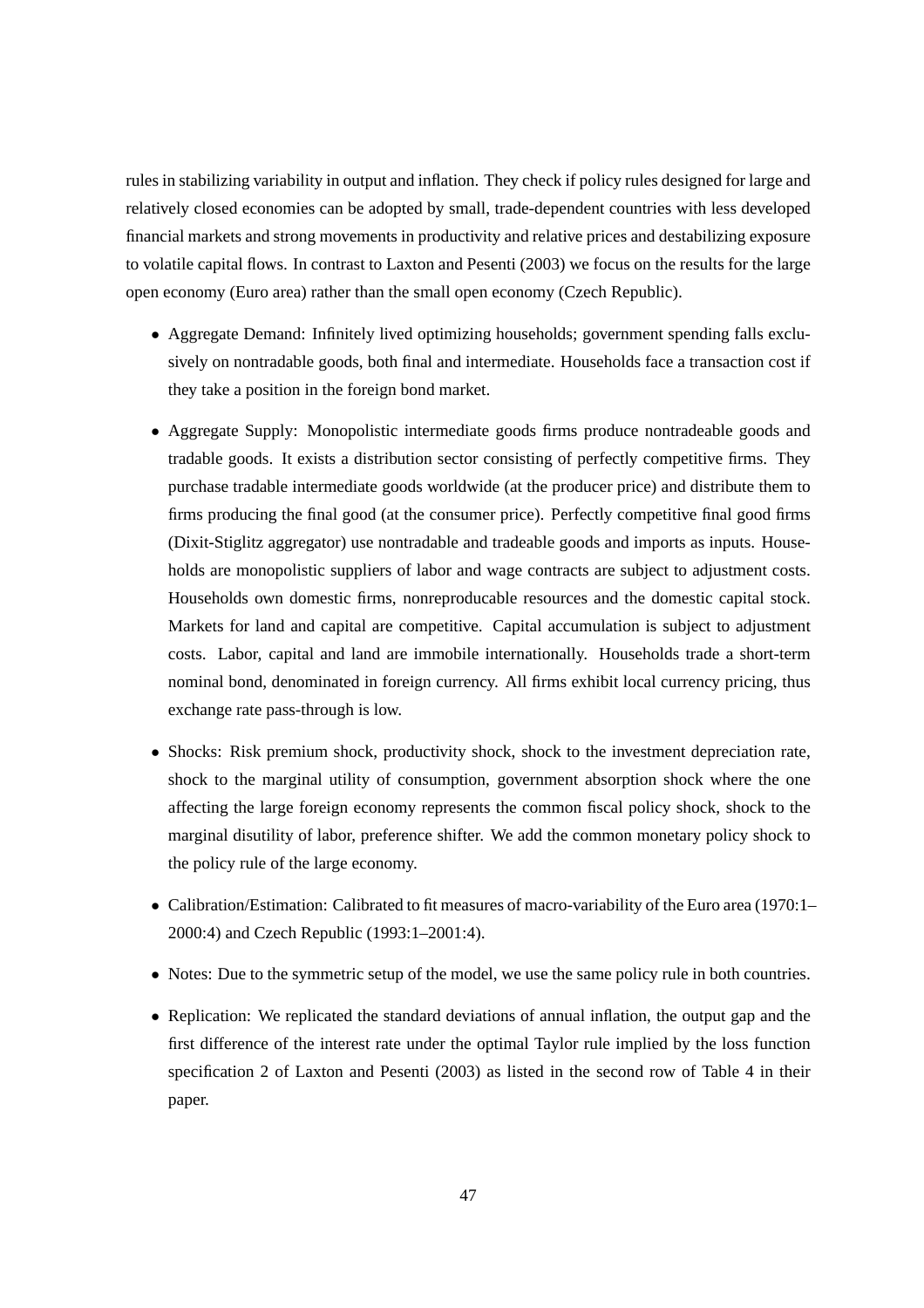#### **2.4.4 G2\_SIGMA08: FRB-SIGMA by Erceg et al. (2008)**

The SIGMA model is a medium-scale, open-economy, DSGE model calibrated for the U.S. economy. Erceg et al. (2008) in particular take account of the expenditure composition of U.S. trade and analyse the implications for the reactions of trade to shocks compared to standard model specifications.

- Aggregate Demand: There are two types of households: households that maximize a utility function separable in consumption, with external habit formation and a preference shock, leisure and real money balances, subject to an intertemporal budget constraint (forward-looking households) and the remainder that simply consume after-tax disposable income (hand-tomouth households). Households consume, own the firms and accumulate capital, which they rent to the intermediate goods producers. Erceg et al. (2008) introduce investment adjustment costs a la Christiano et al. (2005), where it is costly for the households to change the level of gross investment. Households also choose optimal portfolios of financial assets, which include domestic money balances, government bonds, state-contingent domestic bonds and a non-state contingent foreign bond. It is assumed that households in the home country pay an intermediation cost when purchasing foreign bonds, which ensures the stationarity of net foreign assets. Households rent their labor in a monopolistic market to firms, where forward-looking households set their nominal wage in Calvo-style staggered contracts analogous to the price contracts and hand-to-mouth households simply set their wage each period equal to the average wage of the forward-looking households.
- Aggregate Supply: Intermediate-goods producers have an identical CES production function and rent capital and labor from competitive factor markets. They sell their goods to final goods producers under monopolistic competition and set prices in Calvo-style staggered contracts. Firms, who don't get a signal to optimize their price in the current period, mechanically adjust their price based on lagged aggregate inflation. Final good producers in the domestic and foreign market assemble the domestic and foreign intermediate goods into a single composite good by a CES production function of the Dixit-Stiglitz form and sell the final good to households in their country. Erceg et al. (2008) introduce quadratic import adjustment costs into the final goods aggregator, which are zero in steady state. It is costly for a firm to change its share of imports in a final good relative to their lagged aggregate shares. Thus the import share of consumption or investment goods is relatively unresponsive in the short-run to changes in the relative price of imported goods even while allowing the level of imports to jump costlessly in response to changes in overall consumption or investment demand. Government purchases are assumed to be a constant fraction of output. Government revenue consists of income from capital taxes (net of the depreciation write off), seignorage income and revenue from lump-sum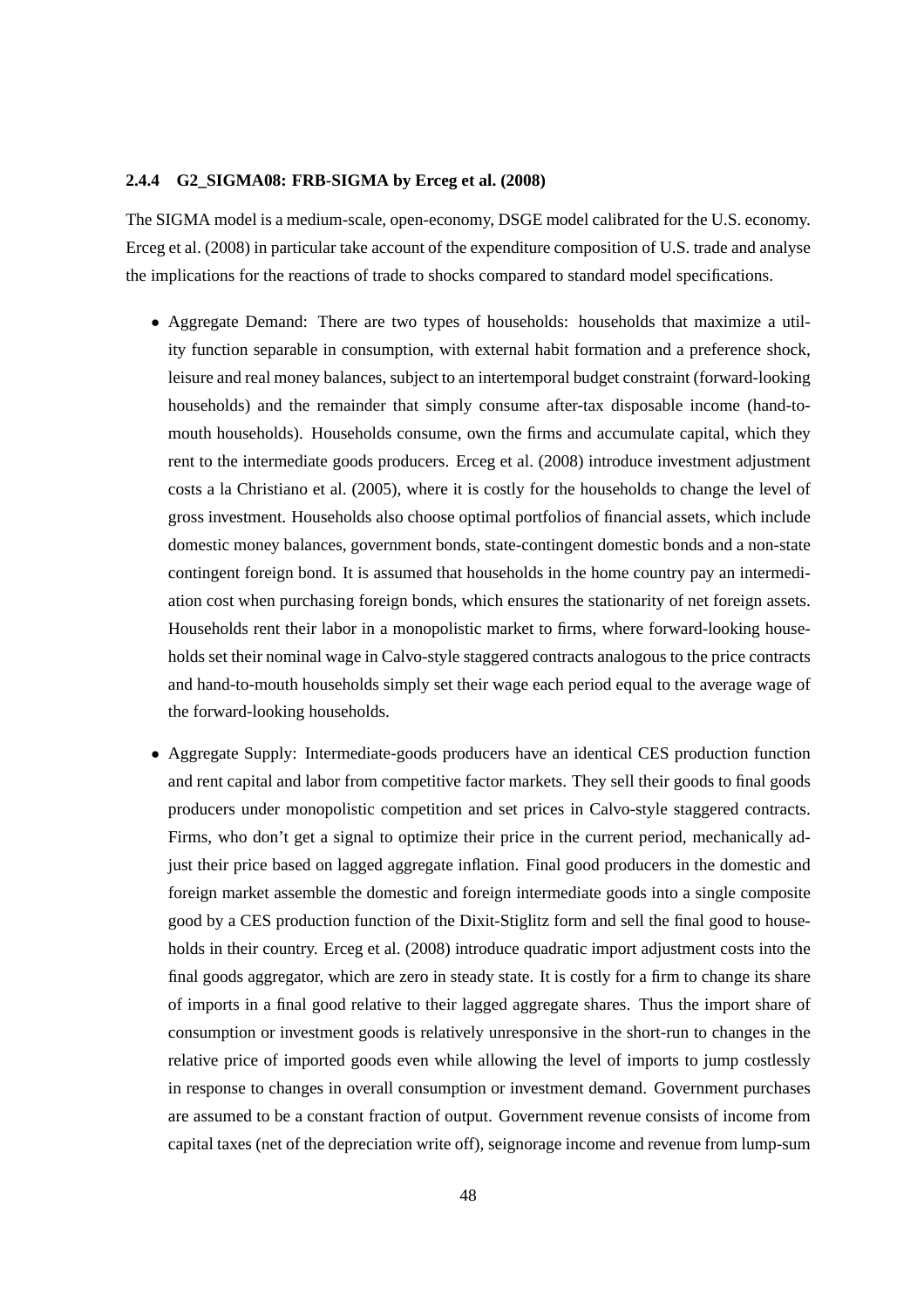taxes (net of transfers). The government issues bonds to finance the difference between government revenue and expenditure. Lump-sum taxes are adjusted both in response to deviations of the government debt/GDP ratio from a target level and to the change in that ratio.

- Foreign sector: Local currency pricing is assumed. Intermediate goods producers price their product separately in the home and foreign market leading to an incomplete exchange rate pass-through. Erceg et al. (2008) point out, that empirically imports and exports in the U.S. are heavily concentrated, with about 75 percent in capital goods and consumer durables, but the production share of capital goods and consumer durables is very low. To account for this fact in the two-country model they allow the import share in the final good aggregator for investment goods to be higher than the import share in the final good aggregator for consumption goods.
- Shocks: Since we have no information about the variances of the shock terms, we set all shock variances equal to zero. The government spending shock of the home country represents the common fiscal policy shock. The common monetary policy shock is added for the home country.
- Calibration/Estimation: The model is calibrated at a quarterly frequency. Parameters of the original monetary policy rule are estimated using U.S. data from 1983:1–2003:4.
- Replication: We replicated the impulse response functions for real exports, real imports and the exchange rate to a foreign investment demand sock represented by a decline in the foreign capital income tax rate as plotted in Figure 3 (disaggregated trade case) of Erceg et al. (2008).

#### **2.4.5 EAUS\_NAWM08: Coenen et al. (2008)**

Coenen et al. (2008) use a calibrated, two-country version of the New Area-Wide Model developed at the European Central Bank to examine the euro area tax structure and the potential benefits and spillovers of a tax reform (reducing labor market distortions). The real effects of fiscal policies are analyzed in an environment with heterogeneous households. Countries in Coenen et al. (2008) are symmetric but of different size where the U.S. represents the rest of the world.

• Aggregate Demand: Only a share of households have access to domestic and international financial markets, accumulates capital and holds money. The other part of households do not have access to financial markets and neither holds capital. They smooth consumption solely by adjusting their money holdings. Both types of households maximize a lifetime utility function with external habit in consumption and supply differentiated labor services with monopoly power in wage setting. Wages are determined in a la Calvo (1983) fashion. Households that receive permission to re-optimize their wages choose the same wage while the other part follows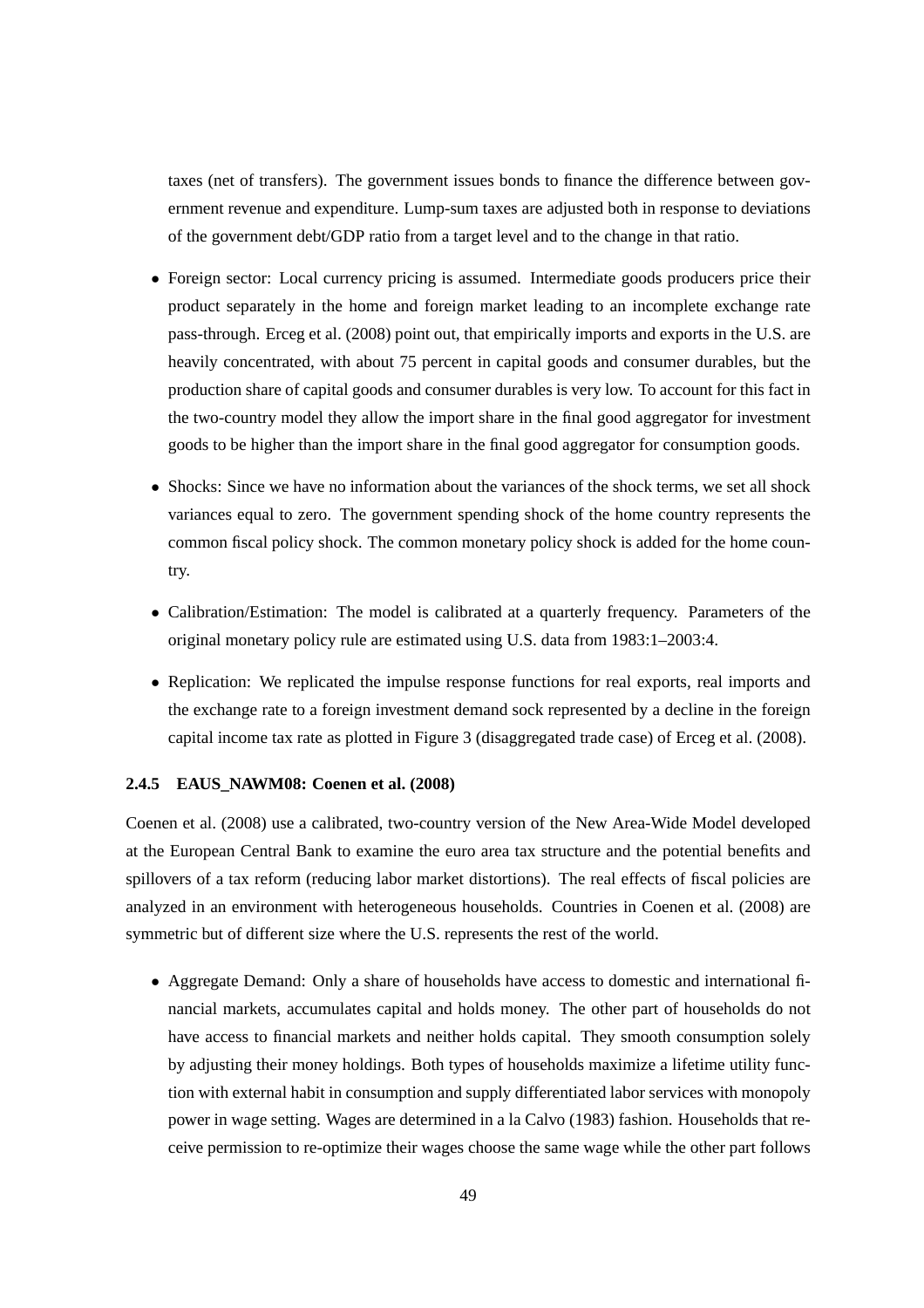an indexation scheme, with wages being a geometric average of past changes in the price of the consumption good. Households gross income is subject to a rich taxation structure. They pay taxes on consumption purchases, on wage income, on rental capital income and on dividend income. Furthermore, they pay social security contributions, a lump-sum tax and receive transfers. Purchases of consumption, financial investment in international markets and capital utilization are subject to specific proportional costs.

- Aggregate Supply: Producers are distinguished between producing tradable and non-tradable goods. The intermediate goods firm produces a single, tradable differentiated good using an increasing-returns-to-scale Cobb-Douglas technology with capital services and labor as inputs. These goods are sold both in domestic and foreign market under monopolistic competition. Price setting is subject to staggered price contracts a la Calvo (1983). Firms that receive permission to re-optimize their prices choose the same price (be it for the domestic or for the foreign market) while the other firms follow an indexation scheme, with prices being a geometric average of past changes in the aggregate price indexes. The final goods firms produce three non-tradable final goods: private consumption goods, investment goods and public consumption goods. Final non-tradable private consumption and private investment goods are modeled in an analogous manner. These final goods are assembled with CES technology, combining intermediate domestic and imported foreign goods. Varying the use of imported intermediate goods in the production process is subject to adjustment costs, therefore changes in the relative price of imported goods go unreflected in the short-run. These final goods are sold taking the price as given. On the other side, the public consumption good is a composite of only domestically produced intermediate goods.
- The Foreign Sector: The demand for imported goods is equal to the sum of the respective demands for intermediate goods for private consumption and investment. These intermediate goods are sold in the home market by the foreign intermediate-good producer. The price of the intermediate good imported from abroad is equal to the price charged by the foreign producer (local currency pricing).
- Shocks: A government spending shock, a transfer shock, a productivity shock, a monetary policy shock. (Distortionary tax rates on consumption, on dividends, on rental capital income, on labor income and payments on social security contributions are given as exogenous processes but constant).
- Calibration/Estimation: The model is calibrated to the Smets and Wouters (2003) model, with steady-state ratios based on observed data for the euro area and U.S., respectively.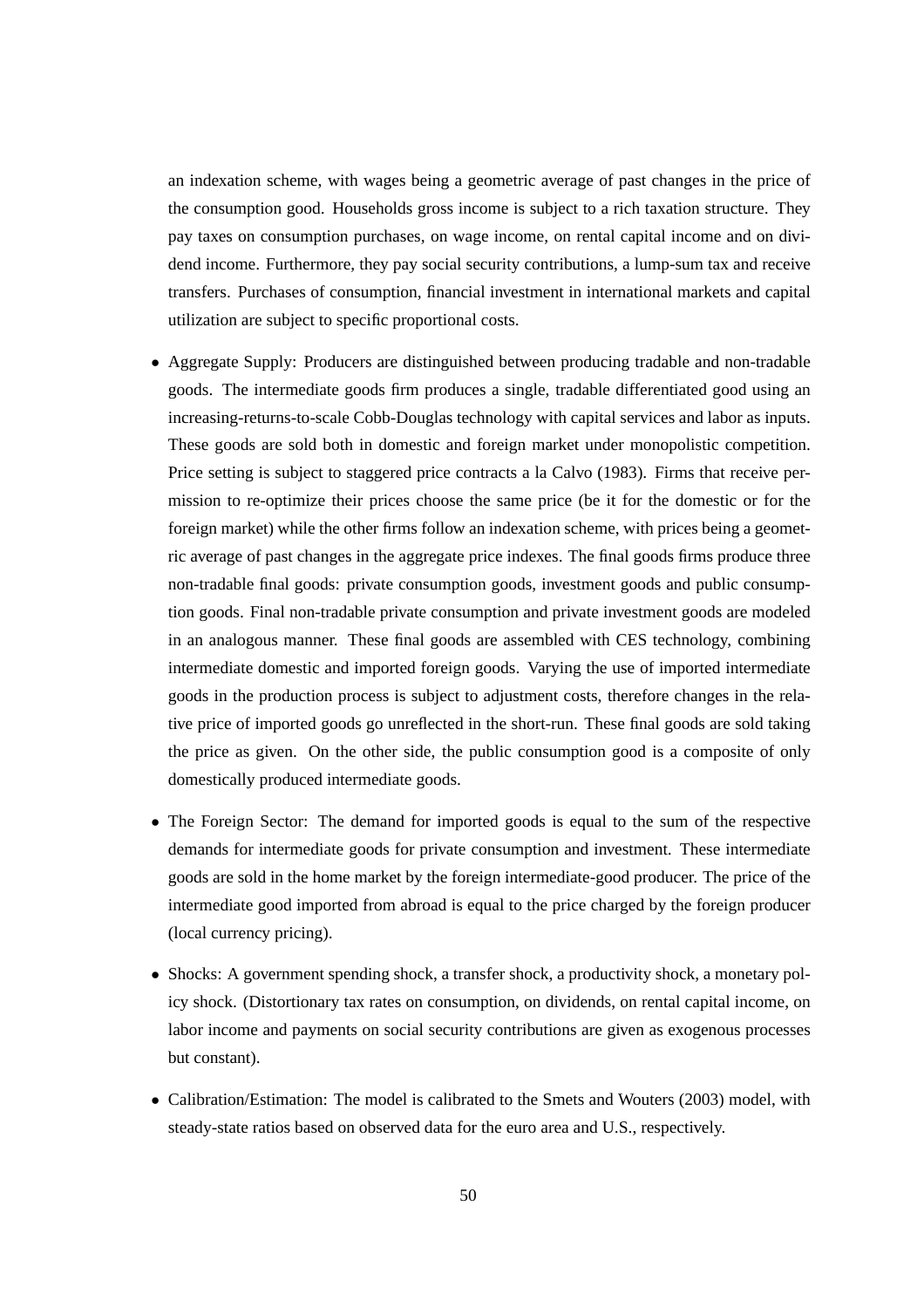• Replication: All impulse responses to different fiscal policy shocks, as appearing in Coenen et al. (2008), have been replicated.

#### **2.5 Estimated Models of Other Countries**

#### **2.5.1 CL\_MS07: Medina and Soto (2007)**

Medina and Soto (2007) develop a small-open economy DSGE model for the Chilean economy. The CL\_MS07 is structurally similar to models developed by Christiano et al. (2005), Altig, Christiano, Eichenbaum, and Linde (2003), and Smets and Wouters (2007). Still, a richer specification for the production sector and for fiscal policy is designed to account for special characteristics of the Chilean economy.

- Aggregate Demand: There are two types of households, Ricardian and non-Ricardian households. The Ricardian type households maximize a utility function separable in consumption, leisure and real money balances subject to their intertemporal budget constraint. They have access to three types of assets, namely money and one-period non-contingent foreign and domestic bonds. Each of these households is a monopolistic supplier of differentiated labour and only a fraction of them can re-optimize their nominal wage. Rigidity a la Calvo in wage setting follows Erceg, Henderson, and Levin (2000). Households that cannot re-optimize their wages follow an updating rule considering a geometric weighted average of past CPI inflation and the inflation target. On the other side, the non-Ricardian households do not have access to any of the assets and own no shares in domestic firms. They simply consume the after-tax disposable income and set their wage equal to the average wage of the Ricardian households. The aggregate consumption for both types of households is a composite of a core consumption bundle (domestic and foreign goods, given by a CES aggregator) and oil consumption.
- Aggregate Supply: The economy is characterized by three types of firms: intermediate tradablegoods producers, import goods retailers and commodity good producers. Intermediate-goods producers have monopoly power and maximize profits by choosing the prices of their differentiated goods subject to the corresponding demands, and the available technology with labor, capital and oil as inputs. Capital is rented to them from a representative firm which accumulates capital and assembles new capital goods subject to investment adjustment costs. Optimal price setting of intermediate-goods producers is subject to a Calvo probability. Firms that cannot re-optimize their price follow a rule with partial indexation to past inflation and the inflation target. The pricing structure leads to a hybrid New Keynesian Phillips curve. A commodity good producer is introduced in the model to match a particular relevant sector for the Chilean economy, namely the cooper sector. This firm produces a homogeneous commodity good only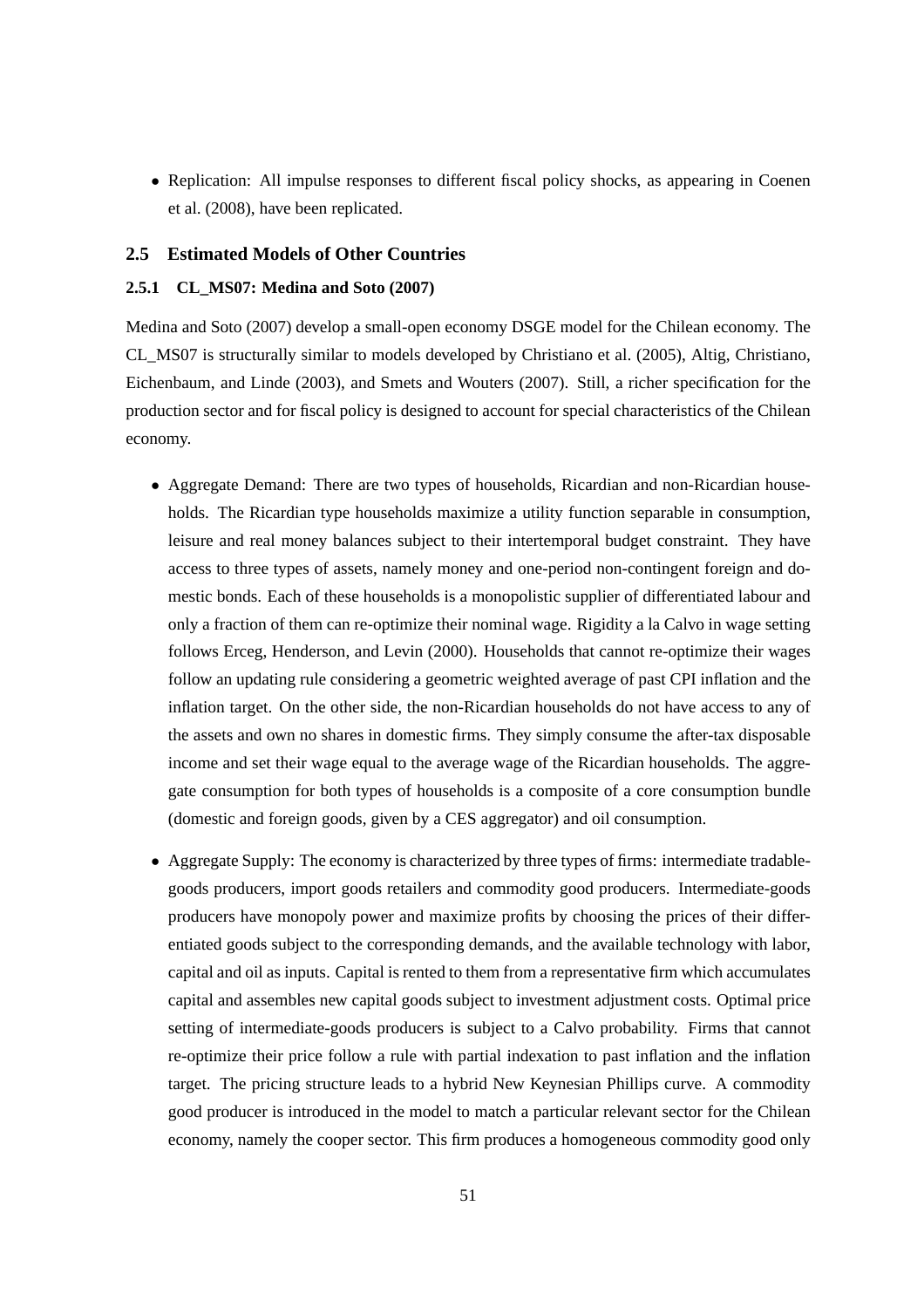for export. The production technology follows an exogenous stochastic process that does not require any input. The price of the homogeneous commodity good is determined in the foreign market.

- Foreign sector: Local currency pricing is introduced through a la Calvo price stickiness faced by import goods retailers, which resale foreign goods in the domestic market. This allows for incomplete exchange rate pass-through in the short-run, important for expenditure-switching effects of the exchange rate. A CES technology is used to combine a continuum of differentiated imported varieties to produce a final foreign good, which is consumed by households and used for assembling new capital goods.
- Shocks: a transitory productivity shock, a permanent productivity shock, a commodity production shock, a labor supply shock, an investment adjustment cost shock, a preference shock, a government expenditure shock, a monetary policy shock, a foreign commodity price shock, a foreign oil price shock, a foreign output shock, a foreign interest shock, a foreign inflation shock and a price of imports shock.
- Calibration/Estimation: The model is estimated using Chilean quarterly data for the period 1987:1–2005:4.

#### **2.5.2 CA\_ToTEM10: Murchison and Rennison (2006)**

CA\_ToTEM10 represents the 2010 vintage of ToTEM (Terms-of-Trade Economic Model) which is an open-economy, DSGE model developed by Murchison and Rennison (2006). The Bank of Canada uses this model as a tool for policy analysis and projections for the Canadian economy.

• Aggregate Demand: Households are classified as "lifetime income" consumers and "current income" consumers, reflecting the fact that not all consumers can access credit markets. Lifetime income consumers smooth their consumption across time through borrowing and saving while "current income" consumers consume their current income each period. Lifetime income consumers choose consumption, domestic and foreign bond holdings, labor supply and wages to maximize a utility function non-separable in consumption and leisure subject to a dynamic budget constraint. Both types of households supply differentiated labor services giving them power when negotiating the wages with the domestic producers. However, renegotiation of the wages is allowed only once in six months, on average, and only a constant proportion of wage contracts are renewed every period. The dynamic wage equation is a function of past and expected future wage inflation and an error-correction component.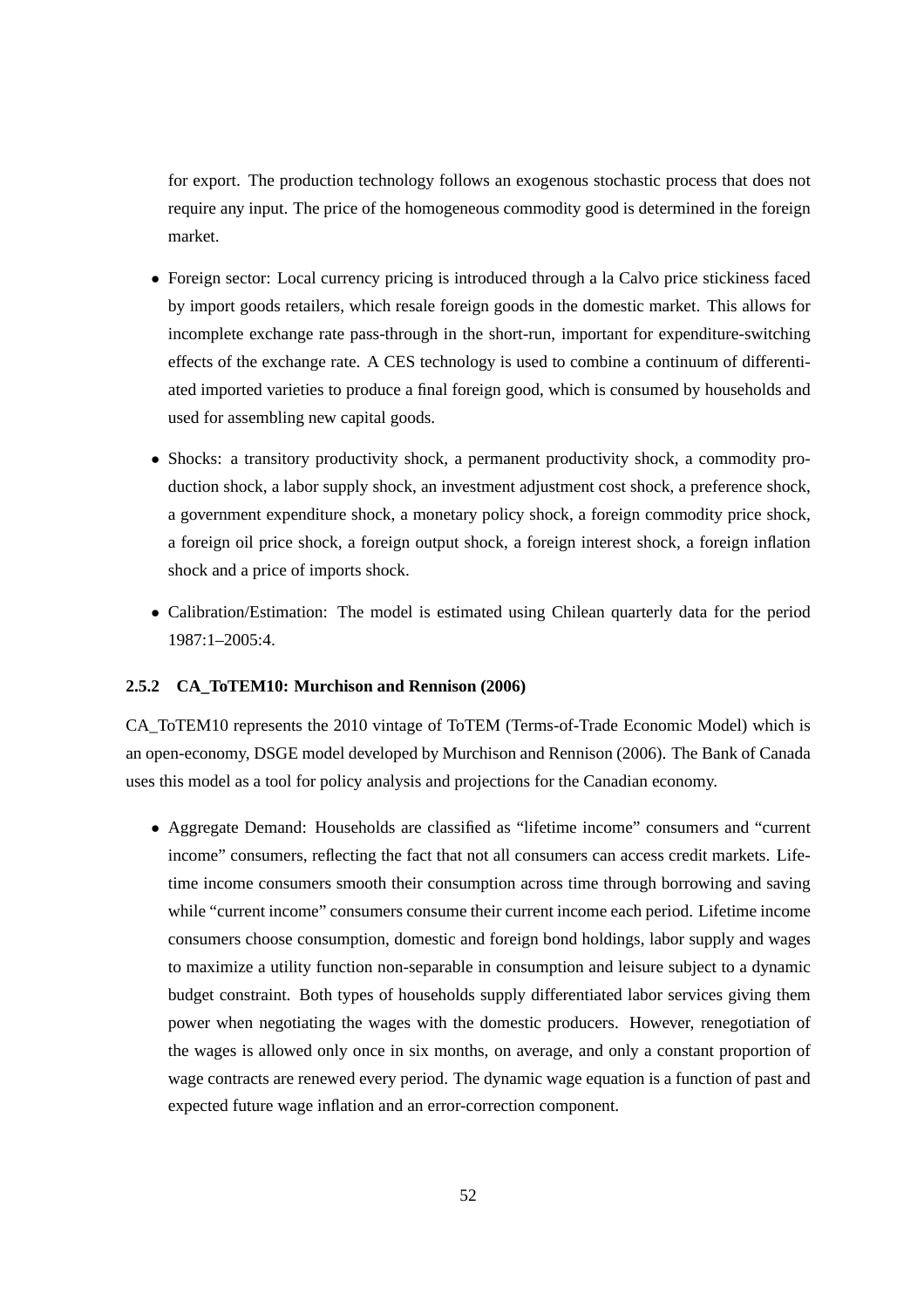- Aggregate Supply: The production sector is comprised of final good producers, an import sector and a commodity sector. Final goods firms produce consumption goods and services, investment goods, and export goods. The production process of these goods is analogous, differing only on the share of imported goods used in production. In this process, first a capital-labor composite is produced using CES technology, which is then combined with a commodity input to produce the domestic good. Final goods then are a combination of the domestic good and the imported good. Through these steps, the firm faces capital adjustment costs, investment adjustment costs and labor adjustment costs. Final goods firms sell their differentiated goods in a monopolistic competitive fashion having power over prices. However, not all firms can re-optimize their prices every period. A share of firms updates prices according to a geometric average of lagged core inflation and expectations of the inflation target. In ToTEM, pricing decisions are considered as strategic complements, where firms have a strong incentive to follow what other firms do. The commodity sector is represented by a domestic firm operating in a competitive market, producing commodities using capital services, labor and land under a CES technology. These raw goods are either sold to a continuum of imperfectly competitive commodity distributors or exported (for the world price of the commodity denominated in Canadian currency). The commodity distributors repackage the commodity goods and sell them to households and to the final goods producers. These distributors face nominal rigidities a la Calvo in price setting, which limits the degree of exchange rate pass-through to consumer prices in the short-run.
- The Foreign Sector: The import sector is represented by firms who buy imported goods in the world market for a given world price (law of one price holds). These goods are sold to domestic firms, which use them as inputs in their respective production functions. Imperfect exchange rate pass-through in the short-run is present as the price of imports is temporarily fixed in the currency of the importing country and because import firms face nominal rigidities a la Calvo when setting prices. As in other sectors, imported goods inflation is a function of past and expected future imported goods inflation and an error-correction component. Export goods firms are part of the final good producers sector as discussed above. They have some degree of market power and therefore face a downward-sloped demand curve (rest of the world demand).
- Shocks: A demand shock, a risk-premium shock, an inflation target shock, a commodity price shock, a technology shock, world demand shock and a price mark-up shock.
- Calibration/Estimation: Calibrated with parametrization chosen to match univariate autocorrelations, bivariate correlations and variances estimated using Canadian data for the period 1980–2004.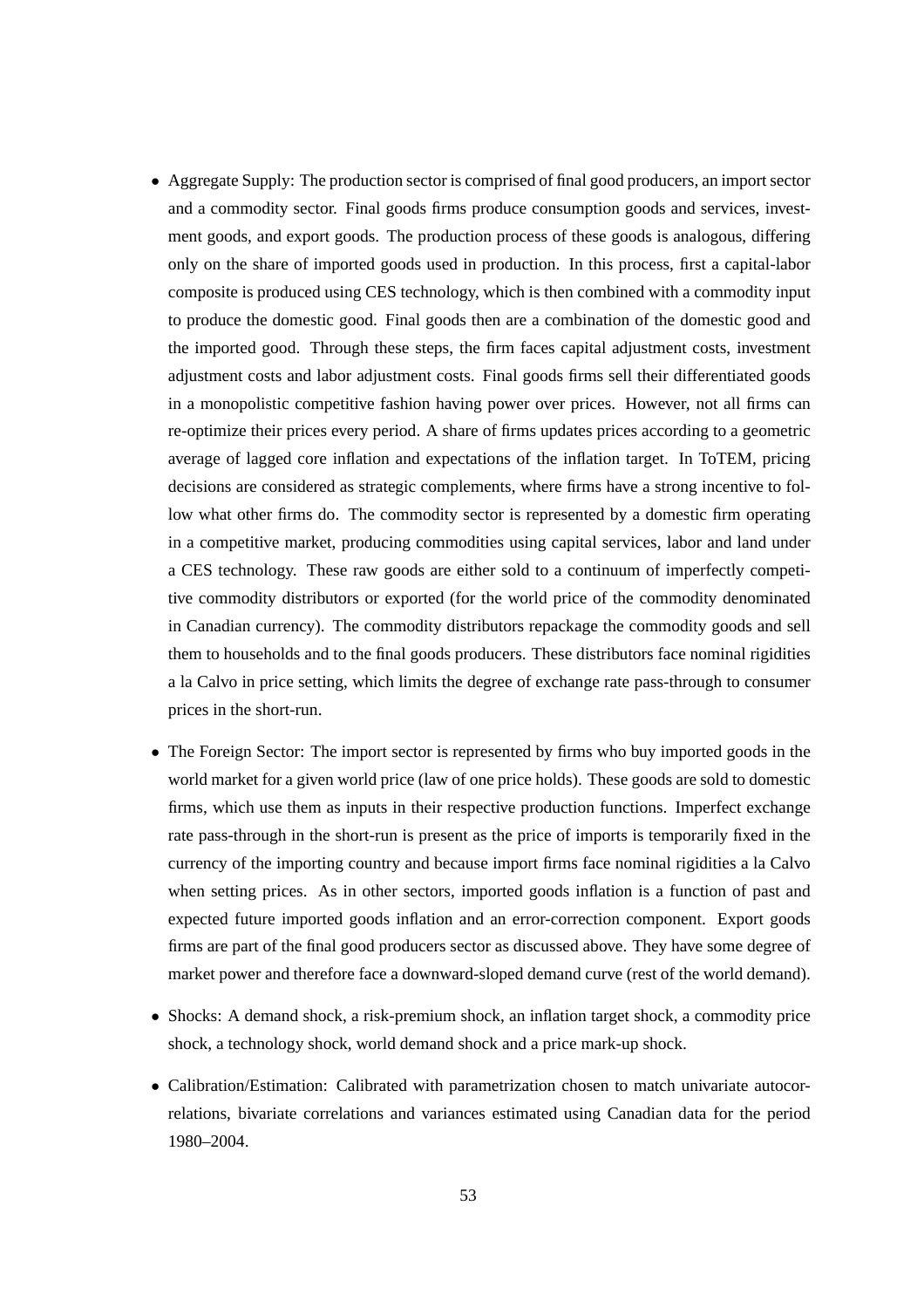#### **2.5.3 BRA\_SAMBA08: Gouvea et al. (2008)**

Gouvea et al. (2008) build and estimate a small open economy model for the Brazilian economy. The BRA\_SAMBA08 model is developed at the Central Bank of Brazil to provide support for its policy decisions. This version of the model is used as a tool to analyze the response of the Brazilian economy when subject to different shocks.

- Aggregate Demand: There are two types of households: optimizers and rule-of-thumbers. Both maximize a similar utility function separable in consumption and leisure but subject to different budget constraints. Unlike the optimizers, the rule-of-thumb households do not have access to credit, asset and capital markets. They just consume their wage income. The optimizers have access to domestic and foreign currency denominated bonds, accumulate capital subject to capital adjustment costs, earn from renting the capital and pay taxes. On the other hand, both types of households supply labor in a competitive market.
- Aggregate Supply: The production sector is comprised of producers and assemblers. Monopolistic competitive firms are the ones producing differentiated goods under a Cobb-Douglas technology with labor, capital services and imported goods as inputs. Following Gali and Gertler (1999), only a fraction of firms are allowed to adjust prices optimally ("forward-looking firms"). The remaining firms follow a rule of thumb. The homogeneous final good is assembled by a representative firm using a CES aggregator and is sold in a competitive market. The final good can be used for private consumption, government consumption, investment and exports.
- The Foreign Sector: The world is assumed to be populated by a continuum of small open economies as in Gali and Monacelli (2005), each of them producing a differentiated good in the global market. The demand for home country's exports is obtained from the aggregation of the demands from foreign countries, expressed in a world currency. The domestic importing firm takes the demand for its goods from the producers' input choices.
- Shocks: An inflation target shock, a fiscal target shock, a preference shock, a labor supply shock, an investment shock, a foreign investor's risk aversion shock, a country risk premium shock, a technology shock, a monetary policy shock, a fiscal policy shock, a world imports shock, a world inflation shock and a world interest rate shock.
- Calibration/Estimation: Estimated with Bayesian methods, using quarterly Brazilian data for the period 1999:2–2007:4.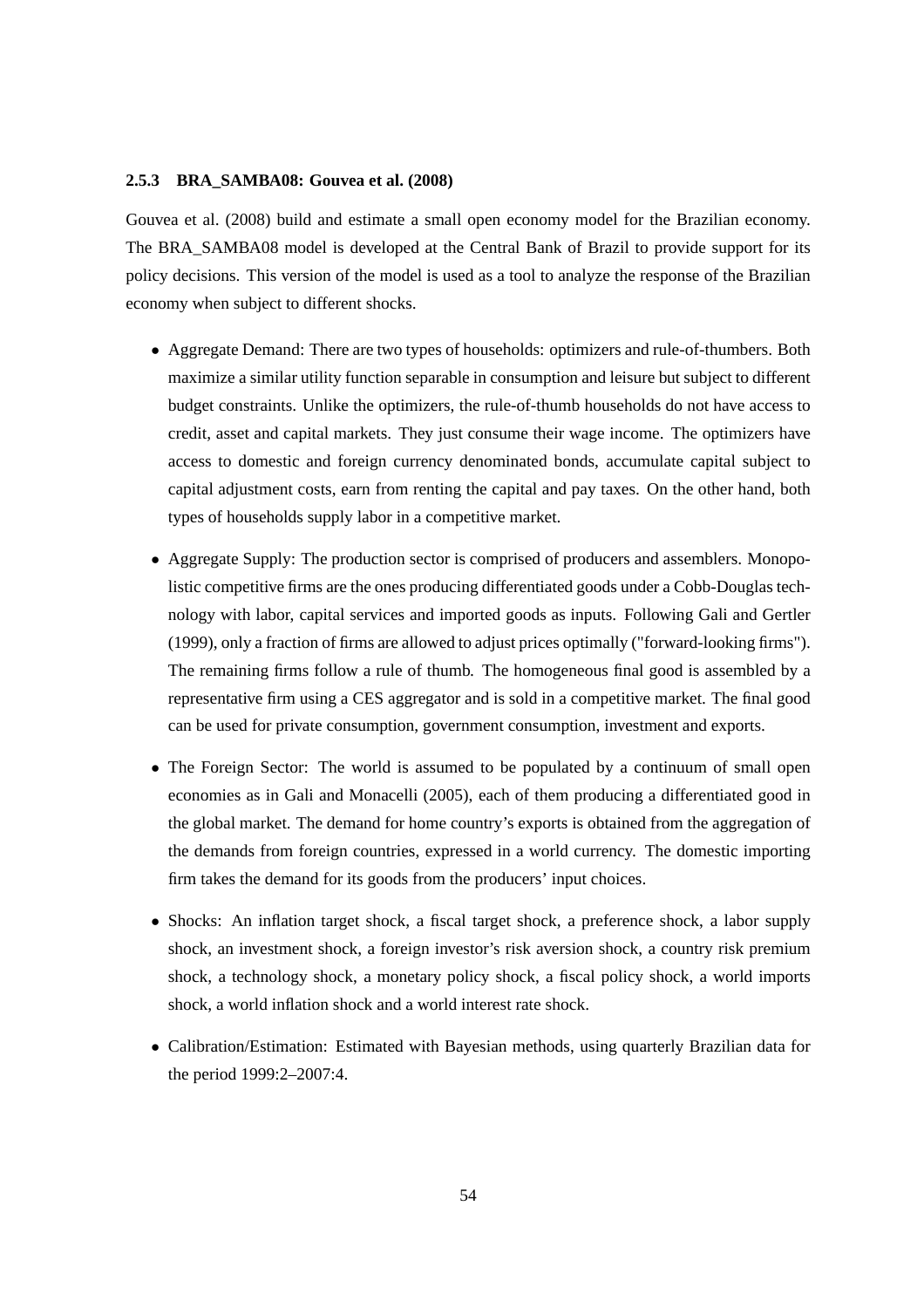## **References**

- M. Adolfson, S. Laseen, J. Linde, and M. Villani. Bayesian estimation of an open economy DSGE model with incomplete pass-through. *Journal of International Economics*, 72:481–511, 2007.
- D. E. Altig, L. J. Christiano, M. Eichenbaum, and J. Linde. The role of monetary policy in the propagation of technology shocks. manuscript, Northwestern University, 2003.
- D. E. Altig, L. J. Christiano, M. Eichenbaum, and J. Linde. Firm-specific capital, nominal rigidities and the business cycle. CEPR Discussion Papers 4858, 2005.
- B. Bernanke, M. Gertler, and S. Gilchrist. The financial accelerator in a quantitative business cycles framework. In J. B. Taylor and M. Woodford, editors, *Handbook of Macroeconomics Volume 1C*. Amsterdam: Elsevier Science, North-Holland, 1999.
- G. Calvo. Staggered prices in a utility maximizing framework. *Journal of Monetary Economics*, 12: 383–398, 1983.
- I. Carabenciov, I. Ermolaev, C. Freedman, M. Juillard, O. Kamenik, D. Korshunov, and D. Laxton. A small quarterly projection model of the US economy. IMF Working Paper 08/278, 2008.
- I. Christensen and A. Dib. The financial accelerator in an estimated New Keynesian model. *Review of Economic Dynamics*, 11:155–178, 2008.
- L. J. Christiano, R. Motto, and M. Rostagno. The great depression and the Friedman-Schwartz hypothesis. *Journal of Money, Credit and Banking*, 35:1119–1197, 2003.
- L. J. Christiano, M. Eichenbaum, and C. L. Evans. Nominal rigidities and the dynamic effects of a shock to monetary policy. *Journal of Political Economy*, 113(1):1–45, 2005.
- R. Clarida, J. Gali, and M. Gertler. The science of monetary policy: A New Keynesian perspective. *Journal of Economic Literature*, 37(4):1661–1707, 1999.
- R. Clarida, J. Gali, and M. Gertler. A simple framework for international monetary policy analysis. *Journal of Monetary Economics*, 49:879–904, 2002.
- G. Coenen and V. Wieland. A small estimated euro area model with rational expectations and nominal rigidities. *European Economic Review*, 49:1081–1104, 2005.
- G. Coenen, P. McAdam, and R. Straub. Tax reform and labour-market performance in the euro area: A simulation-based analysis using the New Area-Wide Model. *Journal of Economic Dynamics & Control*, 32(8):2543–2583, 2008.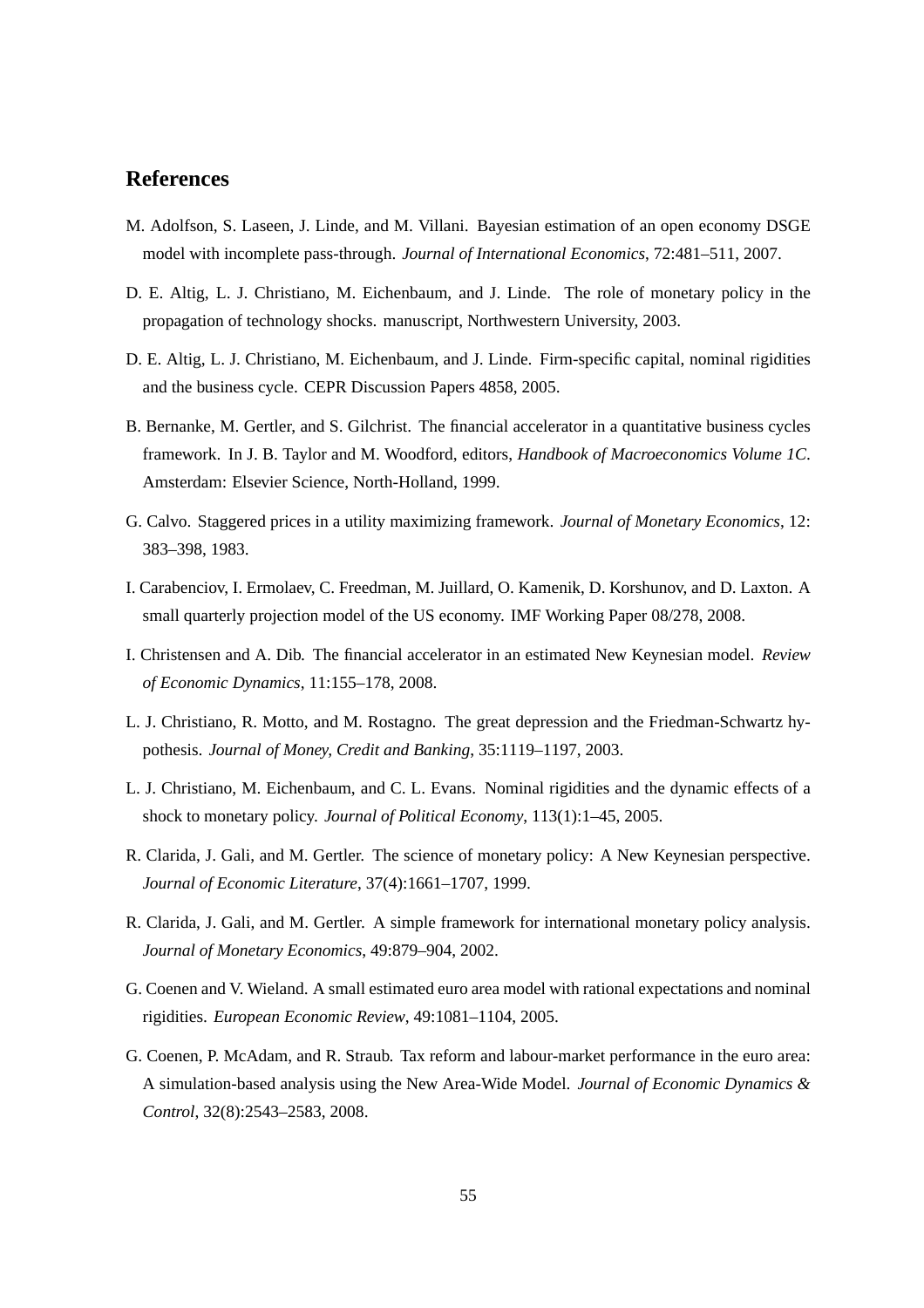- F. DeGraeve. The external finance premium and the macroeconomy: US post-WWII evidence. *Journal of Economic Dynamics and Control*, 32:3415–3440, 2008.
- R. M. Edge, M. T. Kiley, and J.-P. Laforte. Natural rate measures in an estimated DSGE model of the U.S. economy. *Journal of Economic Dynamics & Control*, 32:2512–2535, 2008.
- C. J. Erceg, D. Henderson, and A. Levin. Optimal monetary policy with staggered wage and price contract. *Journal of Monetary Economics*, 46:281–313, 2000.
- C. J. Erceg, L. Guerrieri, and C. Gust. Trade adjustment and the composition of trade. *Journal of Economic Dynamics & Control*, 32:2622–2650, 2008.
- G. Fagan, J. Henry, and R. Mestre. An area-wide model for the euro area. *Economic Modelling*, 22: 39–59, 2005.
- J. C. Fuhrer and G. Moore. Inflation persistence. *The Quarterly Journal of Economics*, 110(1): 127–159, 1995a.
- J. C. Fuhrer and G. Moore. Monetary policy trade-offs and the correlation between nominal interest rates and real output. *The American Economic Review*, 85(1):219–239, 1995b.
- J. Gali and M. Gertler. Inflation dynamics: A structural econometric analysis. *Journal of Monetary Economics*, 113(1):1–45, 1999.
- J. Gali and T. Monacelli. Monetary policy and exchange rate volatility in a small open economy. *Review of Economic Studies*, 72:707–734, 2005.
- S. Gouvea, A. Minella, R. Santos, and N. Souza-Sobrinho. Samba: Stochastic analytical model with a bayesian approach. Manuscript, 2008.
- M. Iacoviello. House prices, borrowing constraints, and monetary policy in the business cycle. *The American Economic Review*, 95(3):739–764, 2005.
- P. Ireland. Endogenous money or sticky prices? *Journal of Monetary Economics*, 50:1623–1648, 2003.
- P. Ireland. Money's role in the monetary business cycle. *Journal of Money, Credit and Banking*, 36(6):969–983, 2004.
- M. Kimball. The quantitative analytics of the basic Neomonetarist model. *Journal of Money, Credit and Banking*, 27(4):1241–1277, 1995.
- N. Kiyotaki and J. Moore. Credit cycles. *Journal of Political Economy*, 105(2):211–48, 1997.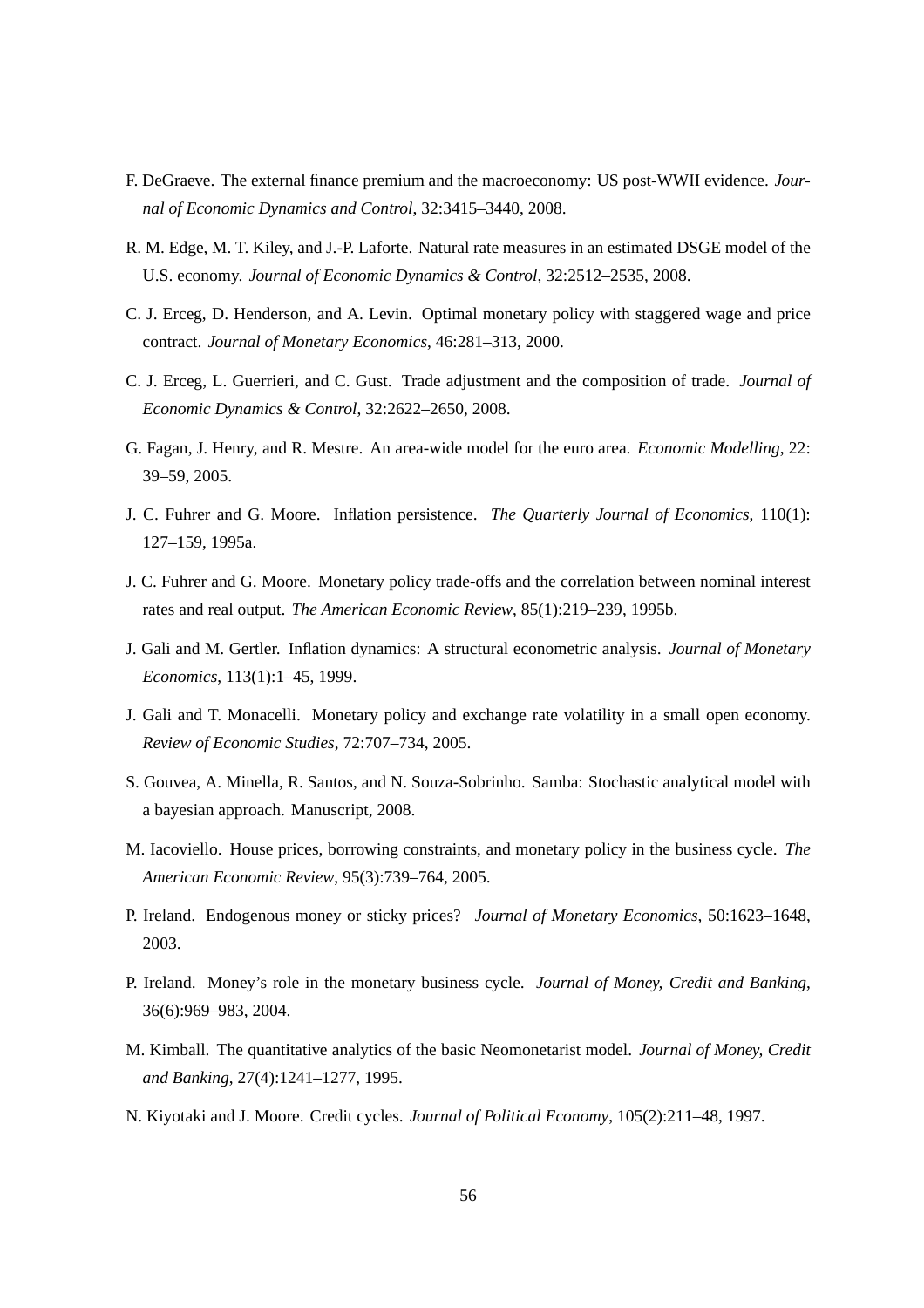- K. Kuester and V. Wieland. Insurance policies for monetary policy in the euro area. ECB Working Paper Series 480, 2005.
- D. Laxton and P. Pesenti. Monetary rule for small, open, emerging economies. *Journal of Monetary Economics*, 50:1109–1146, 2003.
- A. Levin, V. Wieland, and J. C. Williams. The performance of forecast-based monetary policy rules under model uncertainty. *The American Economic Review*, 93(3):622–645, 2003.
- N. G. Mankiw and R. Reis. Sticky information in general equilibrium. *Journal of the European Economic Association*, 5(2-3):603–613, 2007.
- B. McCallum and E. Nelson. Performance of operational policy rules in an estimated semi-classical structural model. In J. B. Taylor, editor, *Monetary Policy Rules*. Chicago: University of Chicago Press, 1999.
- J. P. Medina and C. Soto. The Chilean business cycles through the lens of a stochastic general equilibrium model. Central Bank of Chile Working Papers 457, 2007.
- S. Murchison and A. Rennison. ToTEM: The Bank of Canada's new quarterly projection model. Bank of Canada Technical Report No. 97, 2006.
- A. Orphanides. The quest for prosperity without inflation. *Journal of Monetary Economics*, 50: 633–663, 2003.
- A. Orphanides and V. Wieland. Price stability and monetary policy effectiveness when nominal interest rates are bounded at zero. Finance and Economics Discussion Series 98-35, Board of Governors of the Federal Reserve System, 1998.
- M. Ratto, W. Roeger, and J. in 't Veld. QUEST III: An estimated open-economy DSGE model of the euro area with fiscal and monetary policy. *Economic Modelling*, 26(1):222–233, 2009.
- J. J. Rotemberg. Sticky prices in the United States. *Journal of Political Economy*, 90 (4):1187–1211, 1982.
- J. J. Rotemberg and M. Woodford. An optimization-based econometric framework for the evaluation of monetary policy. *NBER Macroeconomics Annual*, 12:297–346, 1997.
- G. D. Rudebusch and L. E. O. Svensson. Policy rules for inflation targeting. In J. B. Taylor, editor, *Monetary Policy Rules*. Chicago: University of Chicago Press, 1999.
- F. Smets and R. Wouters. An estimated dynamic stochastic general equilibrium model of the euro area. *Journal of the European Economic Association.*, 1 (5):1123–1175, 2003.